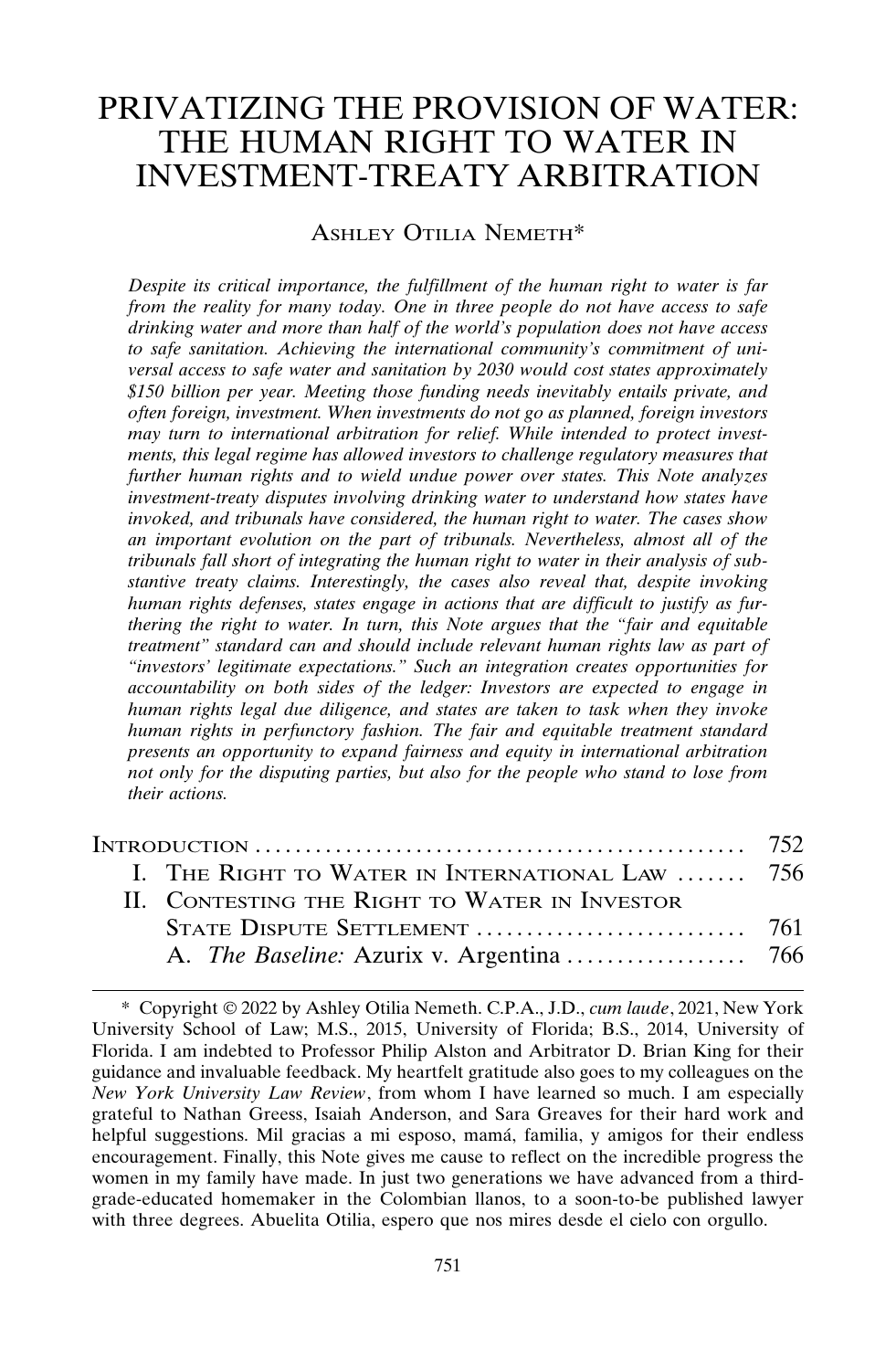| B. The Ebb and Flow of Tribunal Engagement with the |      |
|-----------------------------------------------------|------|
|                                                     | 768  |
| C. <i>The Evolution:</i> Urbaser v. Argentina       | 780  |
| III. CREATING SPACE FOR THE RIGHT TO WATER IN THE   |      |
| FAIR AND EQUITABLE TREATMENT STANDARD               | 786  |
| A. Investors' Legitimate Expectations               | -788 |
| 1. Legitimate Expectations Based on Pre-Investment  |      |
|                                                     | -789 |
| 2. Balancing a Stable Business Environment with     |      |
|                                                     | 794  |
|                                                     | 796  |
|                                                     | 797  |
|                                                     | 797  |
|                                                     |      |

#### **INTRODUCTION**

B. *Acronyms* . . . . . . . . . . . . . . . . . . . . . . . . . . . . . . . . . . . . . . . . . . . 797 **R**

Water is essential for all life forms on earth.<sup>1</sup> While humans can survive approximately one month without food, they would perish within a matter of days without water.<sup>2</sup> Access to adequate water and sanitation has intersectional and carry-over effects that may not be apparent at first blush, including greater personal safety, increased school attendance, reduced medical costs, improved economic productivity, reduced rates of infectious diseases, and greater food security.3 Given the critical importance of access to adequate water and sanitation, all member states of the United Nations have adopted the goal of ensuring the "availability and sustainable management of water and sanitation for all" by 2030 as one of their seventeen interlinked global goals, known as the Sustainable Development Goals (SDGs).4 Nevertheless, one in three people do not have access to safe drinking water.5

4 *The 17 Goals: History*, U.N. DEP'T OF ECON. & SOC. AFFS., https://sdgs.un.org/goals [https://perma.cc/5S2Y-BZQU]. The Sustainable Development Goals are "a shared blueprint for peace and prosperity for people and the planet" to be achieved by 2030. *Id.*

<sup>5</sup> Léo Heller, *10th Anniversary of the Recognition of Water and Sanitation as a Human Right by the General Assembly*, U.N. OFF. HIGH COMM'R FOR HUM. RTS. (July 28, 2020),

<sup>1</sup> Molly Sargen & Daniel Utter, *Biological Roles of Water: Why is Water Necessary for Life?*, HARV. UNIV. GRADUATE SCH. OF ARTS & SCIS. BLOG (Sept. 26, 2019), https:// sitn.hms.harvard.edu/uncategorized/2019/biological-roles-of-water-why-is-water-necessaryfor-life [https://perma.cc/F4J4-VLVJ].

<sup>2</sup> *Id.*

<sup>3</sup> *Fact Sheet: Drinking Water*, WHO (June 14, 2019), https://www.who.int/news-room/ fact-sheets/detail/drinking-water [https://perma.cc/DEV4-YC8K]; *Water and Food Security*, U.N., (Oct. 23, 2014) https://www.un.org/waterforlifedecade/food\_security.shtml [https:// perma.cc/7LDD-MTH7]; *Global WASH Fast Facts*, CTRS. FOR DISEASE CONTROL & PREVENTION, (Dec. 8, 2021) https://www.cdc.gov/healthywater/global/wash\_statistics.html [https://perma.cc/VPT4-NCSW].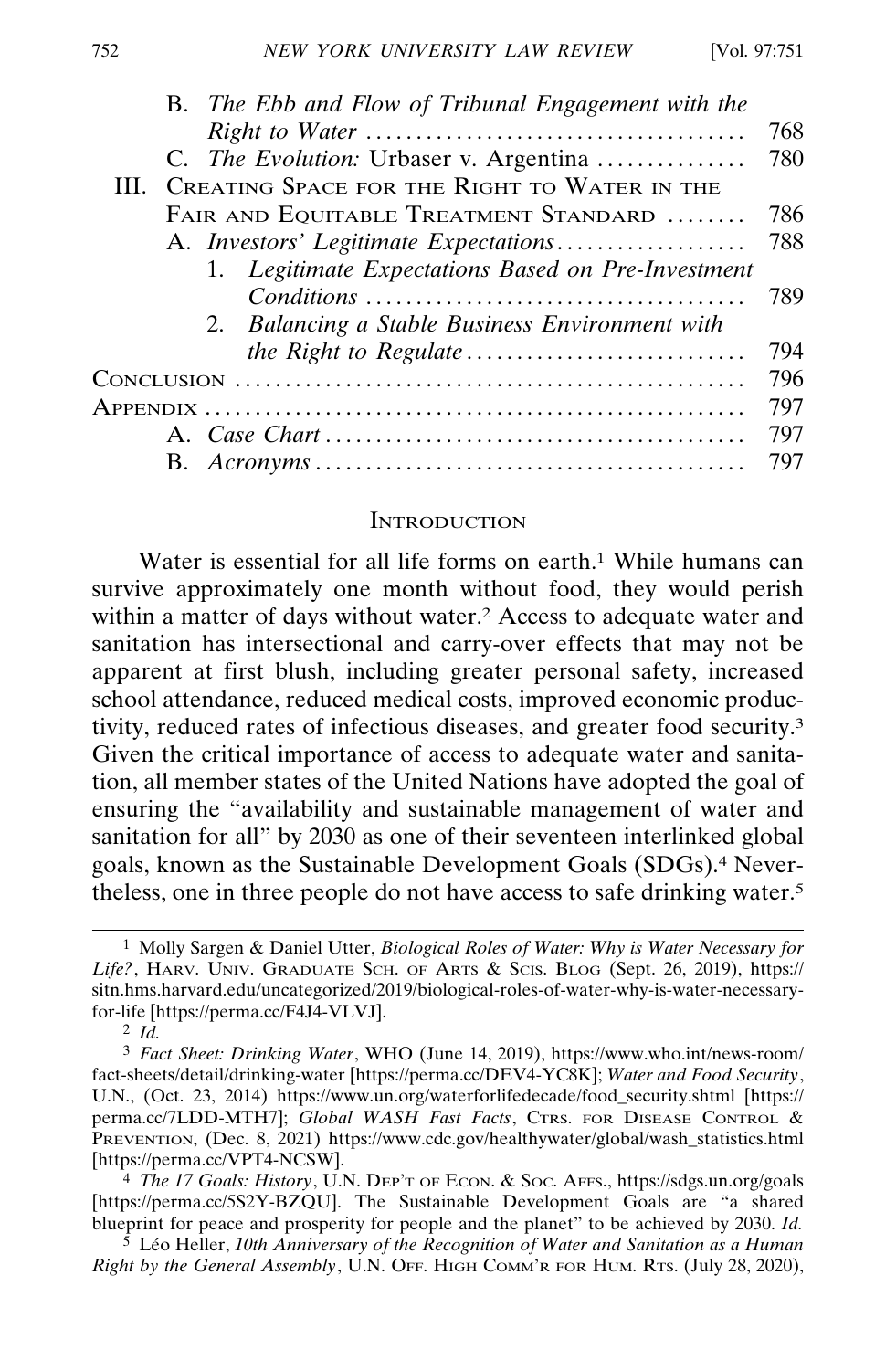Approximately 4.2 billion people, more than half of the world's population, lack access to safe sanitation.<sup>6</sup> The drinking-water sources of at least 2 billion people are contaminated with feces,<sup>7</sup> and an estimated 485,000 people die every year as a result of contamination.8 These "numbers show that . . . the international community is far from being on track to uphold its commitment to achieve universal and equitable access to safe and affordable drinking water for all by 2030."9 Unfortunately, the increasing threat of climate change makes achieving that SDG all the more challenging.10

Without access to water, many of the rights contained in human rights instruments would be devoid of any practical effect. Human rights progress, however, often comes at a steep cost that many states cannot meet with national budgets alone. It is estimated that any given state must spend, on average, US\$150 billion per year to achieve the SDG of access to safely managed water and sanitation services by 2030.11 It is therefore unsurprising that private (and often foreign) investment has become a critical factor in achieving human rights progress and the SDGs.12 While attractive, foreign investment comes with

9 Heller, *supra* note 5.

10 *Water and Climate Change*, U.N. WATER, https://www.unwater.org/water-facts/ climate-change [https://perma.cc/SDY8-8JQM] ("Climate change is projected to increase the number of water-stressed regions and exacerbate shortages in already water-stressed regions.").

11 Press Release, World Bank, Millions Around the World Held Back by Poor Sanitation and Lack of Access to Clean Water (Aug. 28, 2017), https://www.worldbank.org/ en/news/press-release/2017/08/28/millions-around-the-world-held-back-by-poor-sanitationand-lack-of-access-to-clean-water [https://perma.cc/PAT7-PN87].

12 *See* U.N. CONF. ON TRADE & DEV., WORLD INVESTMENT REPORT 2014, ch. 4 (2014), https://worldinvestmentreport.unctad.org/wir2014/wir2014-ch4-promoting-private-sectorcontributions [https://perma.cc/BE5X-F74Y] ("Reaching the SDGs will require a stepchange in both public and private investment. Public sector funding capabilities alone may be insufficient to meet demands across all SDG-related sectors."); U.N. DEP'T OF ECON. & SOC. AFFS., COVID-19 AND BEYOND: SCALING UP PRIVATE INVESTMENT FOR SUSTAINABLE DEVELOPMENT 1 (2021), https://www.un.org/development/desa/dpad/wpcontent/uploads/sites/45/publication/PB\_97.pdf [https://perma.cc/JUK7-KV9T] ("[I]t is essential to unlock opportunities for the private sector to invest in sustainable development and to better align investments and business operations with the SDGs."); *The Road to SDG Financing: A New Destination for Private Investment*, INTER-AM. DEV. BANK (Oct. 2, 2019), https://www.iadb.org/en/news/road-sdg-financing-new-destination-privateinvestment [https://perma.cc/LW3B-LU8G] ("Implementing the Sustainable Development Goals (SDGs) anywhere in the world will require private investment. Cognizant of this, the SDGs dedicated Goal #17 to an explicit call for partnership and private sector engagement in sustainable development.").

https://www.ohchr.org/EN/NewsEvents/Pages/DisplayNews.aspx?NewsID=26116&LangID [https://perma.cc/G2QY-8BWM].

<sup>6</sup> *Id.*

<sup>7</sup> *Fact Sheet: Drinking Water*, *supra* note 3.

<sup>8</sup> *Id.*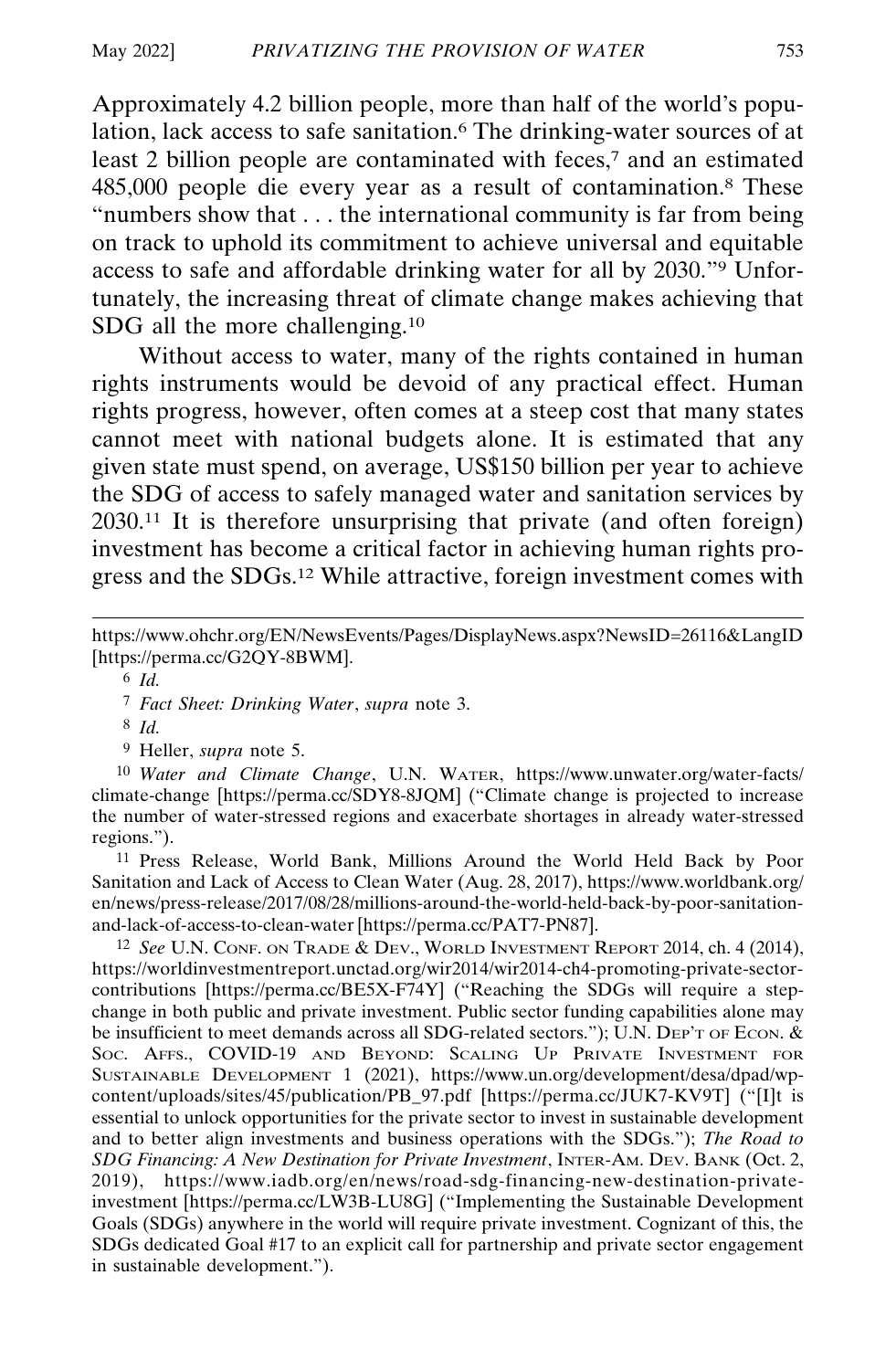strings attached. This Note focuses on one of those strings: the investor-state dispute settlement system.

In an era of unprecedented globalization and the growth of multinational corporations, an international investment law regime has emerged, containing a complex web of international investment agreements ("IIAs") that protect investors and their interests. Such protection may incentivize the investment needed to further human rights. IIAs, however, can also be used by investors as legal mechanisms that elevate their property rights and wield undue power over states' regulatory decisions.13 Investors have not hesitated to use international arbitration to directly challenge regulatory measures that further human rights<sup>14</sup> or to pressure governments into ceasing actions that affect investments.15 Further, international arbitration can have broader chilling effects that are difficult to measure.16 Policymakers may take into account the general risk of international arbitration even before they begin to draft a policy, thereby prioritizing dispute avoidance over the development of legitimate public policy and human-rights-centered regulation.<sup>17</sup> While binding precedent does not

14 *See* Luke Eric Peterson, *French Company, Veolia, Launches Claim Against Egypt Over Terminated Waste Contract and Labor Wage Stabilization Promises*, INV. ARB. REP. (June 27, 2012), https://www.bilaterals.org/spip.php?page=print-art&id\_article=36085 [https://perma.cc/GUN4-U4KA] (challenging minimum wage increases); Vattenfall AB v. Fed. Republic of Ger., ICSID Case No. ARB/09/6, Award, at 4–6 (Mar. 11, 2011) (challenging water quality measures); Vattenfall AB v. Fed. Republic of Ger., ICSID Case No. ARB/12/12, Decision on the *Achmea* Issue, at 5 (Aug. 31, 2018) (challenging the phasing out of nuclear energy); Clayton v. Gov't of Can., Award on Jurisdiction and Liability, Case No. 2009-04, para. 5 (Perm. Ct. Arb. 2015) (challenging environmental impact assessment processes); Philip Morris Brands Sàrl v. Oriental Republic of Uru., ICSID Case No. ARB/10/7, Award, at 2 (July 8, 2016) (challenging measures to reduce tobacco usage).

15 In 2002, a group of mainly foreign-owned mining companies used the threat of arbitration in response to Indonesia's ban on the practice of open-pit mining in protected forests. Stuart G. Gross, *Inordinate Chill: Bits, Non-NAFTA MITs, and Host-State Regulatory Freedom—An Indonesian Case Study*, 24 MICH. J. INT'L L. 893, 894 (2003). Six months later, Indonesia expressed a "willingness to reconsider the ban altogether" and exempted those companies' mining sites within the protected forest. *Id.*

16 *See* JOHNSON ET AL., *supra* note 13, at 14.

17 *See* Kyla Tienhaara, *Regulatory Chill and the Threat of Arbitration: A View from Political Science*, *in* EVOLUTION IN INVESTMENT TREATY LAW AND ARBITRATION 607

<sup>13</sup> See LISE JOHNSON, LISA SACHS, BROOKE GÜVEN & JESSE COLEMAN, COLUM. CTR. ON SUSTAINABLE INV., COST AND BENEFITS OF INVESTMENT TREATIES: PRACTICAL CONSIDERATIONS FOR STATES 6–10 (2018), https://ccsi.columbia.edu/sites/default/files/ content/docs/our%20focus/Cost-and-Benefits-of-Investment-Treaties-Practical-

Considerations-for-States-ENG-mr\_0.pdf [https://perma.cc/9YXX-FR3P] (discussing the common rationale (i.e., purpose) for having IIAs, including to increase inward and outward investment and depoliticize disputes); *id.* at 11–14 (discussing the costs of IIAs, including reduced policy space, distorted power dynamics between investors and states, and the reduced role for domestic law-making as a result of tribunal interpretations of IIAs).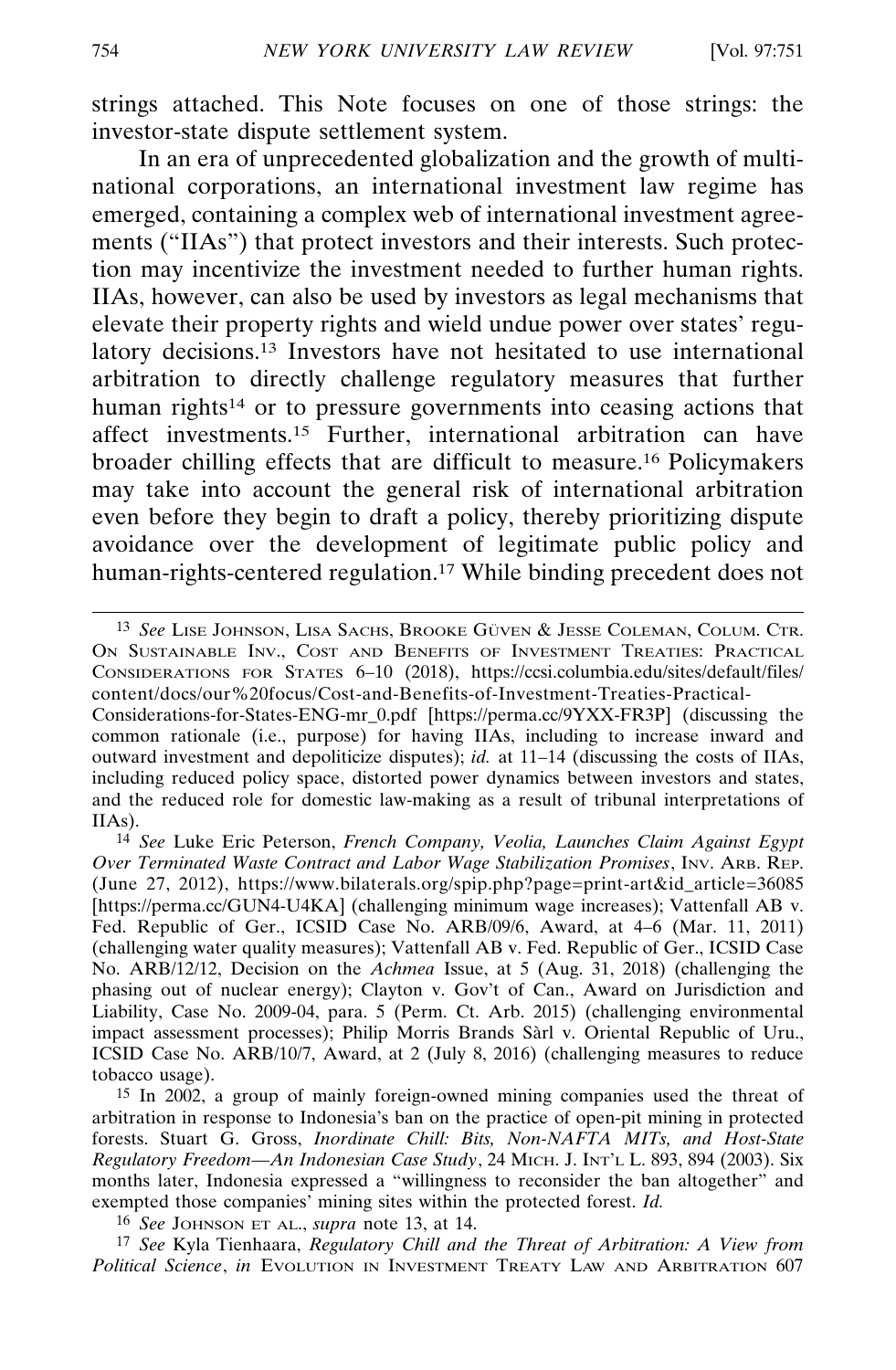exist in this regime, investment-treaty tribunals have come to exercise a lawmaking function.18 As Benedict Kingsbury and Stephan Schill have persuasively argued, investment-treaty tribunals as an aggregate are exercising power by "influencing the development of a body of global administrative law[,] . . . customary international law[,] and approaches taken in other sub-fields such as trade law or human rights."19 Further, "their approaches to balancing different investor and public interests . . . affect public policy and the future conduct of States and investors alike."20

With these stakes in mind, this Note explores how tribunals have considered the right to water in investment-treaty disputes and whether existing substantive treaty standards give tribunals space to consider relevant human rights law. The cases demonstrate an evolution on the part of tribunals in their engagement with human rights. Nevertheless, almost all fall short of integrating the human right to water in the evaluation of substantive treaty claims.<sup>21</sup> In turn, this Note argues that tribunals already have at their disposal a substantive treaty standard that allows human rights law, and in particular the right to water, to be considered: the "fair and equitable treatment" ("FET") standard. The focus of this Note, however, is not solely on investment-treaty tribunals but on the role of states as well. The cases reveal that states, despite invoking human rights defenses, engage in actions that are not only detrimental to investors but also difficult to justify as furthering the right to water. Such state-sponsored actions can have damaging consequences for the normative authority of human rights arguments in these forums and do little to advance systemic integration between the human-rights and investment-treaty

18 *See* D. Brian King & Rahim Moloo, *International Arbitrators as Lawmakers*, 46 N.Y.U. J. INT'L L. & POL. 875, 877, 882–85 (2014) (noting that arbitrators do perform a lawmaking function and give precedential effect to decisions by other tribunals).

19 Benedict Kingsbury & Stephan W. Schill, *Investor-State Arbitration as Governance: Fair and Equitable Treatment, Proportionality and the Emerging Global Administrative Law*, *in* [14] 50 YEARS OF THE NEW YORK CONVENTION: ICCA INTERNATIONAL ARBITRATION CONFERENCE 7 (Albert Jan van den Berg ed., 2009).

20 *Id.*

21 *See infra* Part II.

<sup>(</sup>Chester Brown & Kate Miles eds., 2011). The effects of the *Philip Morris v. Australia* case provide an instructive example. Philip Morris contested Australia's tobacco plain packaging rules, which were intended to reduce smoking. *See generally* Philip Morris Asia Ltd. v. Australia, Case No. 2012-12, Award on Jurisdiction and Admissibility, Case No. 2012-12, ¶¶ 5–7 (Perm. Ct. Arb. 2015), https://pcacases.com/web/sendAttach/1711 [https:// perma.cc/6ECX-R27Y]. As the case bore out, it was reported that in neighboring New Zealand new regulations that were intended to protect citizens' health were delayed until after the outcome of the Australian case. Jesse Coleman, Kaitlin Y. Cordes & Lise Johnson, *Human Rights Law and the Investment Treaty Regime*, *in* RESEARCH HANDBOOK ON HUMAN RIGHTS AND BUSINESS 290, 295 n.33 (Surya Deva & David Birchall eds., 2020).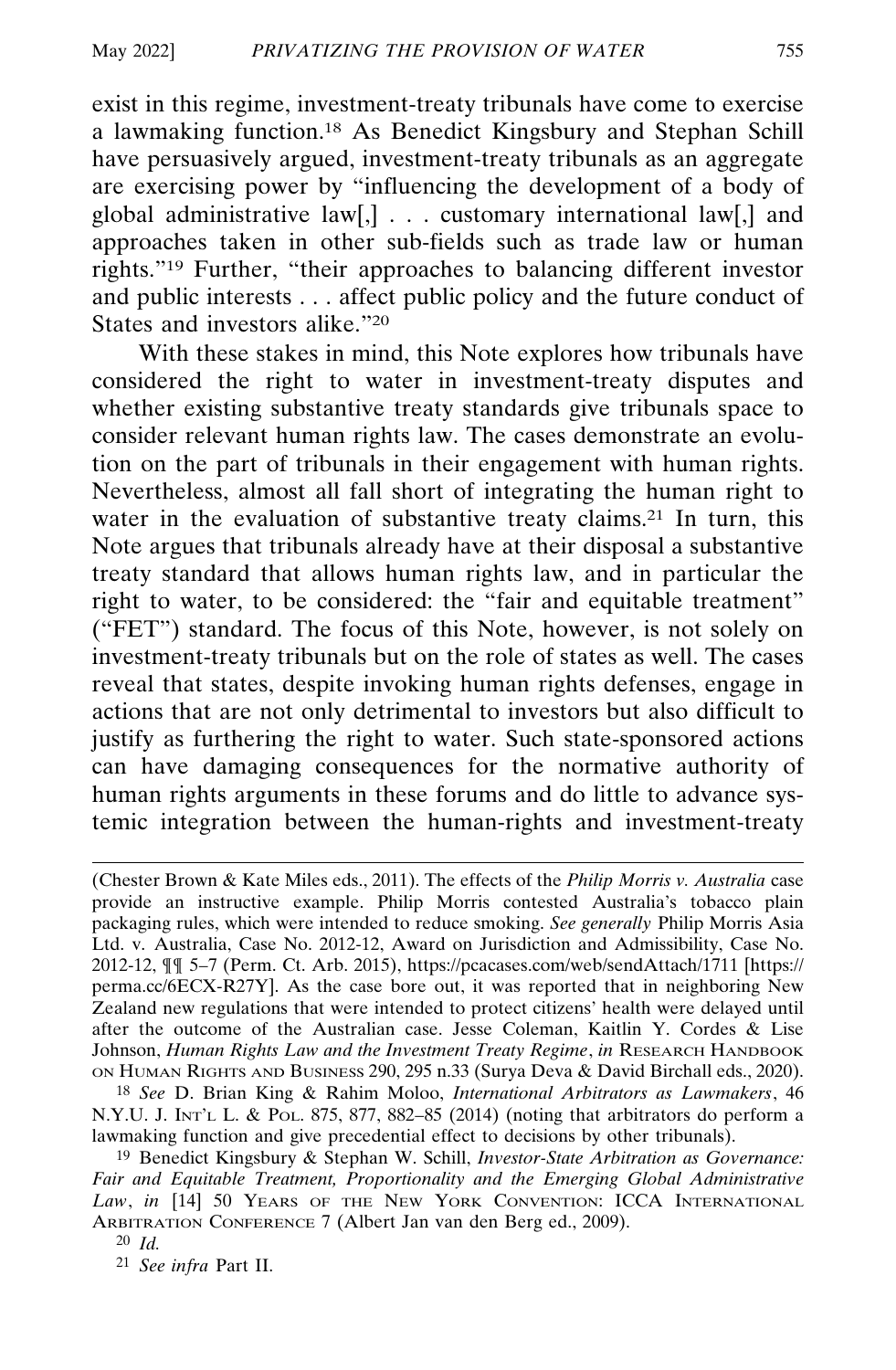regimes.22 If states take seriously their obligation to prevent third parties from violating the right to water, then they must examine what more can be done ex ante to protect that right. This Note argues that robust and genuine consideration of human rights law on the part of tribunals is only half the battle; states must also be willing to create and adhere to a legal regime that protects the right to water.

This Note proceeds in three Parts. Part I provides a general overview of the right to water in international law. Part II broadly describes the investor-state-dispute-settlement (ISDS) system and analyzes the ten publicly available disputes involving the provision of drinking water. Special attention is paid to state actions and arguments that implicate the right to water and how tribunals respond, if at all. By presenting the cases chronologically, this Part demonstrates the evolution of tribunal engagement with human rights law from complete avoidance of the right to water to accepting jurisdiction over a human rights counter-claim brought by a state.23 Finally, Part III proposes that the FET standard presents an opportunity to incorporate human rights law in substantive treaty considerations. By including existing human rights law and regulations as part of the legal regime which informs investors' expectations, the investment-treaty regime can catalyze greater accountability for investors and states alike.

I

#### THE RIGHT TO WATER IN INTERNATIONAL LAW

The status of the right to water has evolved considerably over the last fifty years. While treaty references to water provision date back to as early as the 1949 Geneva Conventions,<sup>24</sup> explicit references to

23 *See infra* notes 75–76 and accompanying text.

24 Geneva Convention Relative to the Treatment of Prisoners of War arts. 20, 26, 29, 46, Aug. 12, 1949, 75 U.N.T.S. 135 (requiring the provision of sufficient water for prisoners of war); Geneva Convention Relative to the Protection of Civilian Persons in Time of War arts. 85, 89, 127, Aug. 12, 1949, 75 U.N.T.S. 287 (requiring the provision of sufficient water for internees).

<sup>22</sup> *See* Vienna Convention on the Law of Treaties (with Annex), art. 31(3)(c), May 23, 1969, 1155 U.N.T.S. 331 (requiring the interpretation of treaties to consider "[a]ny relevant rules of international law applicable in the relations between the parties"); *see generally* Campbell McLachlan, *The Principle of Systemic Integration and Article 31(3)(C) of the Vienna Convention*, 54(2) INT'L & COMPAR. L.Q. 279–81 (2005) (analyzing the role of Article 31(3)(c) in treaty interpretation). Regarding temporality of treaty interpretation, tribunals and courts have not hesitated to reference law that enters into force subsequent to the treaty in question. *See, e.g.*, Legal Consequences for States of the Continued Presence of South Africa in Namibia (South West Africa) Notwithstanding Security Council Resolution 276 (1970), Advisory Opinion, 1971 I.C.J. Rep. 16, 31 (June 21) ("[A]n international instrument has to be interpreted and applied within the framework of the entire legal system prevailing at the time of interpretation.").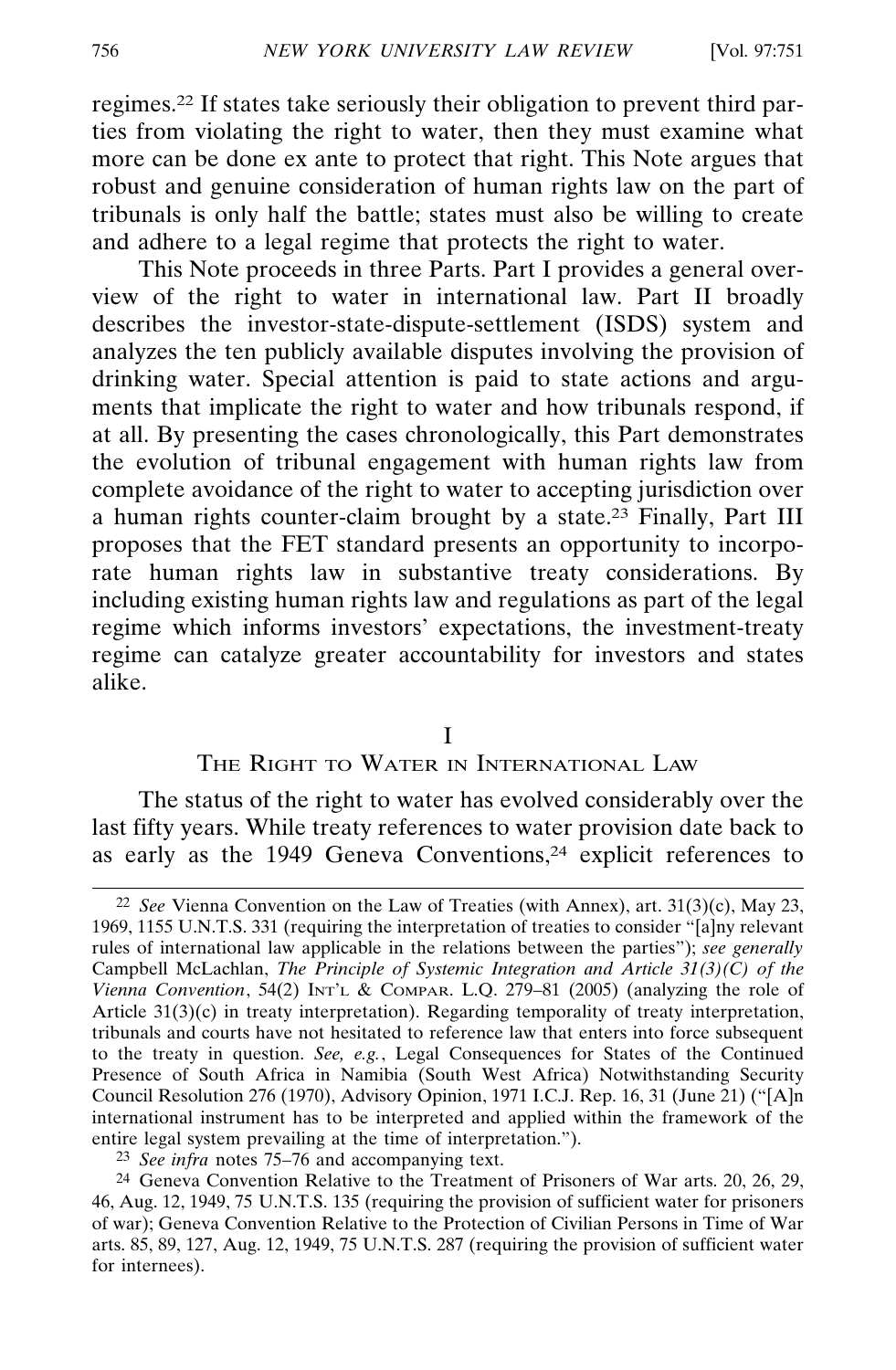water in human rights treaties did not materialize until 1979.25 Since then, the right to water for specific groups of people has been recognized in various international and regional agreements.26 Even so, it was not clear that these treaties, alone or in conjunction, amounted to a stand-alone right to water for all because they focused on specific populations like women, children, and persons with disabilities.27 Considerable progress was made, however, with the adoption of General Comment No. 15 ("GC 15") in 2002 by the Committee for Economic, Social and Cultural Rights.28 The Committee recognized that the right to water is "a prerequisite for the realization of other human rights" and derives from the human right to an adequate standard of living, and the right to health as guaranteed in the International Covenant on

27 *See generally* CEDAW, *supra* note 25, art. 14 (establishing the right to water for rural women); CRC, *supra* note 26, art. 24 (recognizing the right to clean drinking-water for children); CRPD, *supra* note 26, art. 28 (recognizing the right of persons with disabilities to equal access to clean water services).

28 U.N., Econ. & Soc. Council, Comm. on Econ., Social & Cultural Rts., General Comment No. 15 (2002): The Right to Water (Arts. 11 and 12 of the Int'l Covenant on Econ., Soc. & Cultural Rts.), ¶¶ 1–3, U.N. Doc. E/C.12/2002/11 (Jan. 20, 2003) [hereinafter GC 15]. The CESCR is the body responsible for monitoring State compliance, authoritatively interpreting the International Covenant on Economic, Social and Cultural Rights, and clarifying the content of the human rights therein. CATARINA DE ALBUQUERQUE, REALISING THE HUMAN RIGHTS TO WATER AND SANITATION: A HANDBOOK BY THE UN SPECIAL RAPPORTEUR 24 (2014). For a discussion of the "legal weight" of General Comments in particular, see WORLD BANK, THE HUMAN RIGHT TO WATER 48–53, https://documents1.worldbank.org/curated/en/219811468157522364/pdf/ 302290PAPER0Human0right0to0H20.pdf [https://perma.cc/GSB4-XWZW].

<sup>25</sup> Convention on the Elimination of All Forms of Discrimination Against Women art. 14, *opened for signature* Dec. 18, 1979, 1249 U.N.T.S. 13 [hereinafter CEDAW].

<sup>26</sup> *See, e.g.*, *id.* (establishing water supply as part of the right to enjoy adequate living conditions for rural women); Convention on the Rights of the Child art. 24, *opened for signature* Nov. 20, 1989, 1557 U.N.T.S. 3 [hereinafter CRC] (establishing clean drinking water and sanitation as part of the right to health for children); Convention on the Rights of Persons with Disabilities art. 28, *opened for signature* Mar. 30, 2007, 2515 U.N.T.S. 3 [hereinafter CRPD] (establishing equal access to clean water as part of the right to an adequate standard of living for persons with disabilities); African Charter on the Rights and Welfare of the Child art. 14, July 11, 1990, CAB/LEG/24.9/49 (entered into force Nov. 29, 1999) (establishing safe drinking water as part of the right to health for children); Protocol to the African Charter on Human and Peoples' Rights on the Rights of Women in Africa art. 15, July 11, 2003, https://au.int/en/treaties/protocol-african-charter-human-andpeoples-rights-rights-women-africa [https://perma.cc/F9KJ-NHU8] (entered into force Nov. 25, 2005) (establishing an agreement between fifty-three state parties in Africa to provide women access to clean drinking water); African Union Assembly, Decision on the Draft Protocol to the African Charter on Human and Peoples' Rights Relating to Women, Dec. 19, 2007, https://archives.au.int/handle/123456789/1039 [https://perma.cc/WB97- JMRK]; *OAU/AU Treaties, Conventions, Protocols & Charters*, AFRICAN UNION, https:// au.int/en/treaties/protocol–african–charter–human–and–peoples–rights–rights–women– africa [https://perma.cc/9W3X-NZV5].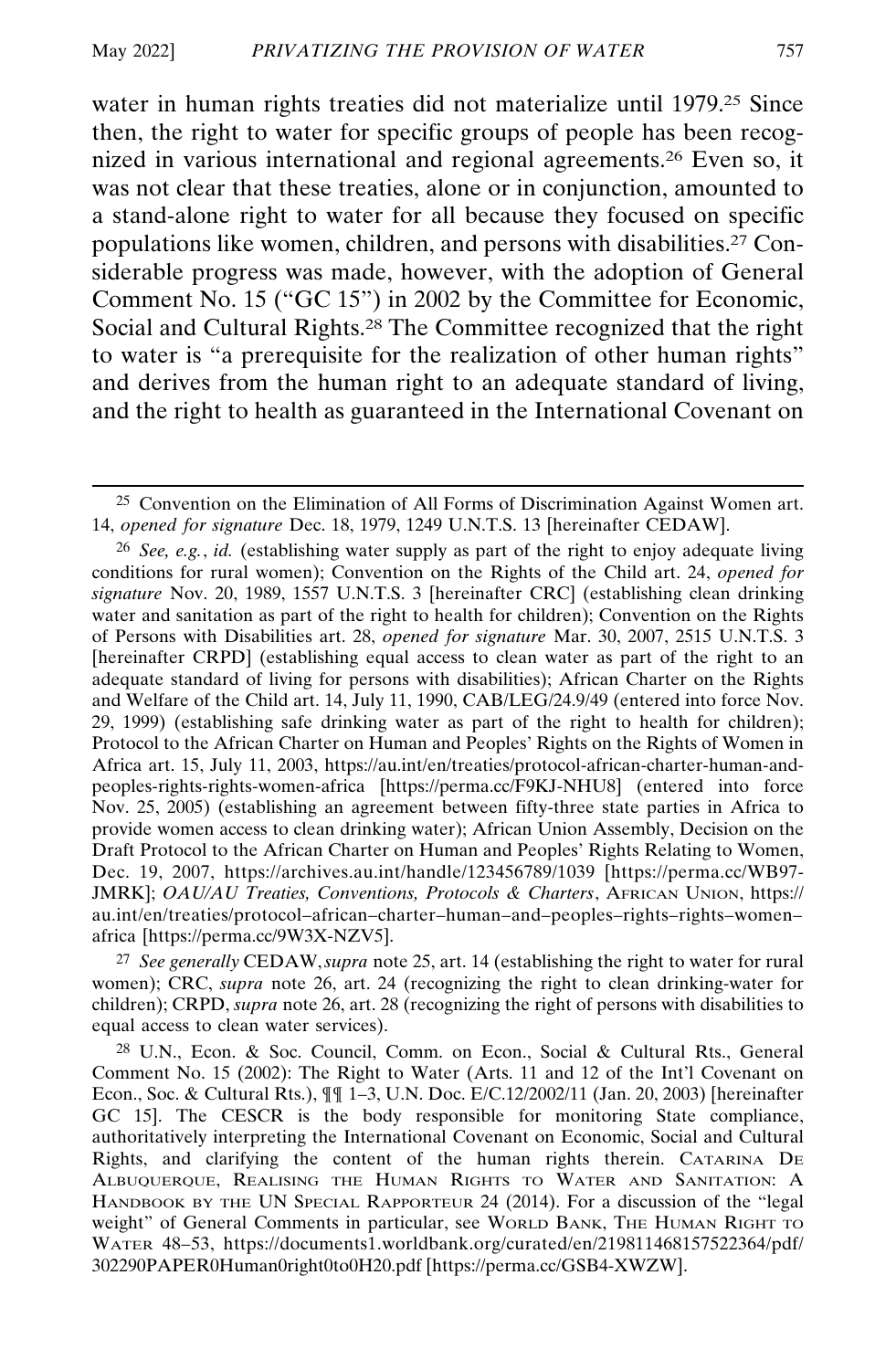Economic, Social and Cultural Rights ("ICESCR").29 Further, the right to water entitles "everyone to sufficient, safe, acceptable, physically accessible and affordable water for personal and domestic uses."30

In 2010, the United Nations General Assembly explicitly recognized "the right to safe and clean drinking water and sanitation as a human right that is essential for the full enjoyment of life and all human rights."31 The United Nations Human Rights Council later affirmed the view that the right is rooted in the right to an adequate standard of living and "inextricably related" to the right to life, among other rights.32 While an actualized right to water is far from the reality for many today, these resolutions catalyzed further commitments by the international community and interpretations by human rights treaty-bodies. In 2011, the World Health Organization recognized the right to water and called on member states to ensure that their national health strategies supported the progressive realization of the right.33 In 2015, 193 states reaffirmed the right to water and committed to ensure the availability of water and sanitation for all by 2030, by adopting the SDGs.34 In 2018, the United Nations Human Rights Committee35 adopted General Comment No. 36, which recognizes access to water as included in the right to life.36 The right to water is also recognized in various national constitutions and domestic

- 31 G.A. Res. 64/292, at 2 (July 28, 2010).
- 32 Human Rights Council Res. 15/9, U.N. Doc. A/HRC/RES/15/9, at 2 (Oct. 6, 2010).

33 World Health Organization [WHO], *Drinking-Water, Sanitation and Health Res. 64/ 24*, ¶ 1(3), WHO Doc. WHA64/24 (May 24, 2011), https://apps.who.int/gb/ebwha/pdf\_files/ WHA64/A64\_R24-en.pdf [https://perma.cc/XCW6-6TRN].

<sup>29</sup> GC 15, *supra* note 28, ¶ 1; International Covenant on Economic, Social and Cultural Rights arts. 11–12, *opened for signature* Dec. 16, 1966, 993 U.N.T.S. 3 [hereinafter ICESCR]. The ICESCR has 171 State parties, none of which have made reservations with respect to the right to water and its relation to the right to an adequate standard of living, including for States who have accessioned or ratified since the General Comment's publication. *See* U.N., STATUS OF TREATIES, https://treaties.un.org/Pages/ViewDetails. aspx?src=TREATY&mtdsg\_no=IV-3&chapter=4&clang=\_en [https://perma.cc/5XJE-BX9J].

<sup>30</sup> GC 15, *supra* note 28, ¶ 2.

<sup>34</sup> *See* G.A. Res. 70/1, at 1, 3, 14 (Sept. 25, 2015); *see also supra* note 4 and accompanying text.

<sup>35</sup> The Human Rights Committee is the treaty body for the International Covenant on Civil and Political Rights' (ICCPR), which has 173 State Parties. *Status of Ratification Interactive Dashboard*, U.N., https://indicators.ohchr.org [https://perma.cc/R4UT-L99Q].

<sup>36</sup> U.N., Hum. Rts. Comm., Gen. Comment No. 36 on Article 6: of the Int'l Covenant on Civ. & Pol. Rts., Art. 6: Right to Life, ¶ 26, U.N. Doc. CCPR/C/GC/36 (Oct. 30, 2018) ("The measures called for to address adequate conditions for protecting the right to life include, where necessary, measures designed to ensure access without delay by individuals to essential goods and services such as food, water . . . .").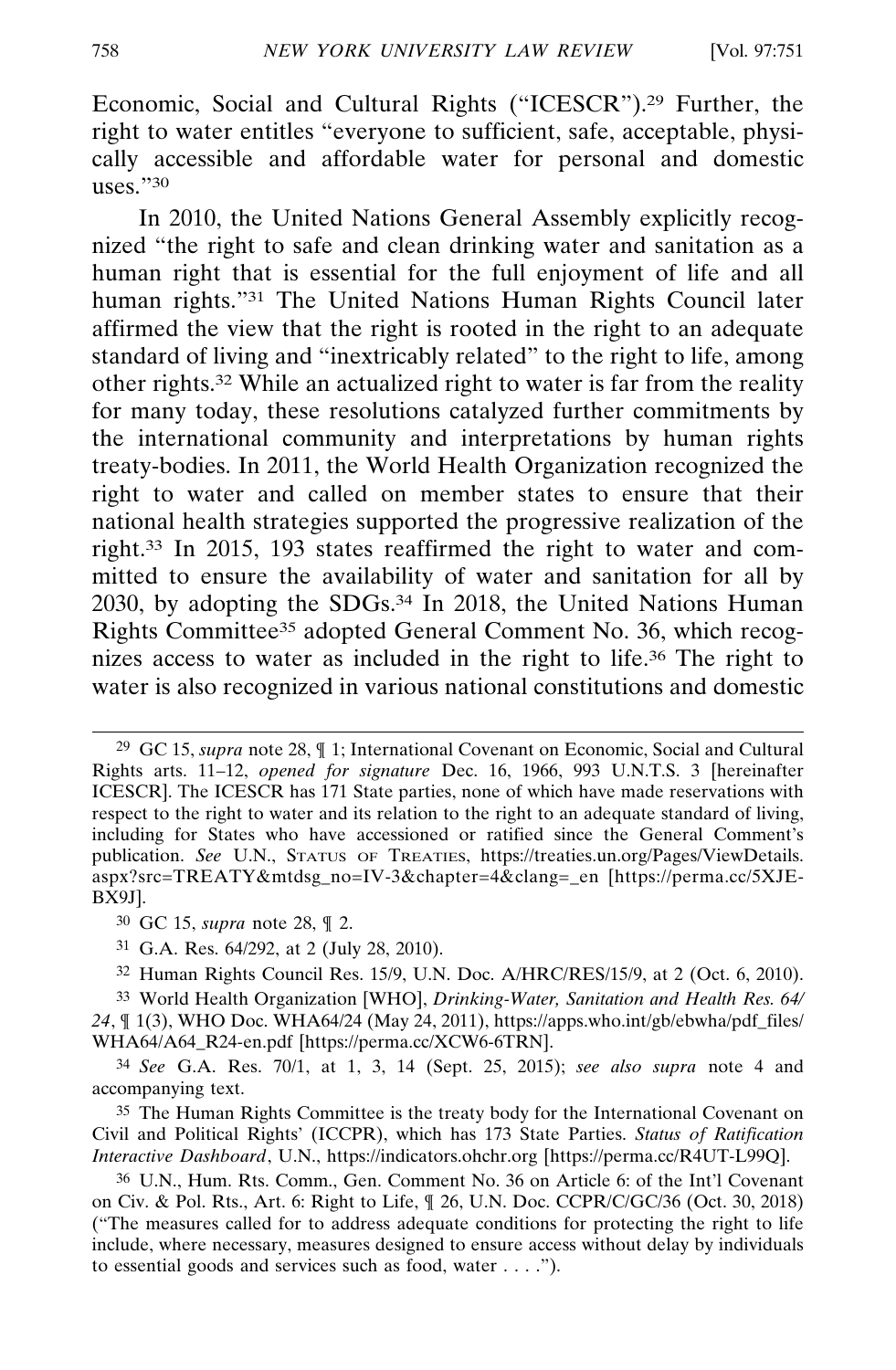legal frameworks.37 The aforementioned suggests that the right to water is a nascent or existing rule of customary international law,<sup>38</sup> in addition to being a right derived from the International Bill of Human Rights.39

Nevertheless, human rights are contextual;<sup>40</sup> the lack of clear standards in treaties regarding the right to water affirms that each person's requisite intake depends on a variety of factors, including age, health, gender, and their surrounding climate.41 Still, each right enshrined in the ICESCR contains "minimum core" obligations that are immediately, and at all times, incumbent on every state party.42 The minimum core represents a floor below which a state party must not perform, "even in unfavourable conditions or against any compelling interests."43 The floor described in GC 15 involves three factors: availability, quality, and accessibility.44 Availability refers to the

38 This position remains a topic of debate. *See, e.g.*, Ndeunyema, *supra* note 37, at 475–76 (finding that while some scholars believe sufficient state practice and opinion juris exists to support a customary rule of international law, others conclude that state practice is currently inadequate to support a rule of customary international law).

39 OFF. U.N. HIGH COMM'R FOR HUM. RTS., FACT SHEET NO. 2 (REV. 1), THE INTERNATIONAL BILL OF HUMAN RIGHTS (1948), https://www.ohchr.org/documents/ publications/factsheet2rev.1en.pdf [https://perma.cc/M8KK-VN7V] ("The International Bill of Human Rights consists of the Universal Declaration of Human Rights, the [ICESCR], and the [ICCPR] and its two Optional Protocols."). See *supra* notes 29, 35 and accompanying text for interpretations of these instruments as including the right to water. For further discussion on the status and normative content of the right to water, compare Amanda Cahill, *'The Human Right to Water – A Right of Unique Status': The Legal Status and Normative Content of the Right to Water*, 9 INT'L J. HUM. RTS. 389 (2005) (arguing that the legal basis for a right to water is unclear under current international human rights law), with Adele J. Kirschner, *The Human Right to Water and Sanitation*, 15 MAX PLANCK Y.B. U.N. L. 445 (2011) (analyzing the legal implications of a human right to water and sanitation).

<sup>40</sup> See Léo Heller (Special Rapporteur on the Human Rights to Safe Drinking Water and Sanitation), *Progressive Realization of the Human Rights to Water and Sanitation*, ¶ 7, U.N. Doc. A/HRC/45/10 (July 8, 2020) (finding that the progressive realization of the right to water and sanitation requires an analysis of country-specific service provisions).

41 *Id.* ¶ 33.

42 U.N. ESCOR, 5th Sess., 48th mtg. at 86, U.N. Doc. E/1991/23 (Dec. 11, 1990) [hereinafter GC 3].

43 Heller, *supra* note 40, ¶ 31; *see also* GC 3, *supra* note 42, at 85–86 (describing the minimum core obligation requirement).

44 GC 15, *supra* note 28, ¶¶ 12, 37.

<sup>37</sup> *See* Heller, *supra* note 5 (referencing various countries that have included the right to water in their constitutions and legal frameworks since 2010); CTR. ON HOUS. RTS. & EVICTIONS, LEGAL RESOURCES FOR THE RIGHT TO WATER AND SANITATION: INTERNATIONAL AND NATIONAL STANDARDS 58–224 (2d ed. 2008) (referencing various national legal standards related to the right to water); Ndjodi Ndeunyema, *Unmuddying the Waters: Evaluating the Legal Basis of the Human Right to Water Under Treaty Law, Customary International Law, and the General Principles of Law*, 41 MICH. J. INT'L L. 455, 477 n.135 (2020) (referencing South Africa, Kenya, Zimbabwe, and Uruguay, as providing "an explicit *enforceable* right to water" in their respective constitutions).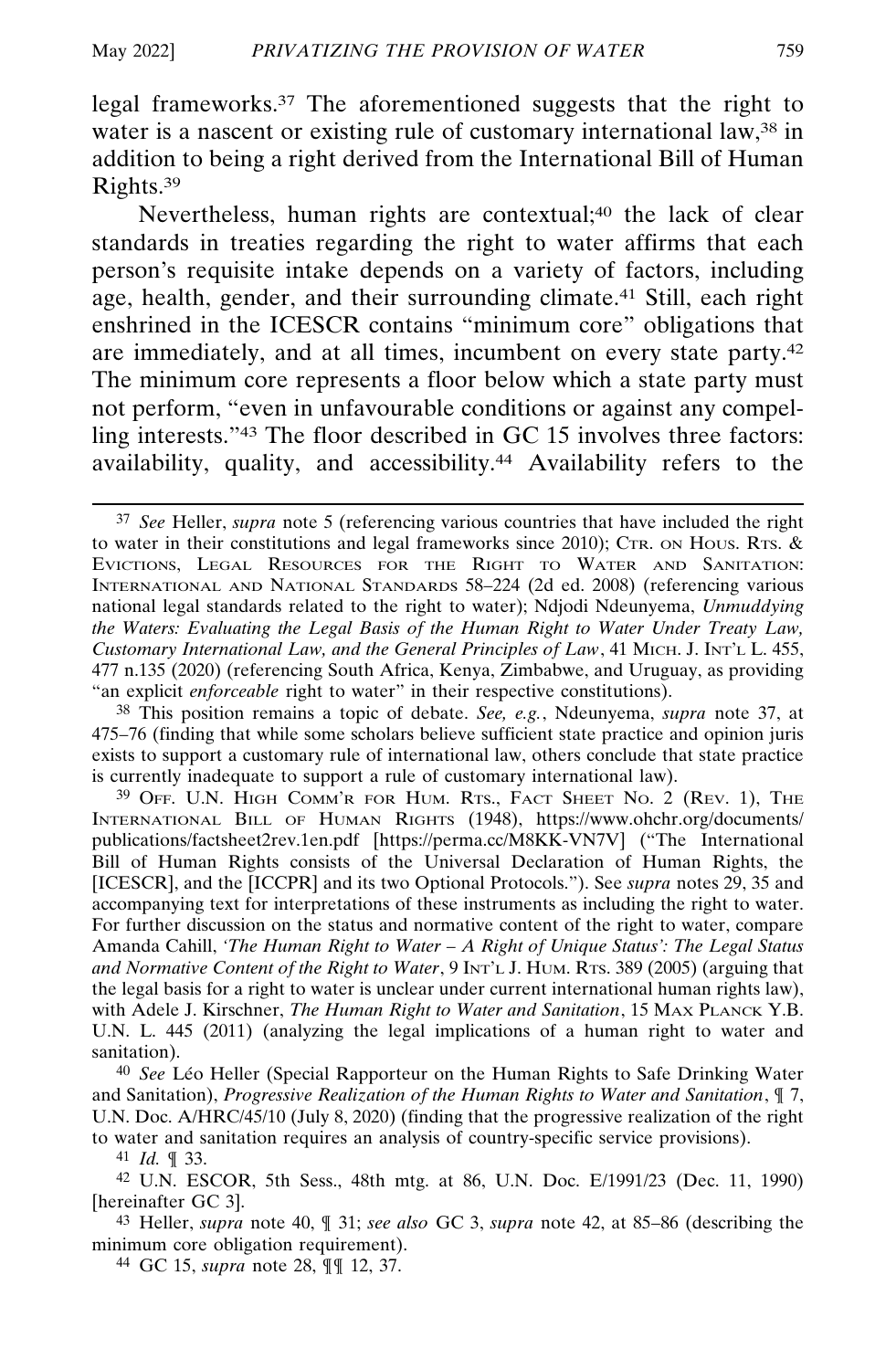requirement that each person have a supply that is "sufficient and continuous for personal and domestic uses."45 Quality requires that water be free from substances "that constitute a threat to a person's health."<sup>46</sup> And water must be accessible to all, without discrimination, along physical, economic, and information dimensions.47

States parties also have the specific legal obligation to respect, protect, and fulfill the right to water.48 Importantly, "[t]he obligation to protect requires States parties to prevent third parties from interfering in any way with the enjoyment of the right to water."49 When water services "are operated or controlled by third parties, States parties must prevent them from compromising equal, affordable, and physical access to sufficient, safe and acceptable water."50 As will be seen in Part II, affordability is a recurring source of contention in the cases considered. To this point, GC 15 makes clear that the principle of equity applies regardless of who provides water services; states must always ensure services "are affordable for all."51

While the human rights framework is in theory agnostic as to the type of provider or economic model chosen in realizing the right to water,<sup>52</sup> mandate-holders,<sup>53</sup> scholars, and affected communities alike have expressed a range of concerns with privatization and its effects.<sup>54</sup> Nevertheless, private participation in public services has increased, due in part to the "economic and social philosophy of governance" of the late twentieth century and the role of international financial insti-

51 *Id.* ¶ 27.

52 *Id.*; Catarina de Albuquerque (Independent Expert on the Right of Safe Drinking Water and Sanitation), *Rep. of the Independent Expert on the Issue of Human Rights Obligations Related to Access to Safe Drinking Water and Sanitation*, ¶ 15, U.N. Doc. A/ HRC/15/31 (June 29, 2010).

53 Mandate-holders are independent human rights experts, appointed by the U.N. Human Rights Council, who report on thematic or country-specific issues. *Special Procedures of the Human Rights Council*, OFF. U.N. HIGH COMM'R FOR HUM. RTS., https:/ /www.ohchr.org/EN/HRBodies/SP/Pages/Welcomepage.aspx [https://perma.cc/Y6LS-MWF3].

<sup>54</sup> *See, e.g.*, Léo Heller (Special Rapporteur on the Human Rights to Safe Drinking Water and Sanitation), *Human Rights and the Privatization of Water and Sanitation Services*, ¶¶ 2–7, 17–19, 31, U.N. Doc. A/75/208 (July 21, 2020) (noting affordability implications of private profit maximization, natural monopolies, power imbalances, and information asymmetry, among other concerns).

<sup>45</sup> *Id.* ¶ 12(a).

<sup>46</sup> *Id.* ¶ 12(b).

<sup>47</sup> *Id.* ¶ 12(c).

<sup>48</sup> *Id.* ¶ 20.

<sup>49</sup> *Id.* ¶ 23 (emphasis omitted).

<sup>50</sup> *Id.* ¶ 24.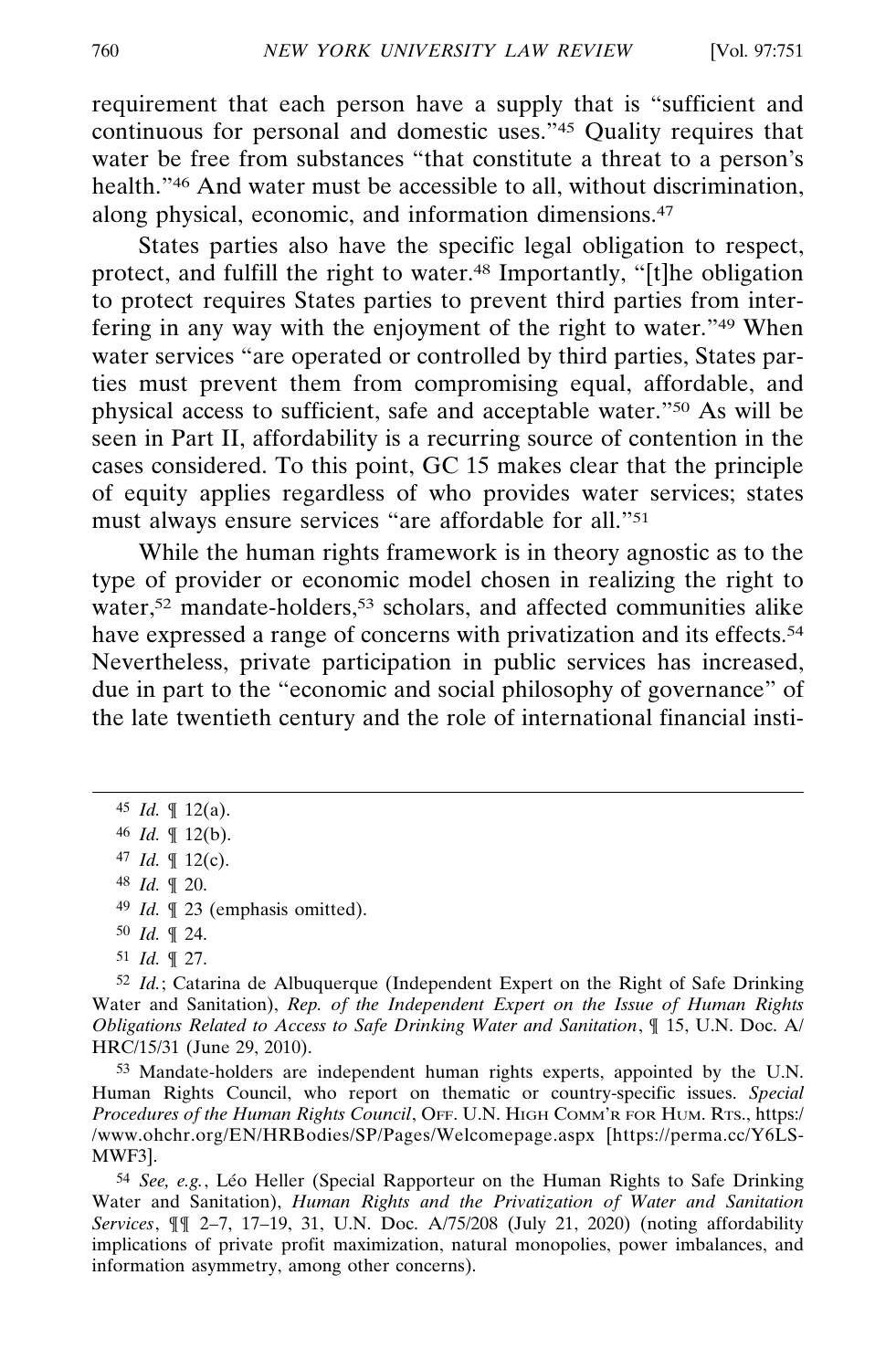tutions.55 Renationalization movements have proved to be an important countervailing force, but significant budget deficits (particularly in light of COVID-19) and the SDGs have "renewed pressure for increased private sector involvement."56 For example, gaps in funding to achieve universal access to water and sanitation are sixty-one percent on average for twenty developing countries.57 As states turn to private and foreign investments, they may find solutions to these gaps, but they also take on investment obligations. Investment obligations, particularly ones protected by IIAs, can have significant ramifications for the right to water.

#### II

## CONTESTING THE RIGHT TO WATER IN INVESTOR STATE DISPUTE SETTLEMENT

International investment agreements ("IIAs") often take the form of bilateral investment treaties ("BITs"), but also exist as multilateral agreements.58 IIAs seek to promote investment flows between signatory states by providing standard protections for their respective investors.59 To date, there are 3,238 IIAs in force globally, the vast majority of which are BITs.<sup>60</sup> While there have been new developments in the formulations and substantive protections provided in BITs,<sup>61</sup> the majority of them share similar standards intended to pro-

57 U.N., THE SUSTAINABLE DEVELOPMENT GOALS REPORT 2020, at 37 (2020), https:// unstats.un.org/sdgs/report/2020/The-Sustainable-Development-Goals-Report-2020.pdf [https://perma.cc/9KKF-TKFK].

58 *See* U.N. CONF. ON TRADE & DEV., INTERNATIONAL INVESTMENT AGREEMENTS: KEY ISSUES VOLUME 1, at 1–4, U.N. Doc. UNCTAD/ITE/IIT/2004/10, U.N. Sales No. E.05.II.D.6 (2004) (describing the widespread network of BITs and the increasing prominence of regional and multilateral agreements).

59 *See id.* at 3 ("Host countries appear to be increasingly inclined to provide assurances of fair treatment to future investors . . . .").

60 *See International Investment Agreements Navigator*, U.N. CONF. ON TRADE & DEV., INV. POL'Y HUB, https://investmentpolicy.unctad.org/international-investment-agreements [https://perma.cc/K3UJ-6WJK].

61 *See* U.N. Conf. on Trade & Dev., IIA Issues Note, Taking Stock of IIA Reform: Recent Developments (June 2019), https://unctad.org/en/PublicationsLibrary/ diaepcbinf2019d5\_en.pdf [https://perma.cc/G23W-FSY3] (including conditioning applicability of treaties on investment in the home state economy and excluding measures

<sup>55</sup> *Id.* ¶¶ 10–13 (quoting Philip Alston (Special Rapporteur on Extreme Poverty and Human Rights), *Rep. of the Special Rapporteur on Extreme Poverty and Human Rights*, at 2, U.N. Doc. A/73/396 (Sept. 26, 2018)).

<sup>56</sup> *Id.* ¶¶ 4, 14; *see also* David McDonald & Susan Spronk, *COVID-19 Has Decimated Water Systems Globally, but Privatization Is Not the Answer*, CONVERSATION (Mar. 17, 2021, 1:41 PM), https://theconversation.com/covid-19-has-decimated-water-systemsglobally-but-privatization-is-not-the-answer-155689 [https://perma.cc/V4UD-76HZ] (detailing the worldwide loss of revenue by public water utilities due to COVID-19).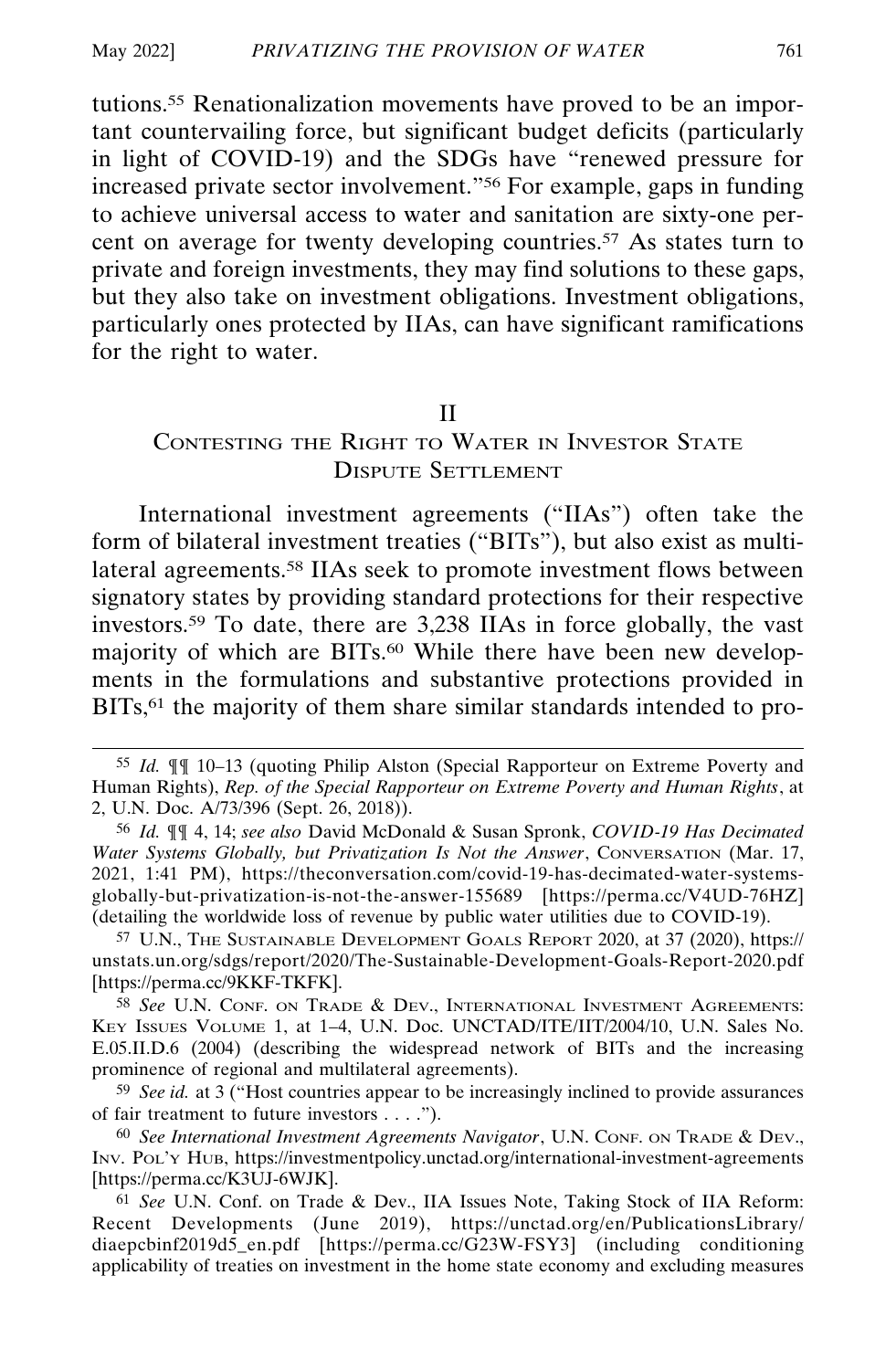tect investors against detrimental government actions.62 Substantive protections are commonly supplemented by procedural rights, including a dispute resolution mechanism, ISDS, that allows investors to bring treaty claims before international arbitration tribunals.<sup>63</sup>

Despite the supposed benefits of IIAs,<sup>64</sup> human rights experts express concerns that IIAs can "aggravate the problem of extreme poverty, jeopardize fair and efficient foreign debt renegotiation, and affect the rights of indigenous peoples, minorities, persons with disabilities, older persons, and other persons leaving [sic] in vulnerable situations."65 The norm for ISDS are disputes brought by developedcountry investors against developing and transition economy states.<sup>66</sup> ISDS presents not only the risk of costly and lengthy proceedings, but also a constriction of regulatory capacity, which may prevent or delay the passage of policies that further human rights.67 While the literal

62 *See* U.N. CONF. ON TRADE & DEV., *supra* note 58, at 1 ("[IIAs] are highly standardized . . . . Their principal focus has been from the very start on the protection of investments against nationalizations and on free transfer of funds."). Common provisions include protections against expropriations, nationalizations, and discrimination as compared to domestic investors ("national treatment") and third country investors ("mostfavoured-nation"). BITs also typically include guarantees of free transfer of earnings, full protection and security, and fair and equitable treatment. *Id.* at 3, 18, 93.

63 *See id.* at 349–50. Parties to the disputes retain relative control over the constitution of tribunals by appointing which and how many arbitrators will make up a tribunal. *See* Convention on the Settlement of Investment Disputes Between States and Nationals of Other States, *opened for signature* Mar. 18, 1965, art. 37 (entered into force Oct. 14, 1966) ("The Tribunal shall consist of a sole arbitrator or any uneven number of arbitrators . . . as the parties shall agree. . . . [Or] the Tribunal shall consist of three arbitrators, one arbitrator appointed by each party and the third who shall be the president of the Tribunal, appointed by agreement of the parties."); International Centre for Settlement of Investment Disputes [ICSID], *Rules of Procedure for Conciliation Proceedings*, Rule 3 (Sept. 25, 1967) ("The request [to institute conciliation or arbitration proceedings] may . . . set forth any provisions agreed by the parties regarding the number of conciliators or arbitrators  $\dots$ "); G.A. Res. 31/98, art. 5 (Dec. 15, 1976).

64 *See, e.g.*, RUDOLF DOLZER & CHRISTOPH SCHREUER, PRINCIPLES OF INTERNATIONAL INVESTMENT LAW 20–22 (2d ed. 2012) (describing IIAs as a mechanism to address the risk of long-term investment by providing a stable and predictable legal regime, therefore incentivizing investment).

65 *UN Experts Voice Concern over Adverse Impact of Free Trade and Investment Agreements on Human Rights*, OFF. U.N. HIGH COMM'R FOR HUM. RTS. (June 2, 2015) https://www.ohchr.org/EN/NewsEvents/Pages/DisplayNews.aspx?NewsID=16031 [https:// perma.cc/JC4A-L3C4].

66 U.N. Conf. on Trade & Dev., IIA Issues Note, Fact Sheet on Investor-State Dispute Settlement Cases in 2018 (May 2019), https://unctad.org/en/PublicationsLibrary/ diaepcbinf2019d4\_en.pdf [https://perma.cc/59NQ-WJK4] (noting that, "[a]s in previous years," most cases in 2018 were brought by developed-country investors against developing countries and transition economies).

67 *See* JOHNSON ET AL., *supra* note 13, at 11–14 (discussing how IIAs and their ISDS mechanisms reduce policy space and the role governments and judicial organs have in

taken by local governments from coverage under BITs as examples of recent BIT developments).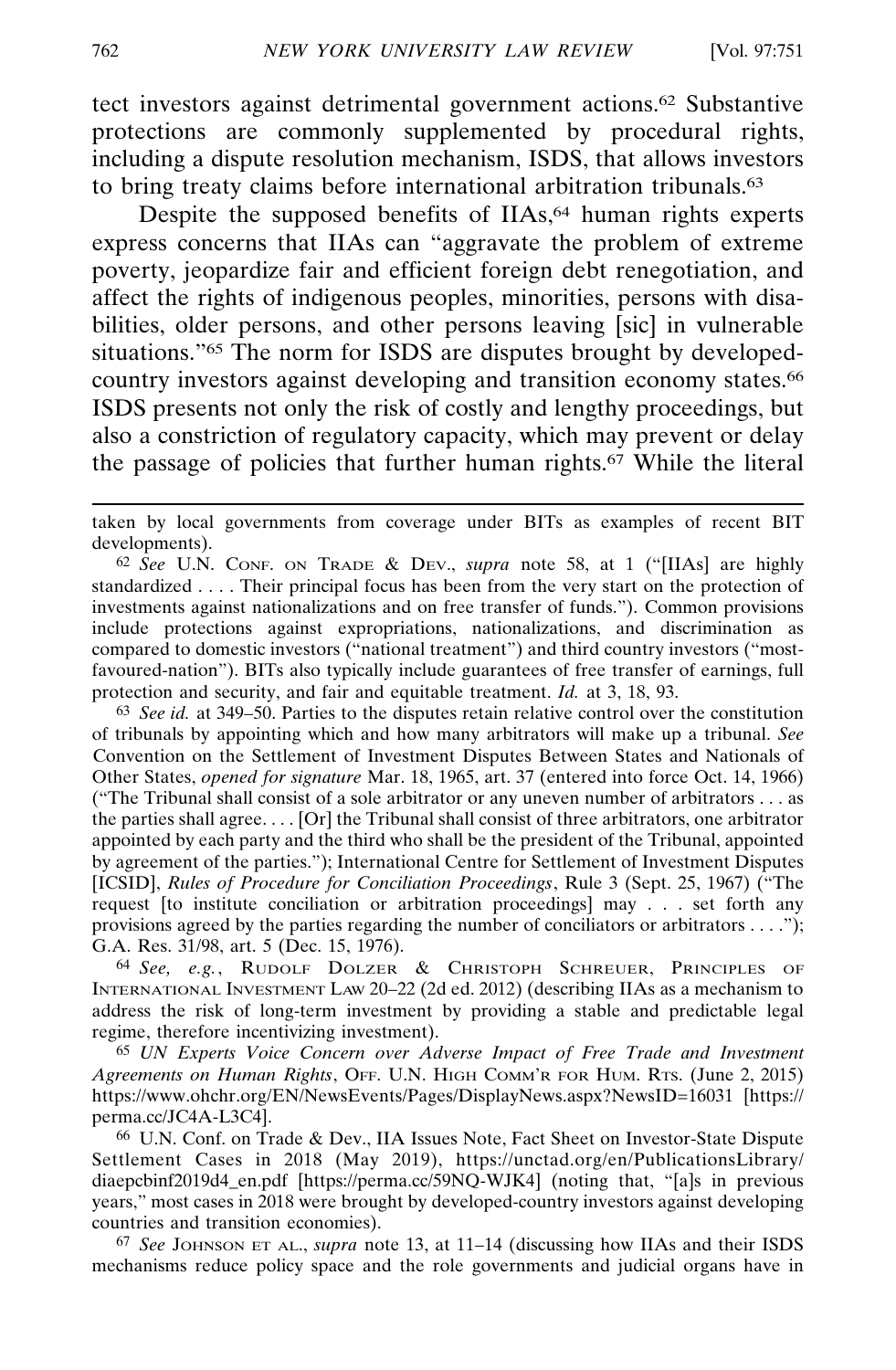text of IIAs does not limit the sovereign right to regulate, IIAs often fail to recognize the human rights obligations of states and the policy space needed to achieve them.<sup>68</sup> A 2014 study covering 2,107 IIAs found that only 0.5% contained overt references to human rights, the majority of which were relegated to language in treaty preambles.<sup>69</sup> While seven percent of treaties sampled made reference to reserving state policy space, these related entirely to environmental issues.<sup>70</sup> Further, arbitral tribunals lack "any systematic methodology as to how to respond to human rights argumentation" when invoked by states.71

In theory, a state's investment obligations should not interfere with their human rights obligations, but in practice this line blurs when human rights issues arise from the very investments made. The

68 *See* U.N., Econ. & Soc. Council, Comm. on Econ., Soc. & Cultural Rts., Gen. Comment 24 (2017) on State Obligations Under the Int'l Covenant on Econ., Soc. & Cultural Rts. In the Context of Bus. Activities, ¶ 13, U.N. Doc. E/C.12/GC/24 (Aug. 10, 2017) (encouraging States to include in future investment treaties a provision "explicitly referring to their human rights obligations" and ensure that investor–state tribunals consider international human rights in their treaty standard interpretations); Special Representative of the Secretary-General on the Issue of Human Rights and Transnational Corporations and Other Business Enterprises, *Business and Human Rights: Towards Operationalizing the "Protect, Respect and Remedy" Framework*, ¶ 30, U.N. Doc. A/HRC/ 11/13 (Apr. 22, 2009) ("[R]ecent experience suggests that some [investment] treaty guarantees . . . may unduly constrain the host Government's ability to achieve its legitimate policy objectives, including its international human rights obligations."); Off. U.N. High Comm'r for Hum. Rts., Guiding Principles on Business and Human Rights, ¶ 9 cmt., U.N. Doc. HR/PUB/11/04 (2011) [hereinafter Guiding Principles], https://www.ohchr.org/ Documents/Publications/GuidingPrinciplesBusinessHR\_EN.pdf [https://perma.cc/3PPM-3LHR] ("[T]he terms of international investment agreements may constrain States from fully implementing new human rights legislation, or put them at risk of binding international arbitration if they do so.").

69 Kathryn Gordon, Joachim Pohl & Marie Bouchard, *Investment Treaty Law, Sustainable Development and Responsible Business Conduct: A Fact Finding Survey* 18 (Org. for Econ. Coop. & Dev. Working Papers on Int'l Inv. 2014/01, 2014), https:// www.oecd.org/investment/investment-policy/WP-2014\_01.pdf [https://perma.cc/6ZBA-YBX2]. Note that the sample size "cover[ed] more than 70% of the global investment treaty population" as of November 2013. *Id.* at 10 & n.12.

70 *Id.* at 18.

71 Vivian Kube & E.U. Petersmann, *Human Rights Law in International Investment Arbitration*, 11 ASIAN J. WTO & INT'L HEALTH L. & POL'Y 65, 65 (2016).

domestic law-making, in addition to distorting power dynamics between investors and states); *see also supra* notes 14–17 and accompanying text; *UN Expert: UN Charter and Human Rights Treaties Prevail over Free Trade and Investment Agreements*, OFF. U.N. HIGH COMM'R FOR HUM. RTS. (Sept. 17, 2015), https://www.ohchr.org/en/NewsEvents/ Pages/DisplayNews.aspx?NewsID=16439&LangID=E [https://perma.cc/4323-3XTL] ("Over the past decades free trade and investment agreements have had adverse impacts on the enjoyment of human rights by interfering with the State's fundamental functions to legislate in the public interest and regulate fiscal, budgetary, labour, health and environmental policies." (quoting Alfred de Zayas, UN Independent Expert on the Promotion of a Democratic and Equitable International Order)).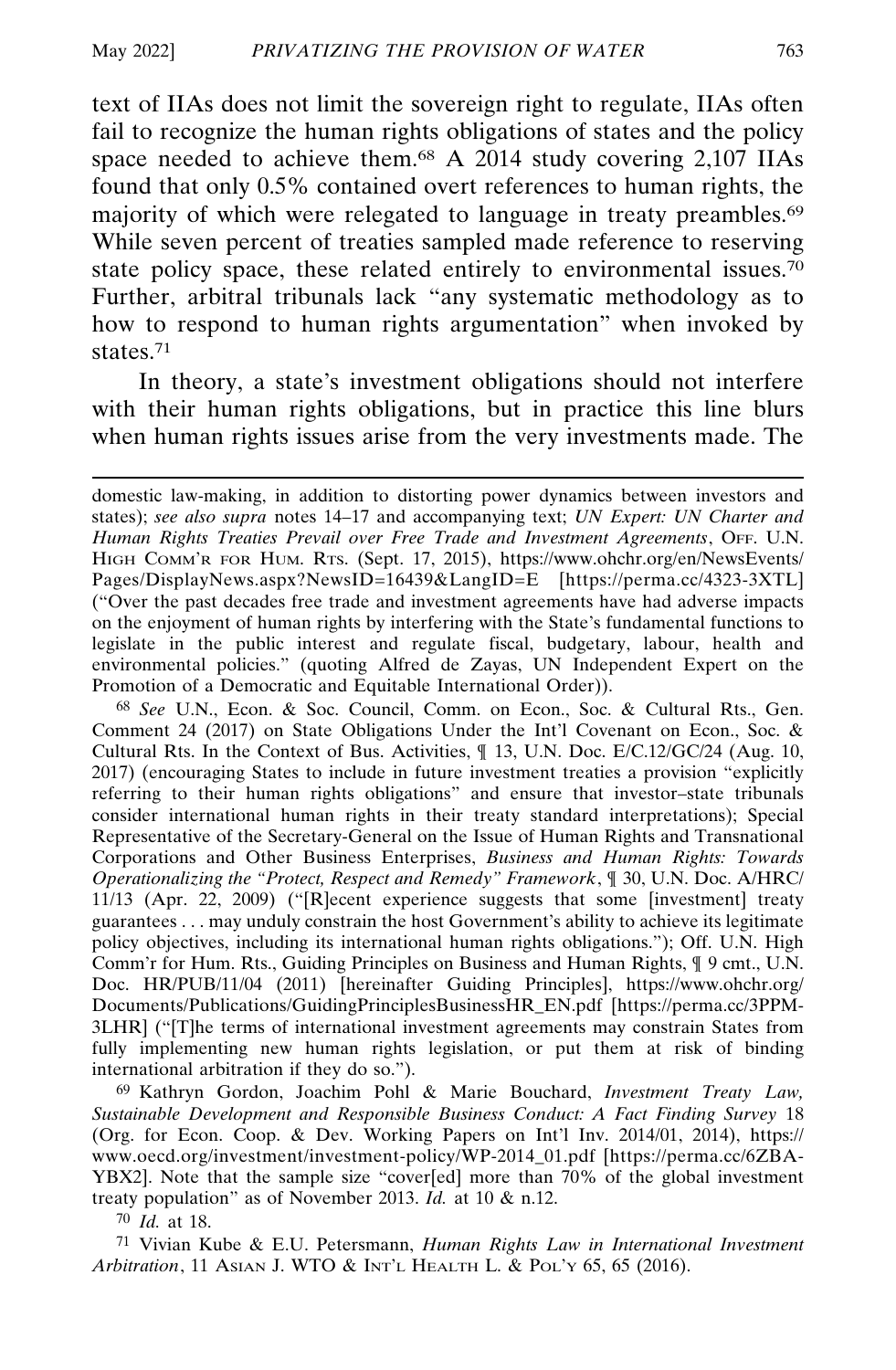following Sections focus on ten ISDS cases involving the privatization of drinking water.72 The cases demonstrate how tribunals have evolved in their engagement with the right to water over time. These disputes are not resounding wins for the right to water. Of the ten cases discussed, nine were decided in favor of the investor (two of which resulted in no damages), and only one was decided in favor of the state.73 While these tribunals do not take issue with either the legal status or content of the right to water, the vast majority fail to involve relevant human rights law in their analysis of substantive treaty claims.74 Nevertheless, we see tribunals evolve from outright avoiding discussion of the right to water<sup>75</sup> to accepting jurisdiction over a human rights counterclaim brought by the state.76

72 As of July 31, 2019, 938 ISDS cases have been decided and published, of which thirty-eight cases fall within the UNCTAD Economic Sector "Water Supply, Sewerage, Waste Management and Remediation Activities." Of those thirty-eight cases, fourteen involve the privatization of drinkable water services, four of which either settled outside of court or involved non-public proceedings. *See* UNCTAD, Investment Dispute Settlement Navigator: full data release as of 31/07/2019 (excel format), available at https:// investmentpolicy.unctad.org/investment-dispute-settlement [https://perma.cc/4VRZ-MRNT] (on file with author). The two cases that settled are: Aguas del Tunari S.A. v. Republic of Bol., ICSID Case No. ARB/02/3, and Aguas Cordobesas S.A., Suez, & Sociedad General de Aguas de Barcelona S.A. v. Argentine Republic, ICSID Case No. ARB/03/18. For information regarding settlement of these cases, see *Case Details: Aguas del Tunari v. Republic of Bolivia (ICSID Case No. ARB/02/3)*, INT'L CENTRE FOR SETTLEMENT OF INV. DISPUTES, https://icsid.worldbank.org/cases/case-database/casedetail?CaseNo=ARB/02/3 [https://perma.cc/NVH8-CR2Y]; *Case Details: Aguas Cordobesas S.A., Suez, and Sociedad General de Aguas de Barcelona S.A. v. Argentine Republic (ICSID Case No. ARB/03/18)*, INT'L CTR. FOR SETTLEMENT OF INV. DISPUTES, https://icsid.worldbank.org/cases/case-database/case-detail?CaseNo=ARB/03/18 [https:// perma.cc/AXS7-R9MG].

73 This does not, however, track with the average success rate of respondents in ISDS writ-large but may suggest that human rights arguments have not been particularly persuasive. *See* Matthew Hodgson & Alastair Campbell, *Damages and Costs in Investment Treaty Arbitration Revisited*, GLOB. ARB. REV. 4 (Dec. 14, 2017), https:// www.allenovery.com/global/-/media/sharepoint/publications/sitecollectiondocuments/14- 12-17\_damages\_and\_costs\_in\_investment\_treaty\_arbitration\_revisited\_.pdf [https:// perma.cc/JKZ6-JAPJ] (noting that respondent States win, on average, fifty-five percent of the time).

74 *See infra* Sections II.A–C.

75 See generally Compañía de Aguas del Aconquija, S.A. v. Argentine Republic (*Vivendi I*), ICSID Case No. ARB/97/3, Award (Nov. 21, 2000) (decision annulled on other grounds) (mentioning rights only in context of the claimant's contractual rights); Compañía de Aguas del Aconquija S.A. v. Argentine Republic (*Vivendi II*), ICSID Case No. ARB/ 97/3, Award (Aug. 20, 2007) (mentioning the right to water only as a justification offered by respondent, but not as a basis for decision).

76 *See* Urbaser S.A. v. Argentine Republic, ICSID Case No. ARB/07/26, Award, ¶¶ 1110–211, (Dec. 8, 2016) (accepting jurisdiction of Argentina's counterclaim alleging the concessionaire's failure to provide the requisite level of investment in the concession violated the human right to water, but ultimately concluding that the concessionaire did not have a positive human right obligation).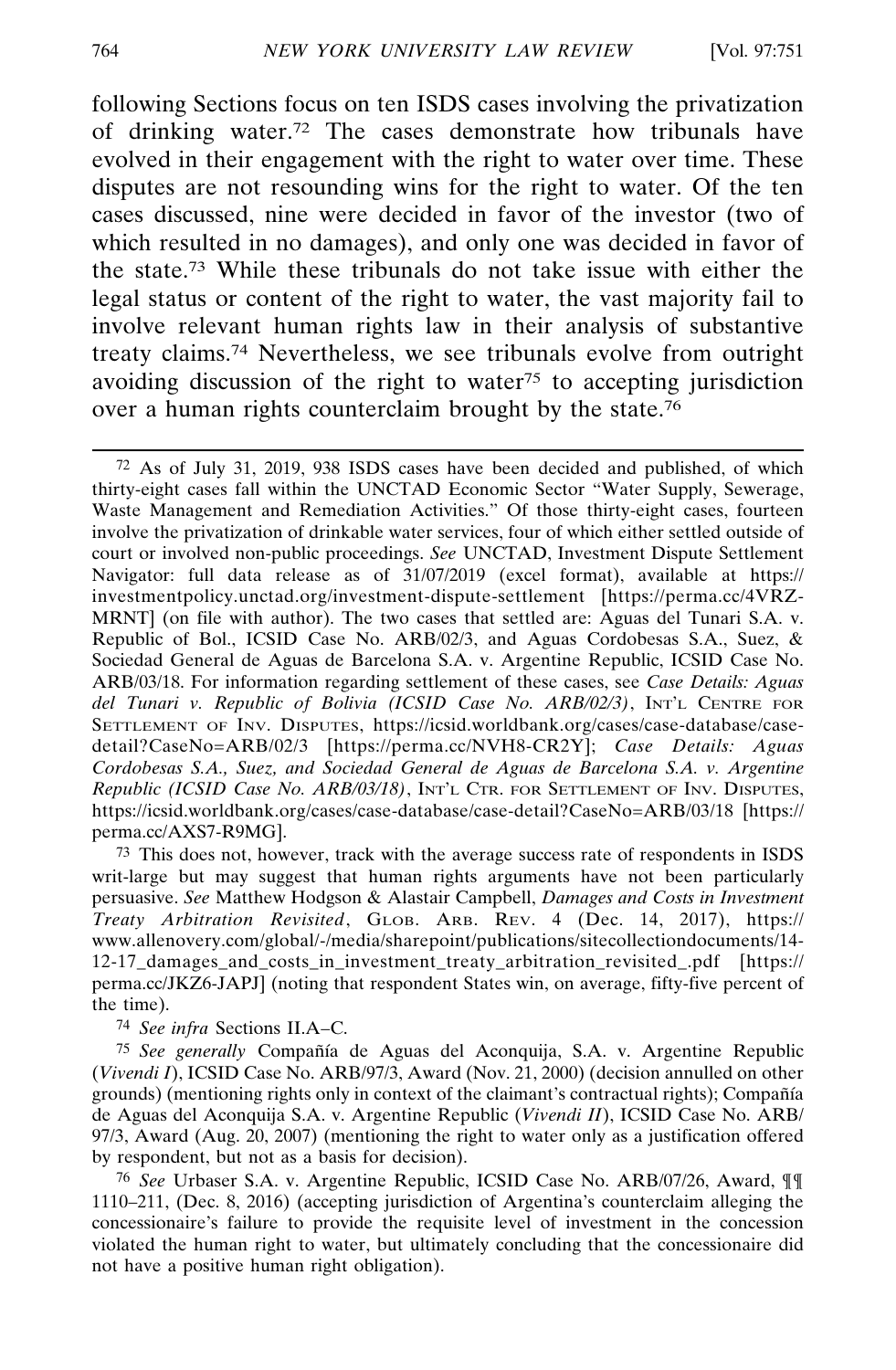The cases also reveal that states, despite invoking human rights defenses or arguments, engage in actions that not only breach their obligations to investors but are also difficult to justify as furthering the right to water. These actions are highlighted to demonstrate that states should be held accountable, as actors in the investment-treaty regime, when they hollowly invoke human rights law. Using human rights law as cover for actions that do not further the right to water undermines the normative authority of human rights arguments in these forums, and tribunals are well placed to take states to task accordingly. As will be seen in Part III, this Note argues that the FET standard can be used to harmonize the human-rights and investment-treaty regimes and may promote accountability for investors and states alike.

A few introductory matters are worth clarifying. All the cases discussed, except *Tallinn*, 77 involve traditional concession contracts. This common form of private-public partnership often spans twenty- to thirty-year investment terms and involves the operation, improvement, and expansion of water and sewage systems in exchange for charging tariffs to consumers.78 The contracts are, of course, tailored to the specific needs of the contracting parties. For the sake of brevity, this Note conflates "concessionaire," "claimant," and the name of the particular claimant to represent both the party to the dispute and the entity that, under the contract, would fund the improvement and expansion of water and sewage systems in exchange for tariffs.79 Although a country is always the respondent in an investment-treaty dispute, it is often a city or province that enters into agreements with an investor for the privatization of drinking water. Whereas a "province," "municipality," or the local government will be a main actor in the facts underlying the dispute, it is a "state," "respondent," or the name of the country that is a party to the arbitration. Finally, the following Sections are not intended to be all-encompassing case summa-

<sup>77</sup> *See* United Utils. (Tallinn) B.V. v. Republic of Est., ICSID Case No. ARB/14/24, Award, ¶¶ 132, 154 (June 21, 2019) (involving the sale of shares in a state–owned entity in charge of water services).

<sup>78</sup> *See Water and Sanitation PPPs*, WORLD BANK (June 15, 2021), https:// ppp.worldbank.org/public-private-partnership/water-and-sanitation/water-sanitation-ppps [https://perma.cc/X9AS-L9SA] (mentioning customer tariffs as a revenue-stabilizing tactic for public-private partnerships); *Water and Sanitation Concession / BOT / DBFO*, WORLD BANK (Dec. 2, 2020), https://ppp.worldbank.org/public-private-partnership/sector/watersanitation/concessions-and-bots [https://perma.cc/NWM9-7TXR] (describing goals of concession contracts as maintenance, upgrade of systems, and expansion of access).

 $79$  Technically, the claimant is not always the concessionaire, as disputes can be brought by partial owners of the relevant domestic subsidiary.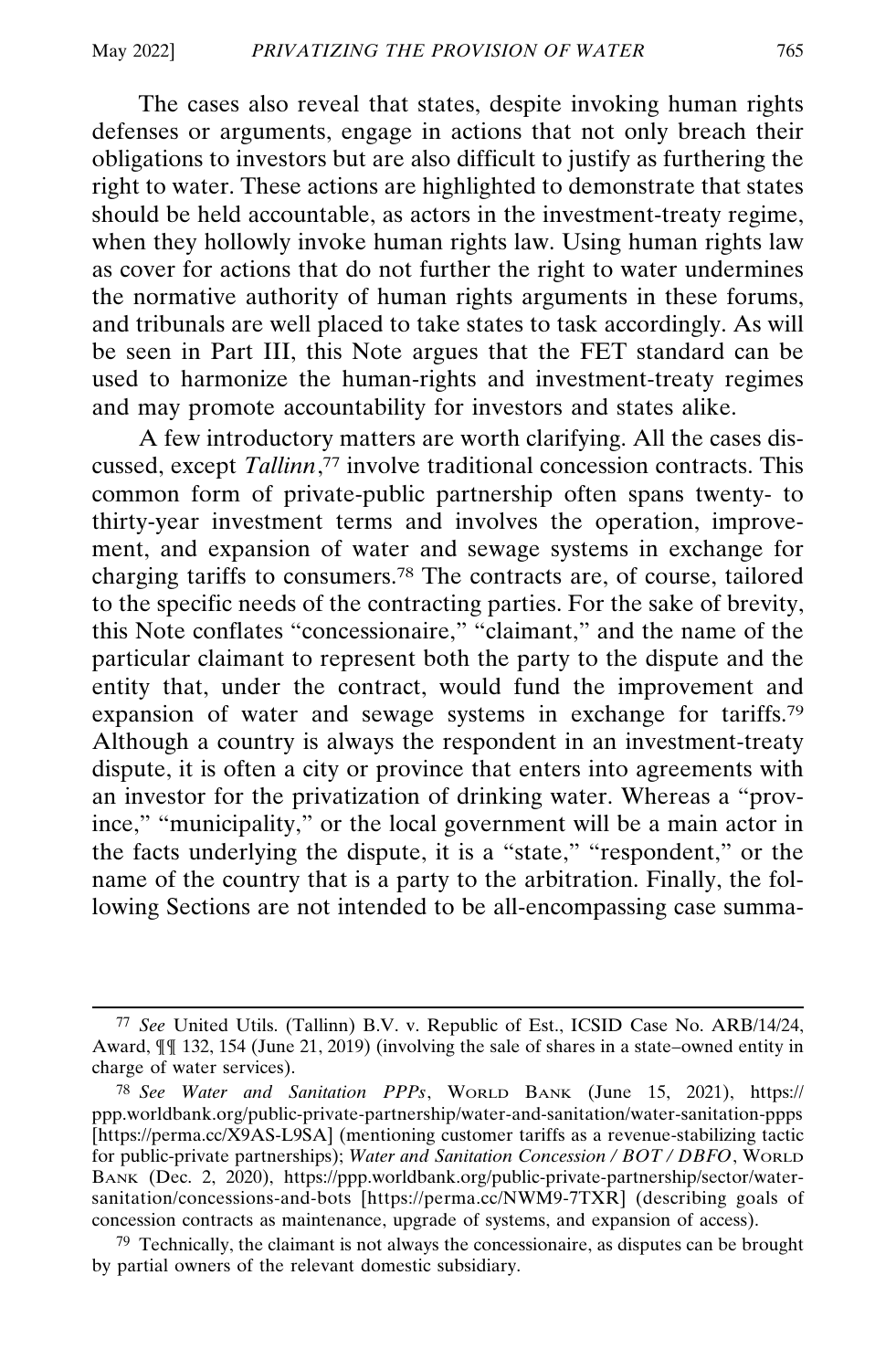ries. They deliberately exclude claims and tribunal analyses that are outside of this Note's scope.80

### *A. The Baseline:* Azurix v. Argentina

*Azurix v. Argentina* sets the stage for this Note's consideration of investor-state disputes involving the provision of drinking water. While *Vivendi v. Argentina* was decided six years prior, the tribunal's award was annulled shortly thereafter<sup>81</sup> and resubmission proceedings were not finalized until a year after *Azurix* was decided.

In 1999, Azurix entered into a concession agreement with the province of Buenos Aires in Argentina.82 As is the case with several of the disputes considered herein, the concessionaire increased tariffs after taking over the water system and experienced significant public backlash.83 In turn, the provincial regulator limited tariffs, required the concessionaire to provide customer credits, significantly delayed re-categorizing customers into higher tariff scales, and rejected the concessionaire's appeal.84 During this time, various capital investment issues arose.85 One such issue involved algae blooms in a water reservoir, which was exacerbated by the province's failure to remove algae in the reservoir prior to transferring the concession as contracted.86 Despite representing the removal project as ninety-eight percent complete during the bidding process, the reservoir project remained in progress and under provincial control a year later.87 While the province's algae removal project was underway, an extraordinary algae bloom resulted in "hazy" water with an "earth-musty taste and odor."88 Officials responded by inviting customers to withhold payments and later mandated 100% discounts, therefore leaving the concessionaire to suffer the financial consequences of the province's history of disinvestment and failure to remove the algae.<sup>89</sup>

- 85 *See id.* ¶¶ 120–60.
- 86 *Id.* ¶ 143.
- 87 *Id.* ¶ 143.
- 88 *Id.* ¶ 124.
- 89 *Id.* ¶¶ 125–26, 144.

<sup>80</sup> This includes, for example, violations of Full Protection and Security or tribunal discussions on jurisdiction, among others.

 $81$  The annulment committee found that the tribunal's dismissal of the Tucumán claims were a manifest excess of powers, per Article 52(1)(b) of the ICSID Convention. *Vivendi I*, ICSID Case No. ARB/97/3, Decision on Annulment, ¶¶ 93–115 (July 3, 2002).

<sup>82</sup> Azurix Corp. v. Argentine Republic, ICSID Case No. ARB/01/12, Award, ¶¶ 38–41 (July 14, 2006).

<sup>83</sup> *Id.* ¶¶ 78, 82.

<sup>84</sup> *Id.* ¶¶ 83, 93–97.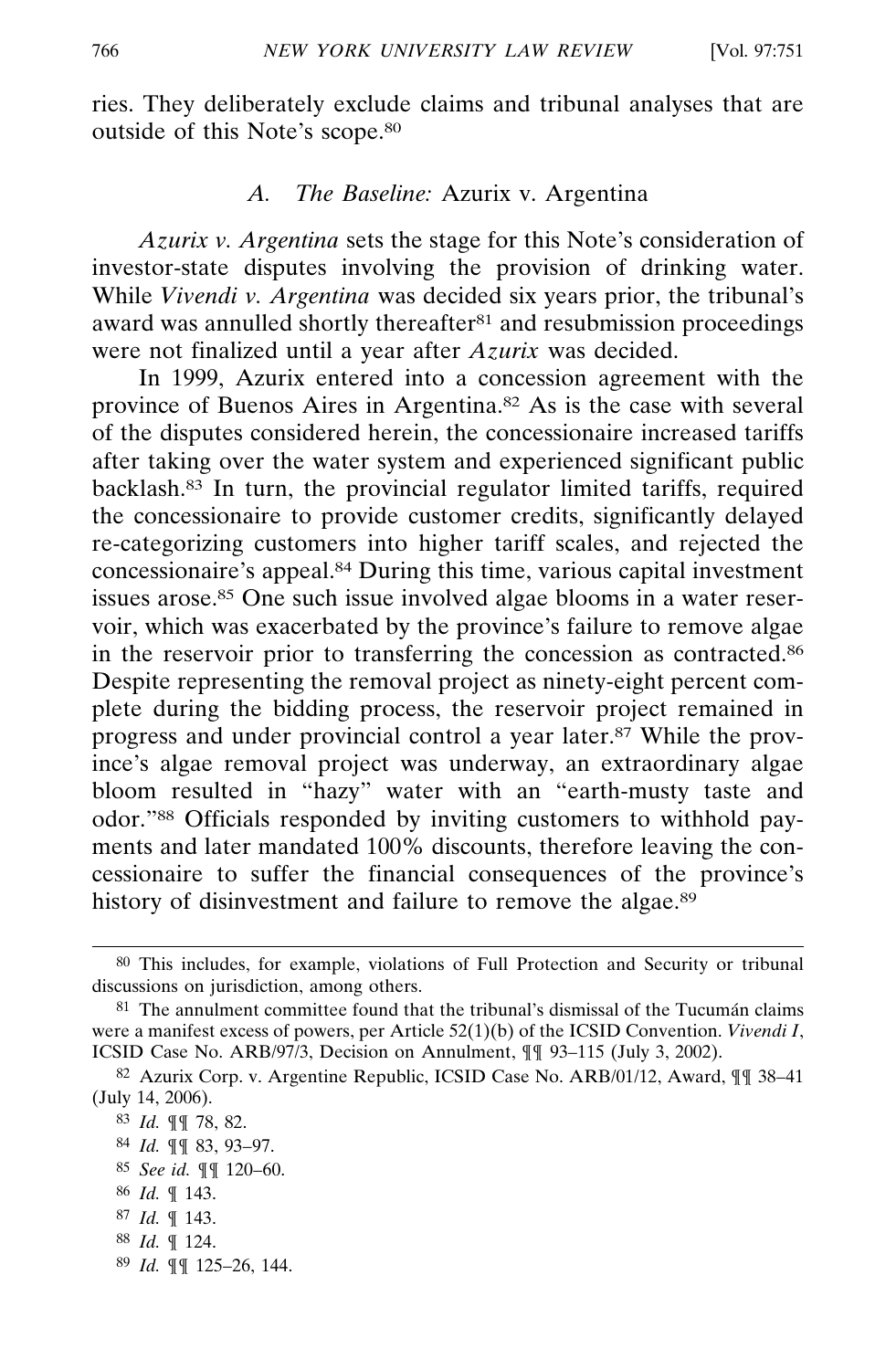In late 2001, the concessionaire terminated the agreement and filed for arbitration.<sup>90</sup> During the arbitral proceedings, Argentina argued that a conflict existed between the BIT and human rights treaties that, supported by expert testimony, "must be resolved in favor of human rights."91 The tribunal, however, could not see how rights were affected by termination when service continued uninterrupted past the time of transfer to the province.92 The tribunal provided no further details, noting only that the issue was not "fully argued," so it remains unclear whether the right to water was explicitly invoked by Argentina.93 Ultimately, the tribunal found that the province's refusal to accept termination, politicization of the tariff regime, and calls for customer non-payment together violated the FET standard.94 The tribunal noted that "the provincial authorities show[ed] a total disregard for their own contribution to the algae crisis and a readiness to blame the [c]oncessionaire for situations that were caused by years of disinvestment."95 While the tribunal recognized that "governments have to be vigilant and protect the public health of their citizens" they found the province's actions "contributed to the crisis rather than assist[ing] in solving it."96 These violations, among others, resulted in a US\$165 million award for the claimant 97

This case provides the baseline from which this Note assesses the evolution of tribunal engagement with the right to water. The tribunal acknowledged Argentina's human rights arguments in curt fashion and the right to water played no role in the tribunal's analysis of substantive treaty claims. This may be due to the issue not being "fully argued." Tribunals rarely act sua sponte; they consider what is raised by the parties. In this sense, tribunal engagement with human rights law would seem predicated on the arguments raised by states. As will be seen in the cases that follow, however, raising an issue does not guarantee it will be addressed.

This case demonstrates a tension that will reappear throughout the vast majority of the cases considered in this Note: the tension inherent when states invoke human rights arguments to defend actions that either directly undermine the right to water or that have little to do with furthering the right. Here, Argentina failed to repair

<sup>90</sup> *Id.* ¶¶ 3, 244. 91 *Id.* ¶ 254. 92 *Id.* ¶ 261. 93 *Id.* 94 *Id.* ¶¶ 374–77. 95 *Id.* ¶ 144. 96 *Id.* 97 *Id.* ¶ 442.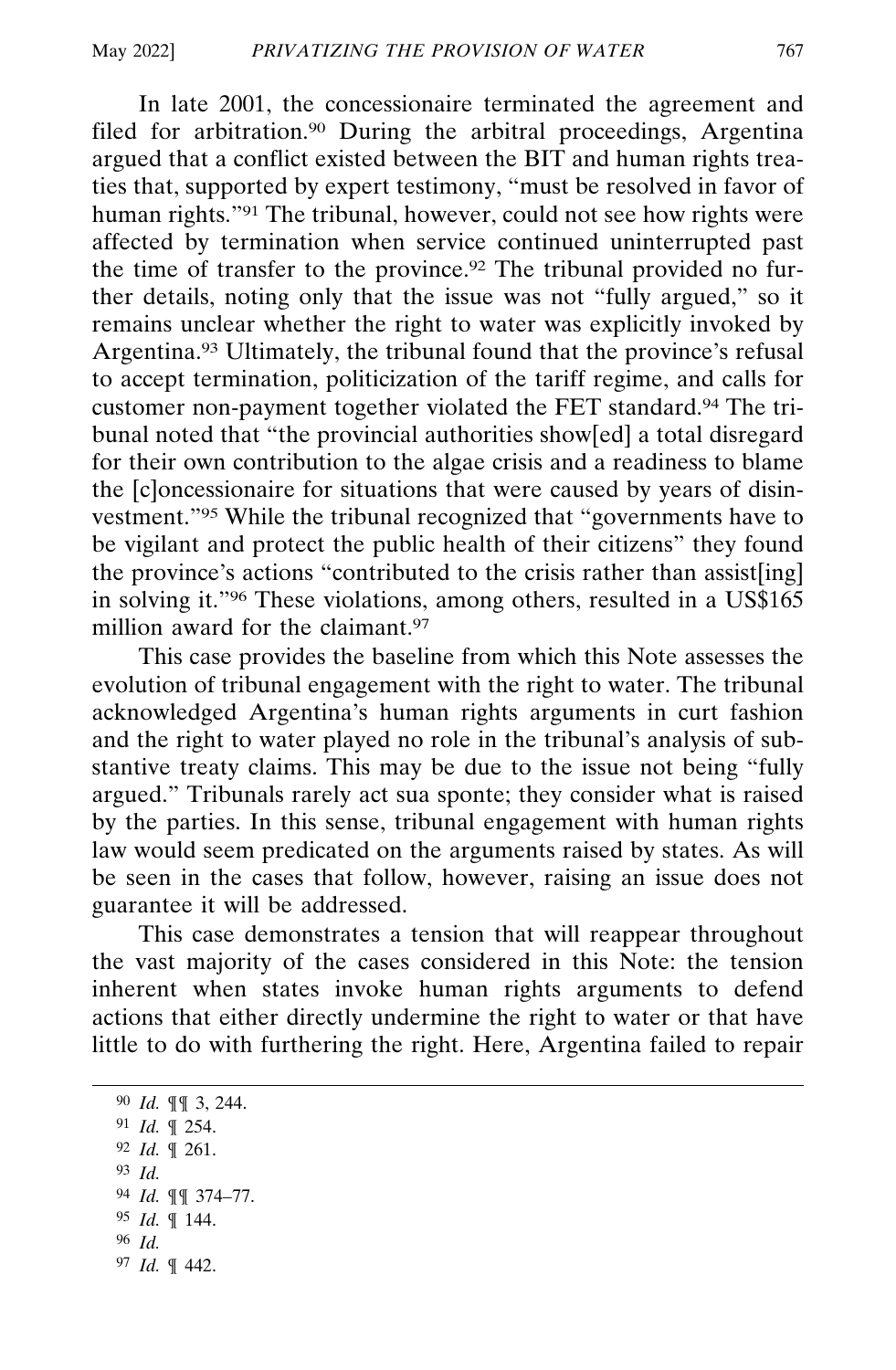critical water infrastructure despite having received notice from both the concessionaire and province-hired contractors regarding algae levels several months before the controversial algae bloom occurred.98 Robust tribunal engagement with human rights law could have not only clarified the role of the right to water in the dispute but also scrutinized Argentina's human rights arguments alongside their contradictory actions.

# *B. The Ebb and Flow of Tribunal Engagement with the Right to Water*

Since *Azurix*, eleven cases were decided or settled involving the provision of drinking water. *Vivendi v. Argentina II* was decided shortly after *Azurix* in 2007 and bears similarities in both the tension between state actions and human rights arguments and the tribunal's reluctance to engage with human rights arguments.

*Vivendi* is a resubmitted dispute involving a concession agreement with the Argentinian province of Tucum and <sup>99</sup> Politicized from its very inception, the agreement was a point of contention in local elections and engendered substantial public criticism for its expected tariff increases.100 Through February 1996, various episodes of turbidity occurred in the Tucumán drinking water, which led the provincial Minister of Health to falsely proclaim the water was "bacteriologically contaminated" and could cause "cholera, typhoid and hepatitis."101 The Minister perpetuated these unsubstantiated claims even though the provincial regulator's own laboratory confirmed the water was safe.102 Investigations, mandated periods of free service, and regulatory fines for supposed water quality control breaches ensued.103 The arbitral proceedings revealed, however, that the fines were intended to pressure the concessionaire to renegotiate rates.104 Government officials concurrently encouraged customers to not pay their bills for

<sup>98</sup> *Id.* ¶ 143.

<sup>99</sup> *Vivendi I*, ICSID Case No. ARB/97/3, Award, ¶¶ 24–26 (Nov. 21, 2000).

<sup>100</sup> *See, e.g.*, *Vivendi II*, ICSID Case No. ARB/97/3, Award, ¶¶ 4.8.1–2 (Aug. 20, 2007) ("[T]he Concession Agreement had become some test thing of a political flashpoint in the provincial election campaign that had begun earlier the year. The longstanding opposition of the Fuerza Republicana party . . . is key to an understanding of the events that occurred . . . ."); *id.* ¶¶ 4.3.8, 4.10.3, 4.11.4, 4.11.5. It is interesting to observe that, in this instance, low income populations were mostly unaffected by the tariff increases. *Id.*

<sup>101</sup> *Id.* ¶¶ 4.12.1, 4.13.13.

<sup>102</sup> *Id.* ¶¶ 4.12.7 & n.130, 4.13.11–.15.

<sup>103</sup> *Id.* ¶¶ 4.13.3–.7, 4.13.19, 4.14.6–.8, 4.16.9.

<sup>104</sup> *See, e.g.*, *id.* ¶ 4.13.8 ("As far as the 78 fines . . . my superiors are asking me to put pressure on [concessionare] to renegotiate the rates. . . . [U]ntil the rates are renegotiated like the government wants, the order from higher up is to keep applying pressure with whatever we've got.").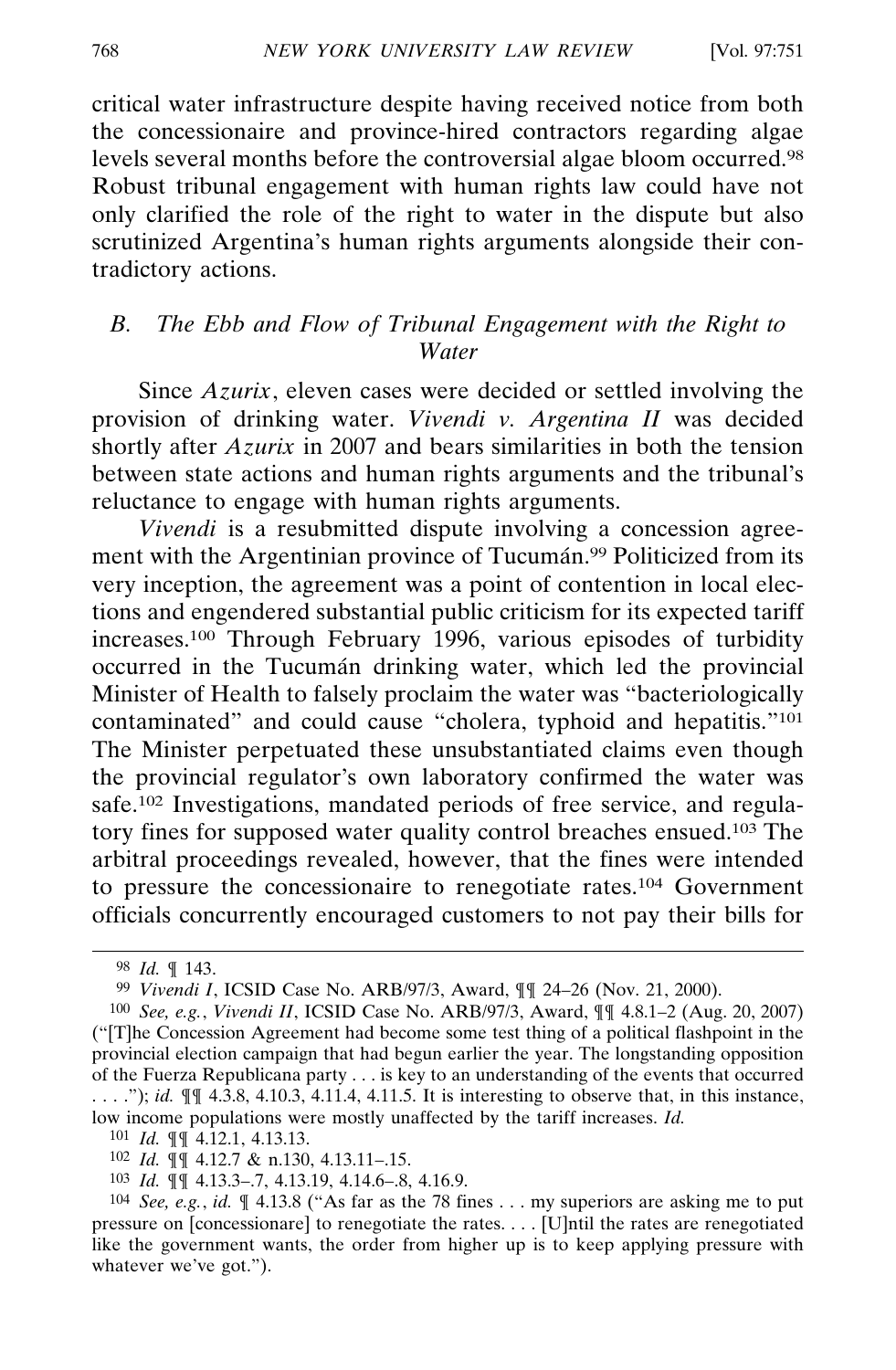the period in which turbidity occurred.105 After failed attempts at renegotiation and unsuccessfully protesting the province's unilateral modification of the concession agreement, the concessionaire gave notice of termination in August 1997.106 The province responded by rejecting termination, interfering with payment collection efforts, and, among other retaliatory actions, issuing backdated resolutions documenting the concessionaire's alleged breach.107

During the proceeding, Argentina argued that it had both the "the right and the responsibility" to "ensure the availability of safe drinking water for its population on an affordable and accessible basis."108 By providing "black, undrinkable and potentially unhealthy water," the state argued that the concessionaire had materially breached the agreement and destroyed public confidence of the region's "impoverished population."109 Argentina characterized a reliable supply of water as a "fundamental human need"110 and argued that the BIT did not protect investors from state regulation particularly with respect to services "as vital as the provision of water and sewage."111 The language used by Argentina invokes important aspects of the right to water, namely affordability, accessibility, and quality.

In comparison to *Azurix*, here we see the state directly invoking the right to water and tying the concessionaire's alleged performance deficiencies to specific aspects of the right's content. Unfortunately, the tribunal failed to address those arguments, and indeed, the right to water played no role in the tribunal's analysis of the substantive treaty claims. In turn, Argentina requested an annulment of the award due to, inter alia, the tribunal's disregard of this "fundamental" issue.112 The ad hoc committee considering the annulment, however, similarly declined to address the right-to-water argument in finding insufficient grounds for annulment.113 *Vivendi*, therefore, can be seen as a regression from the level of tribunal engagement with right-to-water arguments seen in *Azurix*.

Importantly, by avoiding Argentina's human rights arguments, the tribunal missed a vital opportunity to underscore the dissonance

<sup>105</sup> *Id.* ¶¶ 4.14.19, 4.15.15, 4.16.12–.13, 4.17.5.

<sup>106</sup> *Id.* ¶¶ 4.15.10–.17.18, 4.18.5.

<sup>107</sup> *See generally id.* ¶¶ 4.19.1–.6, 4.21.1–.7, 4.22.1–.3.

<sup>108</sup> *Id.* ¶ 3.3.5.

<sup>109</sup> *Id.* ¶ 3.3.2.

 $110$  *Id.*  $\llbracket 6.5.1(iii)$ .

<sup>111</sup> *Id.* ¶ 3.3.3.

<sup>112</sup> *See Vivendi I*, ICSID Case No. ARB/97/3, Decision on the Argentine Republic's Request for Annulment of the Award, ¶ 57, § d (Aug. 10, 2010).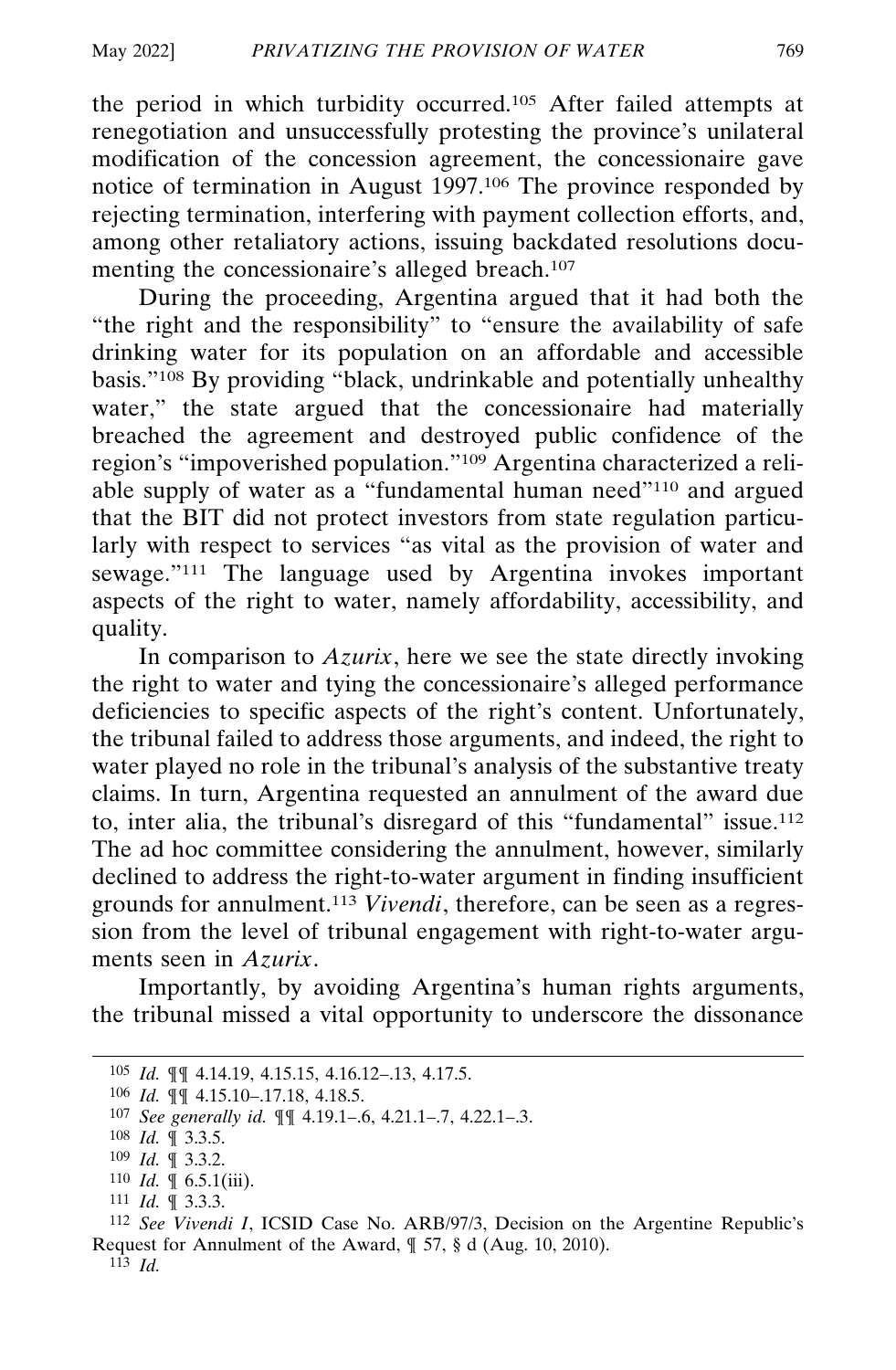between Argentina's actions and arguments. The tribunal could have found the human rights defense to be uncompelling in the face of state actions that bare little connection to the right to water (i.e., misrepresenting the safety of the water quality or engaging in unilateral modifications of the concession agreement). The tribunal could have pressed Argentina to explain why they would, in the first place, negotiate 110% tariff increases that they later claim violate the affordability dimension of the right to water. Although a change in politics may explain the province's about-face on the tariffs, requiring such explanations from the state may provide clarity as to why provincial officials did not contest the concession agreement on human rights grounds in local courts before engaging in conduct that ran afoul of the BIT. It may be that the government officials did not think the constitutional and international right to water is sufficiently specific or persuasive enough to invalidate already-negotiated concession agreements. If so, this highlights the need for greater and more specific legal protections for the right to water, ex ante. However, it does not provide a justification for the government to use enforcement mechanisms to coerce the renegotiation of rates. Ultimately, tribunals that ignore human rights arguments forego the opportunity to take states to task when they invoke human rights merely as a post-facto justification for government action. With the annulment request dismissed, the US\$105 million award in favor of the claimants stood.114

In the years that followed *Azurix* and *Vivendi*, the extent to which tribunals engaged with right-to-water arguments increased only incrementally. At the same time, states continued to make human rights arguments to defend actions that often did little to further the right to water. *Biwater v. Tanzania* provides an example of this trend. There the concessionaire was tasked to improve and expand the Dar es Salaam water system, but experienced significant performance failures.<sup>115</sup> Despite running into financial difficulties early on, the concessionaire did not use the multiple contractual mechanisms that allowed for tariff revisions.116 Within two years, the concessionaire owed Tanzania TSH billions in rental fees and tariffs, and had not made a single payment into a trust intended to subsidize connection costs for

<sup>114</sup> *Vivendi II*, ICSID Case No. ARB/97/3, Award, ¶ 7.6.2, 11.1(v)–(vi) (Aug. 20, 2007).

<sup>115</sup> *See* Biwater Gauff (Tanzania) Ltd. v. United Republic of Tanz., ICSID Case No. ARB/05/22, Award,  $\P$   $\tilde{J}$  -6, 8 (July 24, 2008). For a detailed account of the myriad problems faced by the concessionaire, see *id.* ¶¶ 147–75.

<sup>116</sup> *Id.* ¶¶ 118; *see also id.* ¶¶ 129–33, 158–75 (illustrating the failure to successfully use the enhanced monitoring period, interim review, and annual review mechanisms).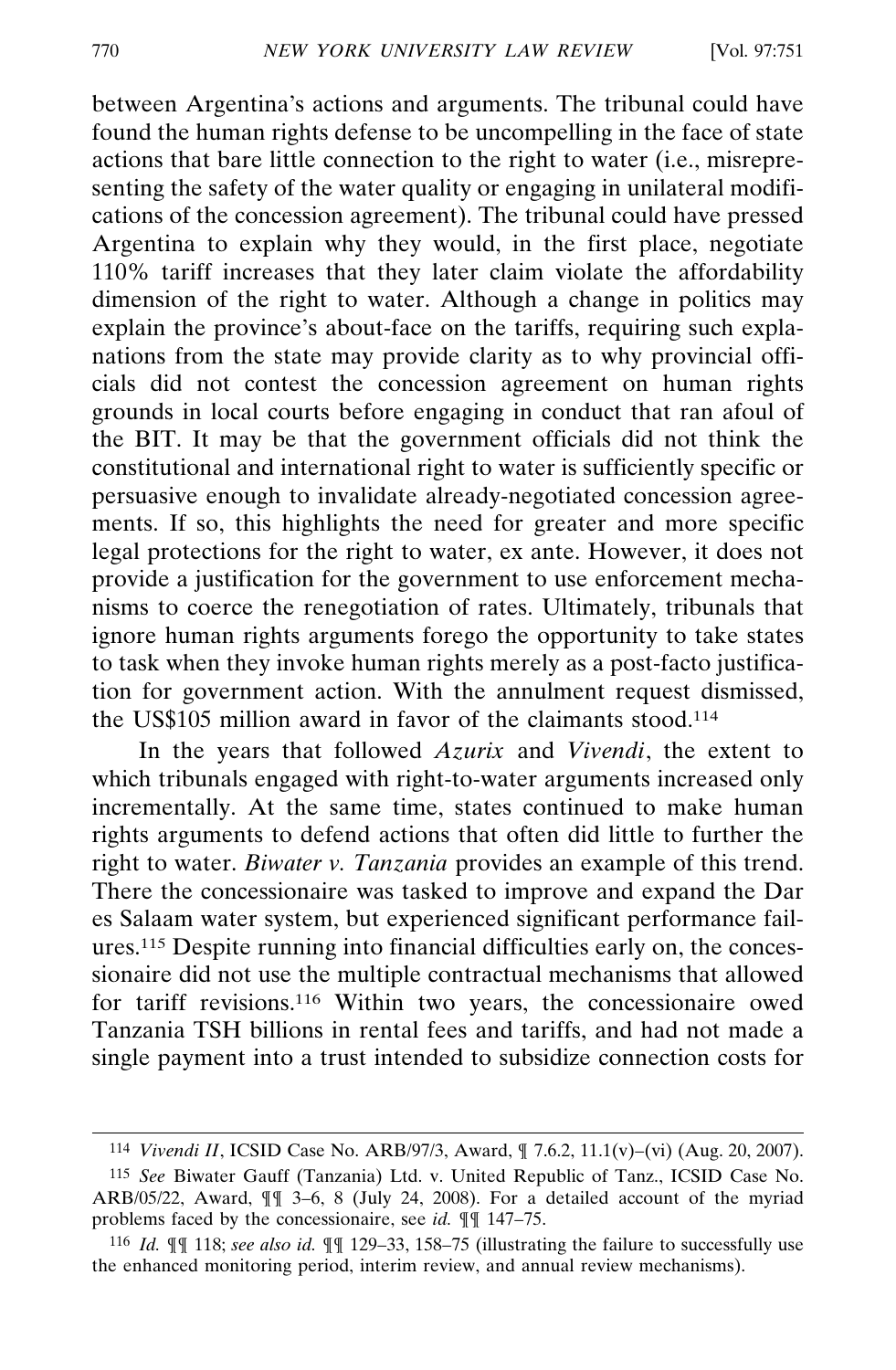low-income users.<sup>117</sup> After a failed renegotiation process, Tanzania moved to terminate the agreement.<sup>118</sup>

As was the case in *Azurix* and *Vivendi*, the Tanzanian government took actions that are difficult to rationalize as furthering the right to water, including taking over the concessionaire's offices and deporting senior management.<sup>119</sup> The tribunal found that those actions, among others taken by Tanzania, amounted to an expropriation of the concessionaire's investment.120 Fortunately for the state, the investment was of "no economic value" well before these actions took place, so the tribunal did not award damages.121

Interestingly, the *Biwater* tribunal allowed five non-governmental organizations, focused on environmental, gender, sustainable development, and human rights issues, to provide amicus curiae submissions.122 Allowing amicus curiae submissions or attendance during hearings is not required of tribunals,<sup>123</sup> but the tribunal's acceptance of written submissions in *Biwater* was justified by the recognition that the issues at stake "may raise a variety of complex public and international law questions, including human rights considerations."124 The amicus submissions explicitly invoked the right to water and argued that human rights "condition the nature and extent of the investor's responsibilities, and the balance of rights and obligations as between the investor and the host State."125 Tanzania made similar, although less direct, human rights arguments that the concessionaire "created a real threat to public health and welfare,"126 and that the state had "a moral and perhaps even a legal obligation" to protect water and sanitation services.127

Nevertheless, these human rights arguments did not result in greater or more nuanced discussions of the right to water by the tribunal. Despite characterizing the amicus submissions as "useful" and

122 Biwater Gauff (Tanz.) Ltd. v. United Republic of Tanz., ICSID Case No. ARB/05/22, Procedural Order No. 5, ¶ 1 (Feb. 2, 2007).

123 *Id.* ¶ 17.

124 *Id.* ¶ 52 (citing Aguas Argentinas, S.A. v. Argentine Republic, ICSID Case No. ARB/03/19, Order in Response to a Petition for Transparency and Participation as *Amicus Curiae*, ¶¶ 19–21 (May 19, 2005)).

127 *Id.* ¶¶ 434–35.

<sup>117</sup> *See id.* ¶¶ 124–28 (outlining concessionaire's various monetary obligations under the contract); *id.*  $\sqrt{227}$  (providing specific amounts owed, equating to roughly US\$2.1 million). These amounts were in addition to other arrears. *Id.*

<sup>118</sup> For a narrative on the failed negotiation process, see *id.* ¶¶ 185–200, 204–09.

<sup>119</sup> *See id.* ¶¶ 218, 221–24.

<sup>120</sup> *See id.* ¶¶ 500–03, 511.

<sup>121</sup> *Id.* ¶¶ 792, 797.

<sup>125</sup> *Id.* ¶ 380.

<sup>126</sup> *Id.* ¶ 436.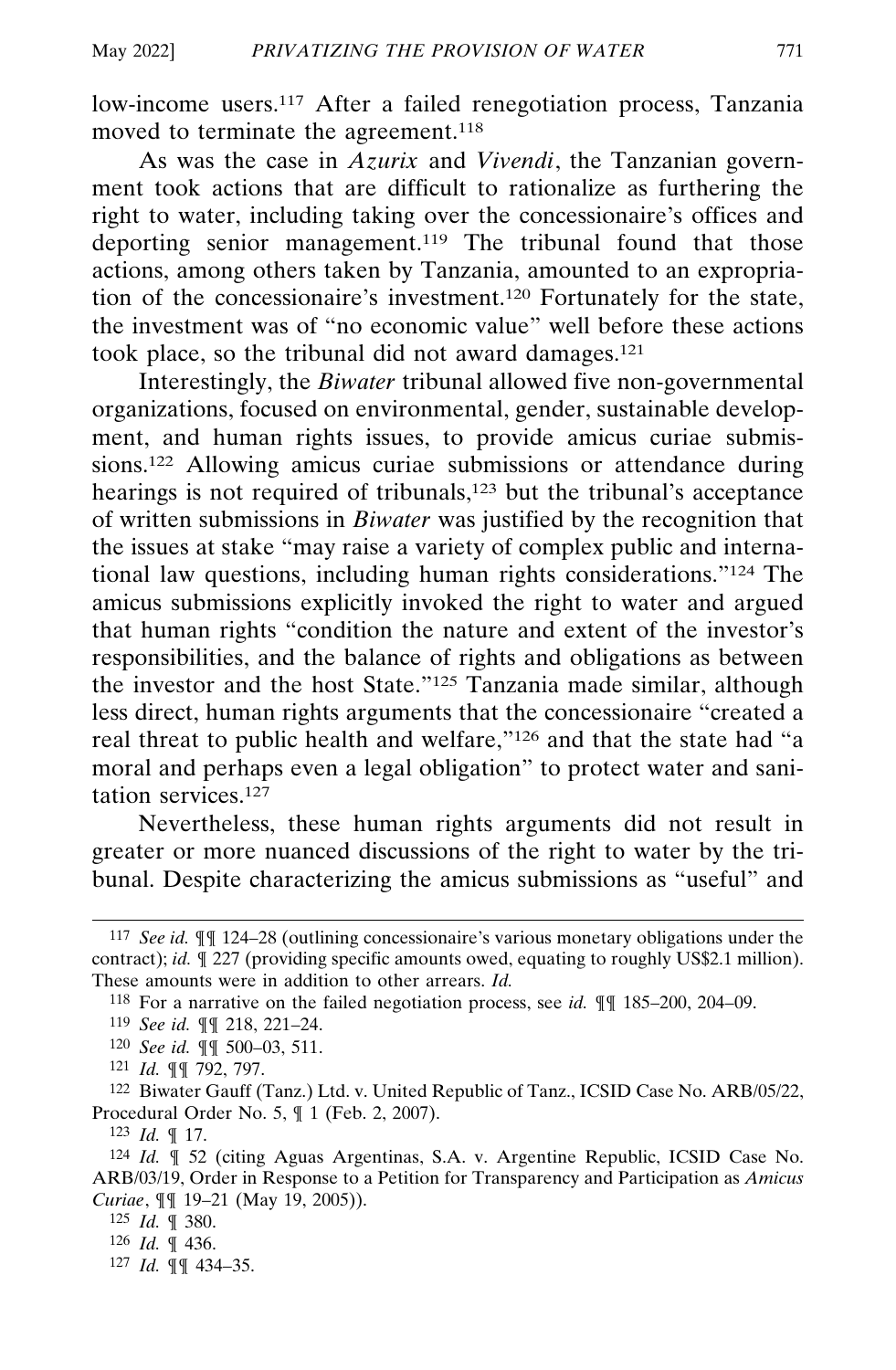"inform[ing] the analysis,"128 the tribunal did not engage with human rights law in their substantive treaty discussions. Instead, relying on testimony that the concessionaire did not threaten service disruption, the tribunal found "there was no necessity or impending public purpose to justify the Government's intervention in the way that took place."129 However, the tribunal offered no guidance on what would constitute such an impending public purpose. The tribunal could have clarified, in dictum, whether violations of the right to water would have provided a legitimate basis for any of Tanzania's actions. Instead, state actions that did not violate the BIT were discussed solely along contract terms, as "ordinary" counterparty responses to the concessionaire's contractual failures.<sup>130</sup> As seen in the prior cases, the *Biwater* tribunal also missed the opportunity to question how certain actions by the state, such as deporting management, furthered the right to water.

After *Biwater*, seven additional cases were decided involving the provision of drinking water. Five of these cases involve issues related to the Argentine financial crisis from 1998 to 2002. This economic collapse resulted in a series of government actions which form, in part, the basis for the treaty violations alleged in *Suez and Interagua v. Argentina* (hereinafter "*Suez Santa Fe*"), *Suez and Vivendi v. Argentina* (hereinafter "*Suez Buenos Aires*"), *AWG v. Argentina*, *Impregilo v. Argentina*, and *Urbaser v. Argentina*. 131

As characterized by Argentina in *Impregilo*, this time period was "the worst economic, political and social crisis ever experienced."<sup>132</sup> In a span of less than ten days, Argentina had five presidents<sup>133</sup> and made history as the largest sovereign debt default at the time.134 Soon

132 *Impreglio*, ICSID Case No. ARB/07/17, Award, ¶ 210.

133 *Id.* ¶ 348.

<sup>128</sup> *Id.* ¶ 392.

<sup>129</sup> *Id.* ¶ 515.

<sup>130</sup> For specifics on the tribunal's discussion see *id.* ¶¶ 492, 494.

<sup>131</sup> Suez, Sociedad General de Aguas de Barcelona S.A. v. Argentine Republic (*Suez Santa Fe*), ICSID Case No. ARB/03/17, Decision on Liability (July 30, 2010); Suez, Sociedad General de Aguas de Barcelona, S.A. v. Argentine Republic (*Suez Buenos Aires*), ICSID Case No. ARB/03/19, Decision on Liability (July 30, 2010) (providing the findings for both *Suez Buenos Aires* and *AWG Group Ltd.*); Impregilo S.p.A. v. Argentine Republic, ICSID Case No. ARB/07/17, Award (June 21, 2011); Urbaser S.A. v. Argentine Republic, ICSID Case No. ARB/07/26, Award (Dec. 8, 2016). Note that while the concessions considered in *Azurix* and *SAUR* were also held during the financial crisis, the emergency measures were not alleged to be a source of treaty violations. *SAUR* is discussed chronologically.

<sup>134</sup> *See* Ben Bartenstein, Sydney Maki & Marisa Gertz, *One Country, Nine Defaults: Argentina Is Caught in a Vicious Cycle*, BLOOMBERG (May 24, 2020, 8:02 AM EDT), https://www.bloomberg.com/news/photo–essays/2019–09–11/one–country–eight–defaults– the–argentine–debacles [https://perma.cc/Q9NF-SDBE].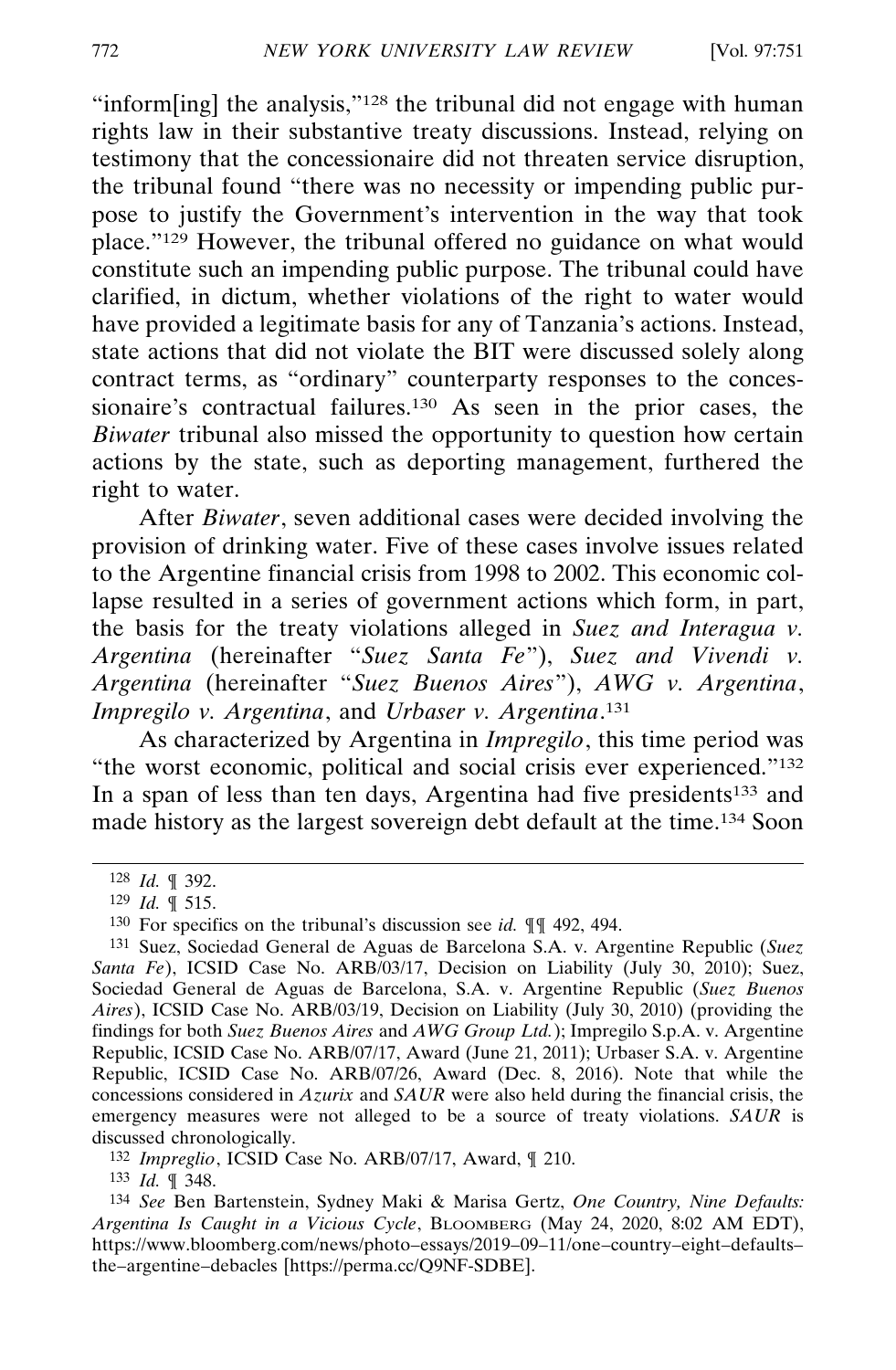thereafter, unemployment rates rose to 22%,135 poverty and indigence levels reached the highest in Argentine history (54% and 25%, respectively),136 and a staggering 25% of the population was unable to access the minimum food required for survival.137 The specific measures enacted at the national level in response to this crisis (collectively the "Original Emergency Measures") included: (1) Decree No. 1570/01 of 3 December 2001, known as "corralito," which limited cash withdrawals and prohibited transfers of currency abroad;138 and (2) Emergency Law No. 25,561 of 6 January 2002, which: (i) unpegged the Argentine peso from the U.S. dollar,139 thereby depreciating the peso; (ii) abolished public service contract adjustments, thereby freezing all tariff rates; and (iii) authorized the executive branch to renegotiate all public service contracts.140

In 2006, a Suez-led<sup>141</sup> consortium brought three separate cases against Argentina for investments made in the province of Buenos Aires and Santa Fe. *Suez Santa Fe* and *Suez Buenos Aires* continued through annulment proceedings, while *Aguas Cordobesas v. Argentina* settled privately.142 *Suez Santa Fe* and *Suez Buenos Aires* share similar facts and findings and were heard in parallel by the same tribunal.143 In each case, concessions were granted for the management of the province's water and sanitation systems.144 Leading up to the financial crisis, the concessionaires made substantial improvements to

139 Commonly referred to as "pesification" in international arbitration. *E.g.*, *Impreglio*, ICSID Case No. ARB/07/17, Award, ¶ 28.

<sup>135</sup> *Urbaser*, ICSID Case No. ARB/07/26, Award, ¶ 73.

<sup>136</sup> *Id.* ¶ 72.

<sup>137</sup> *Id.*

<sup>138</sup> Impreglio S.p.A. v. Argentine Republic, ICSID Case No. ARB/07/17, Award, ¶ 348 (June 21, 2011). For a description of these policies and their impact on these respective cases, see, e.g., Suez, Sociedad General de Aguas de Barcelona S.A. v. Argentine Republic (*Suez Santa Fe*), ICSID Case No. ARB/03/17, Decision on Liability, ¶ 125 (July 30, 2010); Suez, Sociedad General de Aguas de Barcelona, S.A. v. Argentine Republic (*Suez Buenos Aires*), ICSID Case No. ARB/03/19, Decision on Liability, ¶ 136 (July 30, 2010); *Urbaser*, ICSID Case No. ARB/07/26, Award, ¶ 634.

<sup>140</sup> For the impact of this expanded executive power on each of these disputes see *id.*; *Suez Santa Fe*, ICSID Case No. ARB/03/17, Decision on Liability, ¶ 43; *Suez Buenos Aires*, ICSID Case No. ARB/03/19, Decision on Liability, ¶ 44; *Urbaser*, ICSID Case No. ARB/07/26, Award, ¶ 641.

<sup>141</sup> Suez, a French-based utility company, is the largest private water provider worldwide, by number of people served. *See infra* note 279 and accompanying text.

<sup>142</sup> Aguas Cordobesas S.A. v. Argentine Republic, ICSID Case No. ARB/03/18, Order Taking Note of the Discontinuance of the Proceeding (Jan. 24, 2007).

<sup>143</sup> Suez, Sociedad General de Aguas de Barcelona S.A., and Interagua Servicios Integrales de Agua S.A. v. Arg. Republic (*Suez Santa Fe*), ICSID Case No. ARB/03/17, Decision on Argentina's Application for Annulment, ¶ 21 (Dec. 14, 2018) (noting that "an identically composed tribunal" was agreed to by the parties to hear the other *Suez* cases).

<sup>144</sup> *Suez Buenos Aires*, ICSID Case No. ARB/03/19, Decision on Liability, ¶ 34; *Suez Santa Fe*, ICSID Case No. ARB/03/17, Decision on Liability, ¶ 36.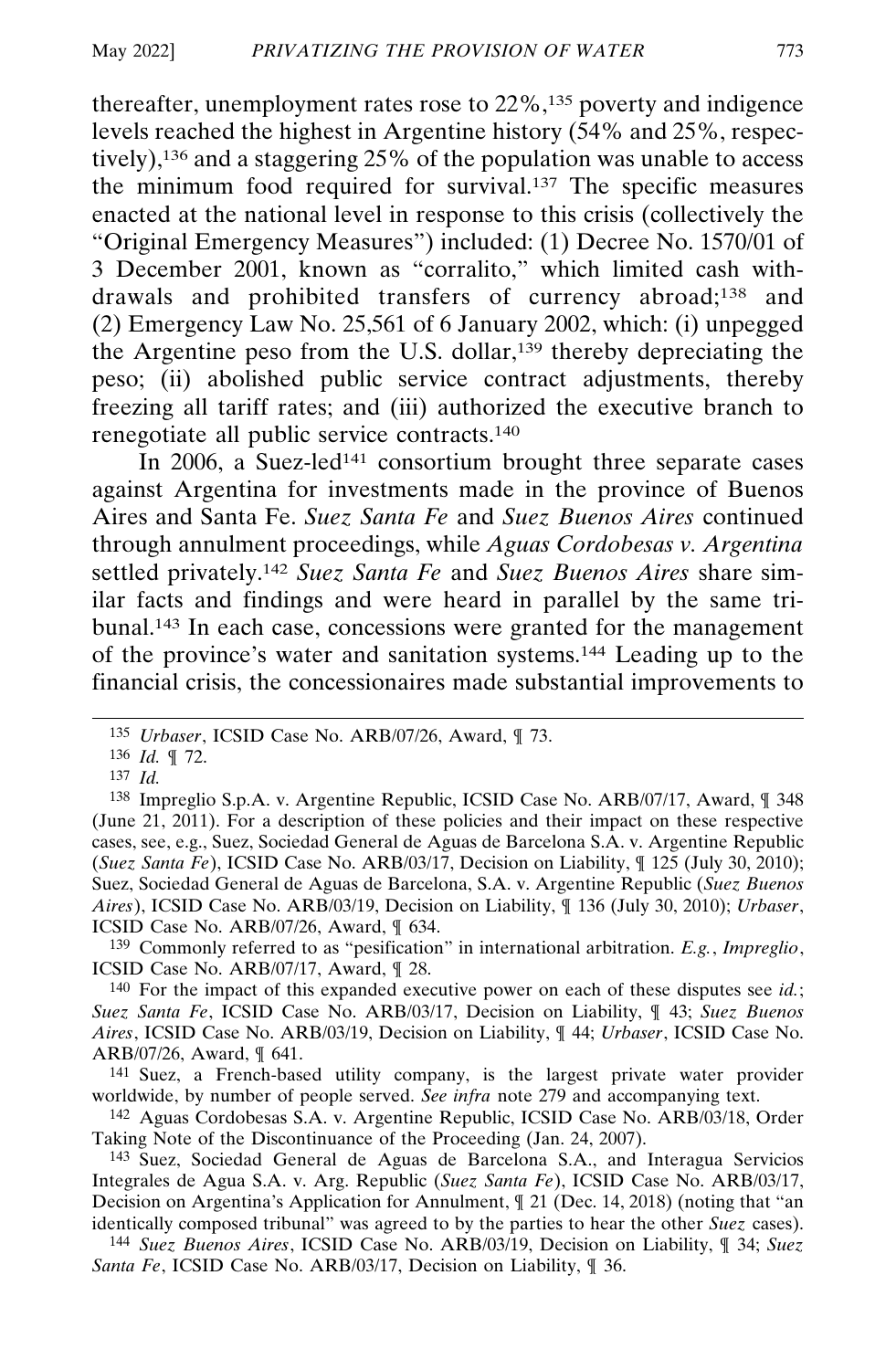access and production of drinking water and sewage services.145 However, once the financial crisis began and the Original Emergency Measures were instituted, the relationship between the respective provinces and concessionaires significantly deteriorated. From March 2001 to early 2006, the concessionaires attempted to renegotiate the tariff freeze to no avail.146 In both cases, the concessionaires were fined, either for operating deficiencies or for failing to meet investment targets.147 Having failed to renegotiate, the concessionaires attempted to terminate their concession contracts but their requests for termination were rejected by the respective provinces.148 Eventually, in 2006, the provinces terminated the concession contracts and retook possession of the water systems.149

In both *Suez Santa Fe* and *Suez Buenos Aires*, Argentina argued that its human rights obligations must be taken into account in assessing treaty violations because those obligations informed the context in which the state acted.150 The measures were intended to safeguard the population's right to water, which plays a fundamental role "in sustaining life and health."151 Argentina called for a "broader margin of discretion" because "water cannot be treated as an ordinary commodity."152 As in *Azurix*, Argentina made a hierarchy of laws

147 *See Suez Buenos Aires*, ICSID Case No. ARB/03/19, Decision on Liability, ¶ 138 (suffering various fines for operating deficiencies); *Suez Buenos Aires*, ICSID Case No. ARB/03/19, Decision on Liability, ¶¶ 49–51 (suffering fines for failure to meet investment targets). Note that the implications of these failures on water access were not discussed. *E.g.*, *id.*

148 *Suez Santa Fe*, ICSID Case No. ARB/03/17, Decision on Liability, ¶¶ 49–50; *Suez Buenos Aires*, ICSID Case No. ARB/03/19, Decision on Liability, ¶ 53.

149 *Suez Santa Fe*, ICSID Case No. ARB/03/17, Decision on Liability, ¶¶ 51–52; *Suez Buenos Aires*, ICSID Case No. ARB/03/19, Decision on Liability, ¶ 56.

150 For the state's position in both cases see *Suez Santa Fe*, ICSID Case No. ARB/03/17, Decision on Liability, ¶ 232; *Suez Buenos Aires*, ICSID Case No. ARB/03/19, Decision on Liability, ¶ 252.

151 *Suez Santa Fe*, ICSID Case No. ARB/03/17, Decision on Liability, ¶ 232; *Suez Buenos Aires*, ICSID Case No. ARB/03/19, Decision on Liability, ¶ 252. The tribunal in *Suez Buenos Aires* summarized the amici curiae submission in largely the same terms. *Suez Buenos Aires*, ICSID Case No. ARB/03/19, Decision on Liability, ¶ 256.

152 *Suez Santa Fe*, ICSID Case No. ARB/03/17, Decision on Liability, ¶ 232; *Suez Buenos Aires*, ICSID Case No. ARB/03/19, Decision on Liability, ¶ 252.

<sup>145</sup> *See, e.g.*, *Suez Buenos Aires*, ICSID Case No. ARB/03/19, Decision on Liability, ¶ 36 (noting, among other improvements, that 2.3 million more people had access to drinking water); *Suez Santa Fe*, ICSID Case No. ARB/03/17, Decision on Liability, ¶ 38 (noting, among other improvements, that 200,000 more people had access to drinking water).

<sup>146</sup> *See Suez Buenos Aires*, ICSID Case No. ARB/03/19, Decision on Liability, ¶¶ 44–50; *Suez Santa Fe*, ICSID Case No. ARB/03/17, Decision on Liability, ¶¶ 44–51. In *Suez Santa Fe*, the province did propose a modest tariff increase in 2005, but the offer was coupled with "substantially increased investment obligations." *Id.* ¶ 48.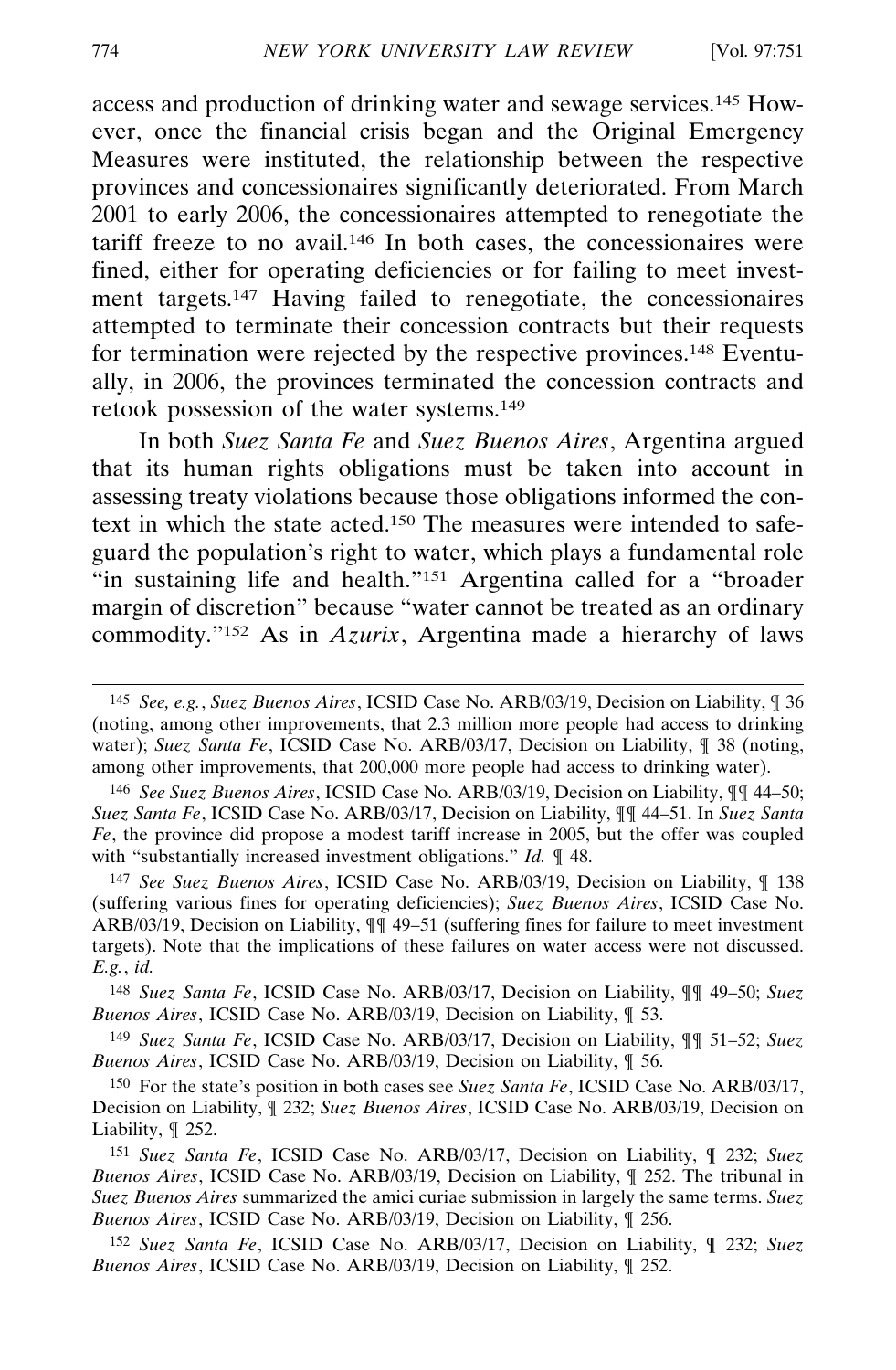argument in favor of human rights.153 Unlike in *Azurix* and the cases prior, the tribunal directly addressed those arguments. The tribunal noted that it found no support in either the BITs or international law for concluding that the right to water "trumps" investment obligations.154

Despite recognizing that the crisis was an "almost total breakdown of the political system" and that the provision of water and sewage services is an essential interest of the state, the tribunal remained unconvinced in both cases that the measures taken were the only way Argentina could safeguard that essential interest.155 The tribunal found strong evidence that there were "more flexible means" that would have protected both interests, such as (i) temporarily relieving the concessionaire's investment commitments in exchange for freezing tariffs, and (ii) subsidizing or freezing tariffs for the poor while allowing increases for other consumers.<sup>156</sup> The tribunal concluded that the availability of more flexible means and Argentina's alleged contribution to the emergency situation through prior economic policies ultimately precluded the defense of necessity.157

While the tribunal addressed Argentina's hierarchy argument and recognized that the state has "ultimate responsibility" for providing the population water, it still failed to meaningfully involve human rights law in the discussion of substantive treaty violations.158 The parties in both cases put forth arguments on the relevance of the right to water in determining BIT violations—claimants argued human rights law was irrelevant to the determination,<sup>159</sup> while Argentina argued its actions must be analyzed in view of all the circumstances, including its water obligations to the population.<sup>160</sup> The tribunal, however, did not address whether human rights law was relevant in determining BIT violations. Instead, the tribunal in both cases cabined the considera-

<sup>153</sup> *See Suez Santa Fe*, ICSID Case No. ARB/03/17, Decision on Liability, ¶ 240; *Suez Buenos Aires*, ICSID Case No. ARB/03/19, Decision on Liability, ¶ 262; *see also supra* note 91 and accompanying text.

<sup>154</sup> *Suez Santa Fe*, ICSID Case No. ARB/03/17, Decision on Liability, ¶ 240; *Suez Buenos Aires*, ICSID Case No. ARB/03/19, Decision on Liability, ¶ 262.

<sup>155</sup> *Suez Santa Fe*, ICSID Case No. ARB/03/17, Decision on Liability, ¶¶ 235, 238; *Suez Buenos Aires*, ICSID Case No. ARB/03/19, Decision on Liability, ¶¶ 257, 260.

<sup>156</sup> *Suez Santa Fe*, ICSID Case No. ARB/03/17, Decision on Liability, ¶ 215; *Suez Buenos Aires*, ICSID Case No. ARB/03/19, Decision on Liability, ¶ 235.

<sup>157</sup> *Suez Santa Fe*, ICSID Case No. ARB/03/17, Decision on Liability, ¶ 217; *Suez Buenos Aires*, ICSID Case No. ARB/03/19, Decision on Liability, ¶ 265.

<sup>158</sup> *Suez Santa Fe*, ICSID Case No. ARB/03/17, Decision on Liability, ¶ 225; *Suez Buenos Aires*, ICSID Case No. ARB/03/19, Decision on Liability, ¶ 245.

<sup>159</sup> *See Suez Santa Fe*, ICSID Case No. ARB/03/17, Decision on Liability, ¶ 217; *Suez Buenos Aires*, ICSID Case No. ARB/03/19, Decision on Liability, ¶ 255.

<sup>160</sup> *See Suez Santa Fe*, ICSID Case No. ARB/03/17, Decision on Liability, ¶¶ 190, 232; *Suez Buenos Aires*, ICSID Case No. ARB/03/19, Decision on Liability, ¶¶ 202, 252.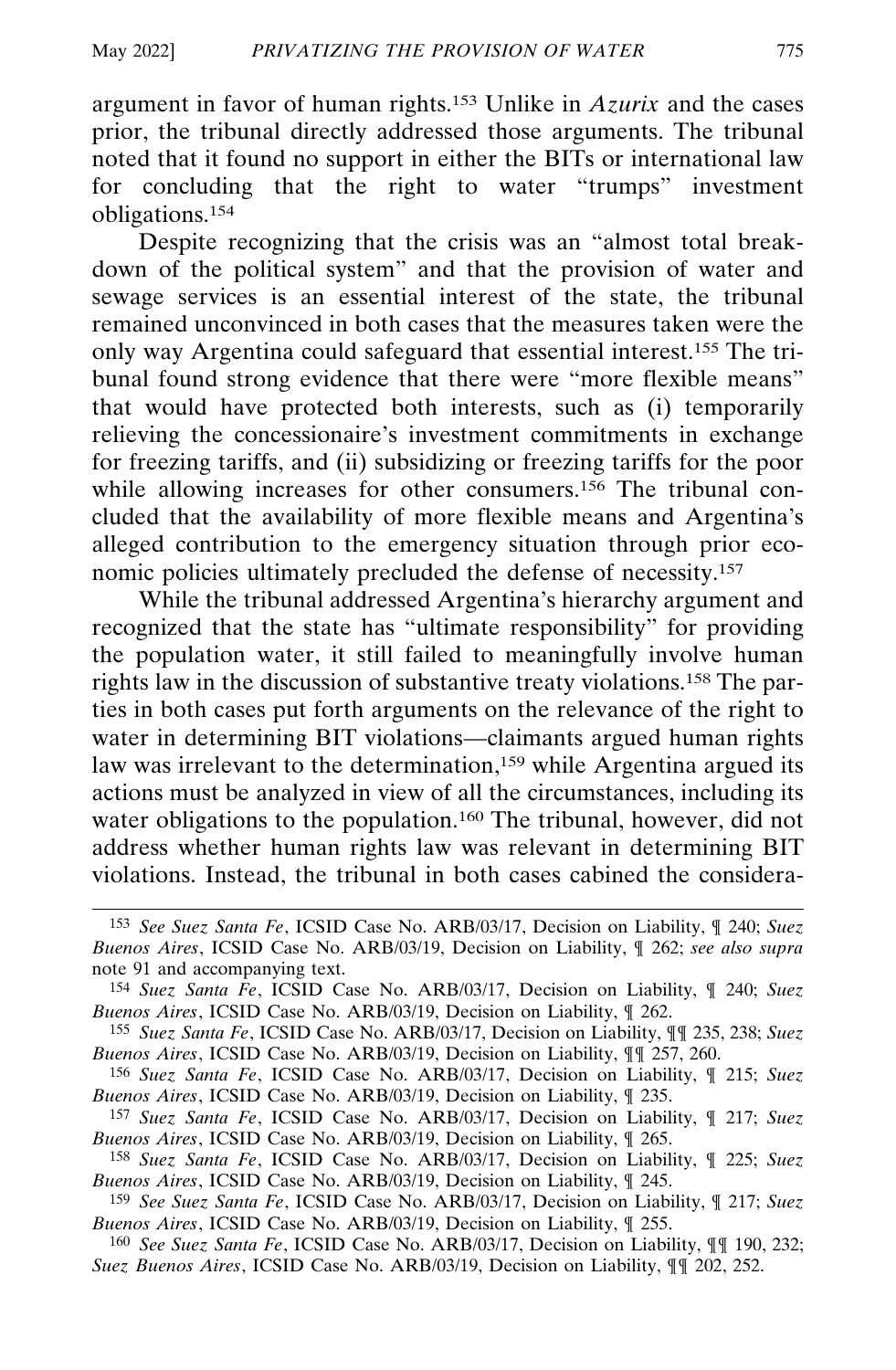tion of water to the exacting necessity defense.161 Importantly, this discussion did not discuss human rights *law*; the tribunal noted the overall importance of water to the population, therefore qualifying water as an essential interest of the state, for purposes of analyzing the necessity defense.162 Human rights law relevant to water was of no moment in this discussion or in the consideration of substantive treaty standards.

Ultimately, the tribunal decided that the character of the negotiation process<sup>163</sup> and Argentina's persistent refusal to revise tariffs in accordance with the contracts and regulatory framework amounted to FET violations.<sup>164</sup> Of importance to the tribunal was the provinces' continued intransigence beyond crisis abatement and the return of economic growth.165 Claimants in *Suez Buenos Aires* and *Suez Santa Fe* were awarded US\$383.60 million and US\$225.70 million, respectively.166

A year after the *Suez* cases were decided, the tribunal in *Impregilo v. Argentina* similarly ruled in favor of the claimants.<sup>167</sup> *Impregilo* involved a concession agreement to provide water and sewage services to seven municipalities in Buenos Aires.168 The area

162 *Suez Santa Fe*, ICSID Case No. ARB/03/17, Decision on Liability, ¶ 238; *Suez Buenos Aires*, ICSID Case No. ARB/03/19, Decision on Liability, ¶ 260.

163 *Suez Santa Fe*, ICSID Case No. ARB/03/17, Decision on Liability, ¶ 222; *Suez Buenos Aires*, ICSID Case No. ARB/03/19, Decision on Liability, ¶ 242 (noting that governmental decrees structured negotiations in a way that curtailed the concessionaire's contractual freedom).

164 *Suez Santa Fe*, ICSID Case No. ARB/03/17, Decision on Liability, ¶ 218; *Suez Buenos Aires*, ICSID Case No. ARB/03/19, Decision on Liability, ¶¶ 238, 242. Expropriation was not found in either case. *See Suez Santa Fe*, ICSID Case No. ARB/03/ 17, Decision on Liability, ¶¶ 129, 134, 142–45, 151; *Suez Buenos Aires*, ICSID Case No. ARB/03/19, Decision on Liability, ¶¶ 140, 145, 156–57.

165 *Suez Santa Fe*, ICSID Case No. ARB/03/17, Decision on Liability, ¶ 218; *Suez Buenos Aires*, ICSID Case No. ARB/03/19, Decision on Liability, ¶ 238.

166 *Investment Dispute Settlement Navigator:* Suez and Vivendi v. Argentina (II), U.N. CONF. ON TRADE & DEV., INV. POL'Y HUB, https://investmentpolicy.unctad.org/ investment-dispute-settlement/cases/121/suez-and-vivendi-v-argentina-ii- [https://perma.cc/ T5LN-NFX6]; *Investment Dispute Settlement Navigator:* Suez and Interagua v. Argentina, U.N. CONF. ON TRADE & DEV., INV. POL'Y HUB, https://investmentpolicy.unctad.org/ investment-dispute-settlement/cases/120/suez-and-interagua-v-argentina [https://perma.cc/ 9TJ8-WQCE].

167 Impregilo S.p.A. v. Arg. Republic, ICSID Case No. ARB/07/17, Award (June 21, 2011).

168 *Id.* ¶¶ 14–15.

<sup>161</sup> *Suez Santa Fe*, ICSID Case No. ARB/03/17, Decision on Liability, ¶ 238; *Suez Buenos Aires*, ICSID Case No. ARB/03/19, Decision on Liability, ¶ 260; *see also* Dmitry V. Krasikov, *The Evolving Role of the Human Rights Factor Within the State of Necessity Test in Investment Arbitration*, 13 J. POL. & L. 12, 13 (2020) ("[The defense of necessity] is subject to a stringent test and is available only in exceptional circumstances. . . . [It] is only rarely successful and largely useless, and in those instances when it works, this is usually not due to any human rights concerns.").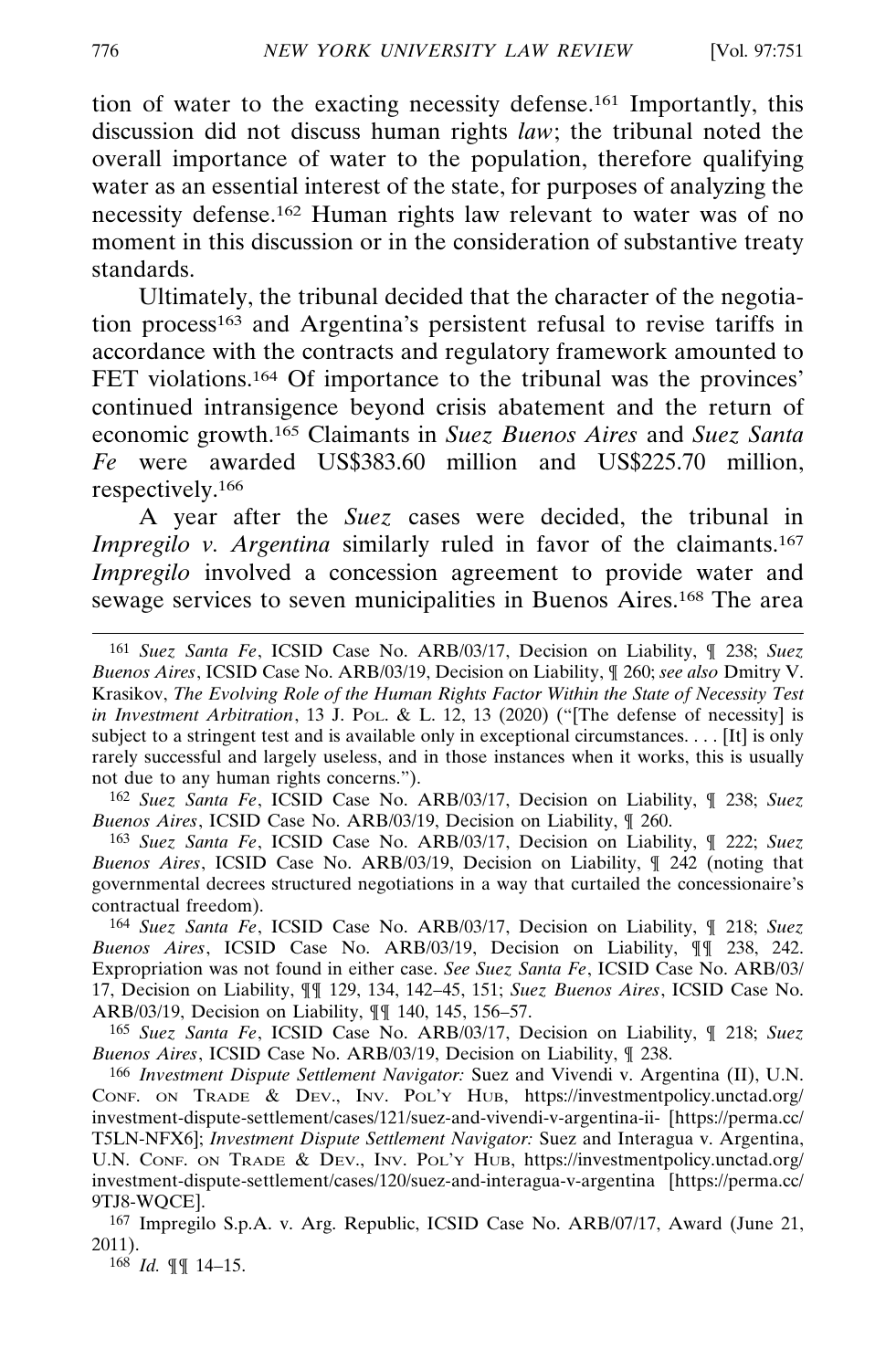covered 1.7 million mostly low-income people with significantly limited access to services: Only 35% had access to drinking water, and 13% had access to sewage services.169 Within the first two years, the concessionaire faced difficulties in meeting its obligations due to high customer non-payment rates.170 This challenge limited the concessionaire's capacity to reach agreed-upon goals, invest in expansions, and access financing.171 As a result, the province agreed to temporarily suspend the concessionaire's expansion obligations.<sup>172</sup> Shortly thereafter, the Argentine financial crisis began, and the country implemented the Original Emergency Measures. In turn, the province rejected tariff increase requests, prevented the concessionaire from billing certain charges, and prohibited interrupting service to nonpaying customers.173 Soon thereafter, the province terminated the agreement and assumed the concession.<sup>174</sup>

In *Impregilo*, the tribunal continued the trend of avoiding rightto-water arguments. Argentina argued that its actions constituted legitimate exercises of regulatory power aimed at preserving the right to water and that BIT obligations must be construed in accordance with the protection of human rights.<sup>175</sup> Although the tribunal underscored the concessionaire's "gross[]" failure to fulfill its obligations in dismissing expropriation claims, the right to water played no part in this analysis.176 In considering the concessionaire's FET claims, the tribunal similarly avoided the right to water. The tribunal found that the Original Emergency Measures altered the economic balance of the agreement, and Argentina's failure to restore that equilibrium constituted a breach of the FET standard.177 Human rights law and right-to-water obligations played no part in the tribunal's substantive treaty analyses.

As in the *Suez* cases, the *Impregilo* tribunal cabined discussions of the right to water to consideration of Argentina's necessity defense. Doctrinally, the defense of necessity can only be invoked when an act is "the only way for the State to safeguard an essential interest against

 *Id.* ¶¶ 362–63. *Id.* ¶ 21. 171 *Id. Id.* ¶¶ 21–25. *Id.* ¶¶ 27–28, 31, 33, 39, 44. *Id.* ¶ 48. *Id.* ¶¶ 228–31.

176 *Id.* ¶¶ 278, 283. Note, however, that the tribunal acknowledged that respondent's failures, such as the failure to deliver plants on time, in part contributed to Impregilo's failure to perform. *See id.* ¶ 280 (conceding that the delivery delay affected Impregilo's "ability to expand sewage connections in certain areas").

177 *Id.* ¶ 331.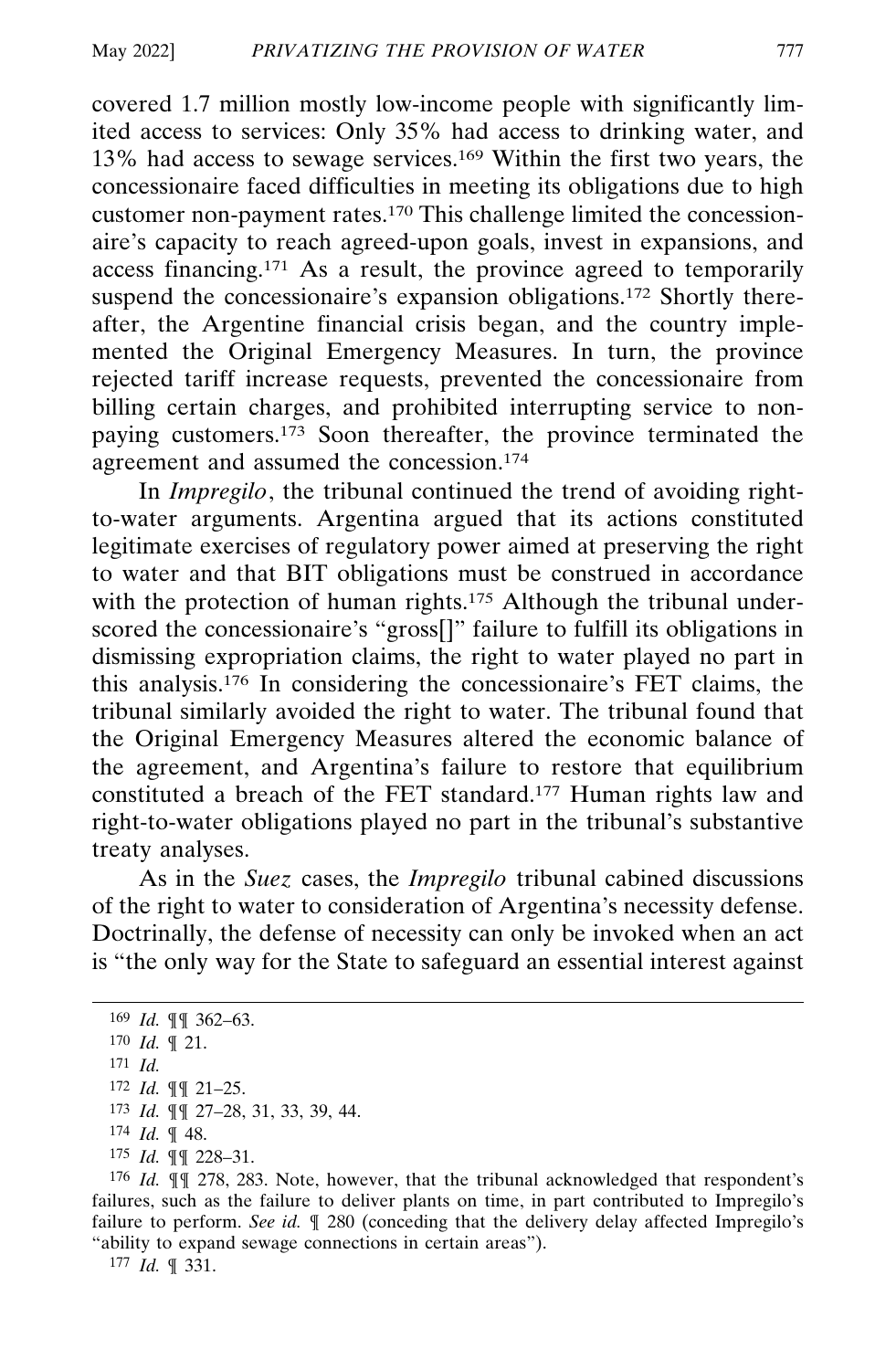a grave and imminent peril; and . . . [d]oes not seriously impair an essential interest of the State or States towards which the obligation exists, or of the international community as a whole."178 Even if a state can meet those requirements, it still cannot invoke the necessity defense if "[t]he State has contributed to the situation of necessity."179 Despite characterizing the need to provide the population with water as an "essential interest" and recognizing that a "grave and imminent peril" existed, the *Impregilo* tribunal was persuaded that Argentina's prior economic policies contributed significantly to the crisis.<sup>180</sup> As in the *Suez* cases, Argentina's contribution to the crisis precluded the defense of necessity.181 *Impregilo* demonstrates the hesitancy of tribunals to consider human rights arguments beyond the stringent doctrine of necessity. It also shows the inadequacy of relying on this doctrine to give due regard to human rights law. Even when a state can persuade a tribunal that an essential interest, like the fundamental human right to water, faces grave and imminent peril, a tribunal can still rely on the benefit of hindsight to conclude that prior policies contributed to the situation and therefore preclude the defense of necessity.

Three years after *Impregilo* was decided, the tribunal in *SAUR v. Argentina*182 rendered another award in favor of an investor. The dispute involved a 1998 concession contract for the operation of Mendoza province's water and sewage system.<sup>183</sup> Following the initiation of arbitration proceedings, the parties reached a settlement agreement that included a model for setting and reviewing tariffs, yearly investment requirements, and a settling of debts between the parties.<sup>184</sup> As a result of governmental delays, the settlement agreement did not enter into force until ten months after signing.185 In the interim, the concessionaire continued to use 1991 rates, resulting in staggering losses and placing the system at the brink of collapse.<sup>186</sup> The concessionaire made various urgent requests for relief to no avail.187 Thereafter, the province failed to comply with payment obli-

187 *Id.* ¶¶ 116–18, 120–21.

<sup>178</sup> G.A. Res. 56/83, annex, art. 25, Responsibility of States for Internationally Wrongful Acts (Dec. 12, 2001).

<sup>179</sup> *Id.*

<sup>180</sup> *Impregilo*, ICSID Case No. ARB/07/17, Award, ¶¶ 346, 350, 358.

<sup>181</sup> *Id.* ¶ 358.

<sup>&</sup>lt;sup>182</sup> SAUR Int'l S.A. v. República Argentina, ICSID Case No. ARB/04/4, Decision on Jurisdiction and Liability (June 6, 2012).

<sup>183</sup> *Id.* ¶ 29.

<sup>184</sup> *Id.* ¶¶ 1, 17, 113.

<sup>185</sup> *Id.* ¶¶ 114–15.

<sup>186</sup> *Id.* ¶ 116.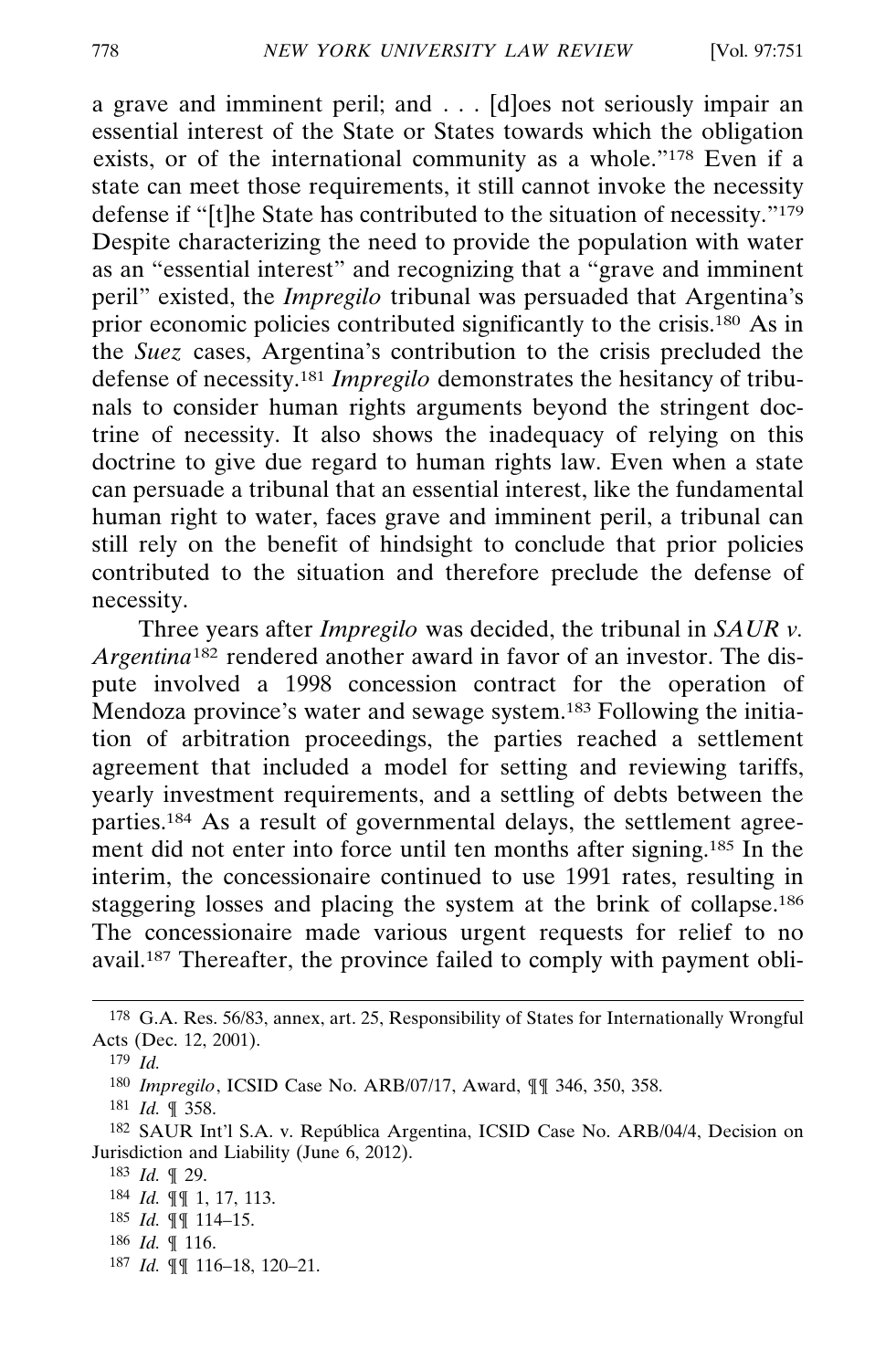gations, delayed agreed-upon subsidies by multiple years, and denied the concessionaire's legitimate requests for rate increases.188 During this time, the concessionaire also defaulted on payment obligations to the province and invested outside of required parameters.189 In September 2010, the province officially terminated the contract and assumed the concession.190

Argentina defended its actions as in accordance with its police power and obligation to guarantee the right to water.191 Once again, the state argued that the obligations resulting from the BIT must be harmoniously interpreted with human rights norms.<sup>192</sup> In a significant shift from the tribunals considered thus far, the *SAUR* tribunal agreed with Argentina regarding the relevance of human rights law. It noted that "human rights in general, and the right to water in particular" must be considered, on account of their status in both the Argentine constitution and general principles of international law.193 Reaffirming the "fundamental" nature of the right to water,<sup>194</sup> the tribunal held that "the legal system can and must reserve to the public authority legitimate functions of planning, supervision, police, sanction, intervention and even termination, in order to protect the public interest."195 While the tribunal did not dispute Argentina's power "to intervene or even nationalize the public water supply service" for reasons of public interest, it viewed those powers as compatible with BIT protections and the investors' "right to be compensated" when subject to treaty violations.196 In the end, intervention, termination, and transfer of the concession amounted to expropriation.197 The unjustifiable and politically induced delays of the settlement agreement and tariff increases, coupled with intervention in management, resulted in an FET violation.198

Nevertheless, acknowledging the relevance of human rights law represents a significant tribunal shift; it is a necessary first step towards integrating the human rights and investment-treaty legal regimes. The *SAUR* tribunal was prepared to consider the right to

- 192 *Id.*
- 193 *Id.* ¶ 330.

194 *Id.* ("Access to drinking water constitutes, from the point of view of the State, a basic public service and, from the point of view of the citizen, a fundamental right.").

197 *Id.* ¶ 382–84.

198 *Id.* ¶¶ 502–03, 505.

<sup>188</sup> *Id.* ¶¶ 133, 135, 137, 139–41.

<sup>189</sup> *Id.* ¶ 166.

<sup>190</sup> *Id.* ¶ 224.

<sup>191</sup> *Id.* ¶ 328.

<sup>195</sup> *Id.*

<sup>196</sup> *Id.* ¶¶ 331, 408.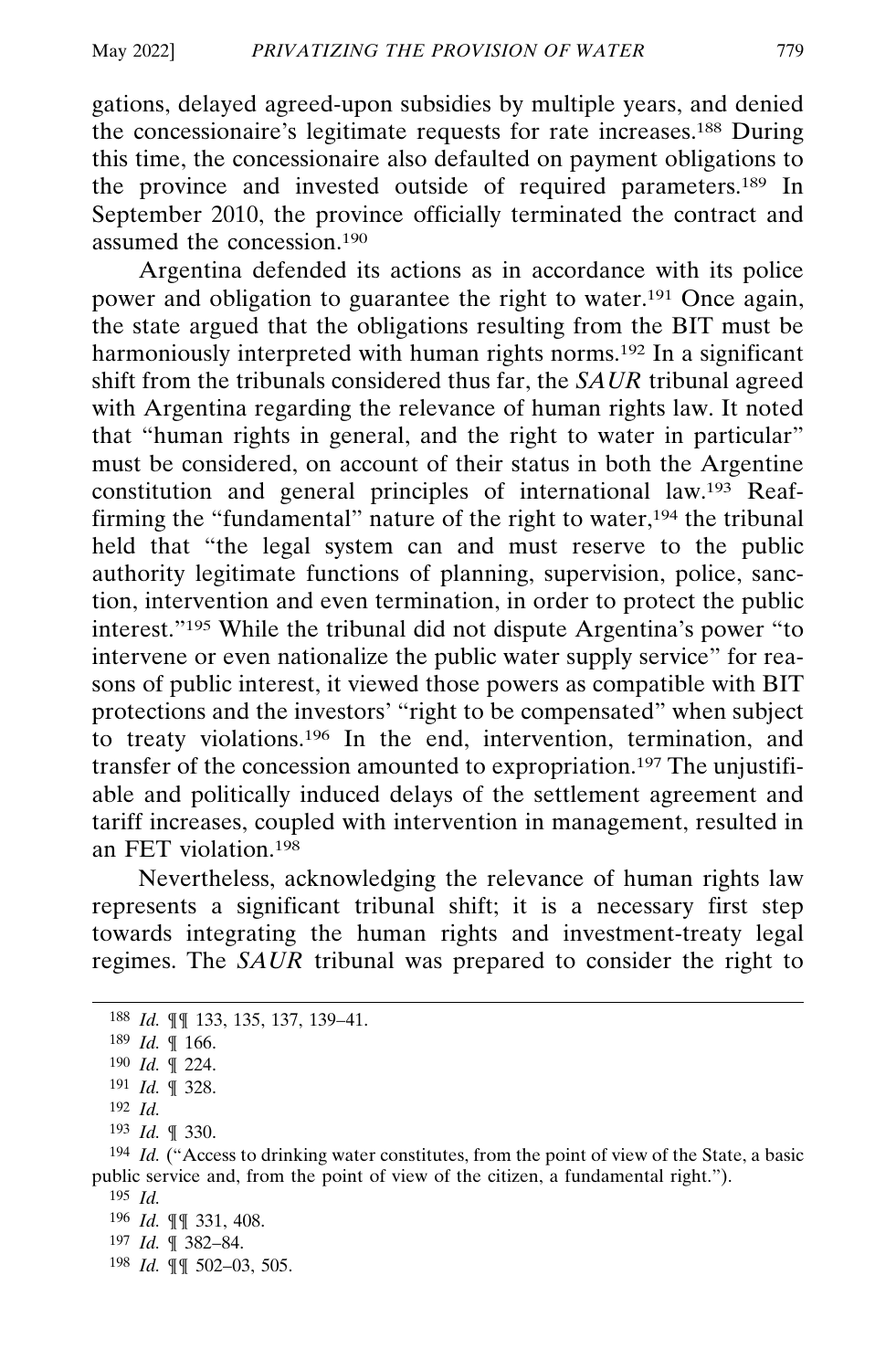water in assessing the police powers of the government,<sup>199</sup> but the province's breach of the settlement agreement prevented its actions from being characterized as either an exercise of police power or a legal expropriation.200 The tribunal underscored that the province was "fully aware of the financial strangulation" and near collapse of the system that this was causing.201 In another significant shift, the tribunal hinted at the tension this Note has underscored regarding state actions that do not comport with human rights arguments. While it is not clear whether Argentina's right-to-water arguments explicitly implicated affordability as the reason for rejecting the concessionaire's tariff increase requests, the tribunal found it "highly revealing" that tariff increases were accepted on the same day that the government decided to intervene in the concession.202 Ultimately, the violations resulted in a US\$39.9 million award.203

### *C. The Evolution:* Urbaser v. Argentina

In the eight cases considered thus far, this Note has demonstrated the reluctance of tribunals. The right to water and related human rights law rarely appeared in the substantive treaty analyses of awards. In the scant instances in which human rights arguments were directly addressed, tribunals either dismissed the arguments in curt fashion or relegated its brief consideration to the exacting necessity defense. At this point, *SAUR v. Argentina* represents the most robust engagement a tribunal has had with the right to water, but the case still fell short of fully engaging with human rights law within the substantive treaty analysis. The case of *Urbaser v. Argentina* significantly challenges this narrative. Decided in 2016, *Urbaser* represents a fundamental evolution and involves a groundbreaking human rights counterclaim.

The claims considered in *Impregilo v. Argentina* and *Urbaser v. Argentina* arise from the same concession agreement, despite being brought by different investors at different times.204 *Impregilo* and

<sup>199</sup> *Id.* ¶ 396 (agreeing with Argentina that the legal system can grant the state special regulatory and police powers over companies that operate in certain economic sectors, in which the wrongdoing of a private company may cause harmful collateral effects for the common good).

<sup>200</sup> *Id.* ¶¶ 405–13 (explaining how the province's breach and expropriation does not fall within the exceptions listed in the APRI).

<sup>201</sup> *Id.* ¶ 505.

<sup>202</sup> *Id.*

<sup>&</sup>lt;sup>203</sup> SAUR Int'l S.A. v. République Argentine, ICSID Case No. ARB/04/4, Laudo [Award], 84, ¶ 1 (June 6, 2012), https://www.italaw.com/sites/default/files/case-documents/ italaw3190.pdf [https://perma.cc/L4SH-RW8F].

<sup>204</sup> Urbaser S.A. v. Argentine Republic, ICSID Case No. ARB/07/26, Award, ¶ 64, (Dec. 8, 2016).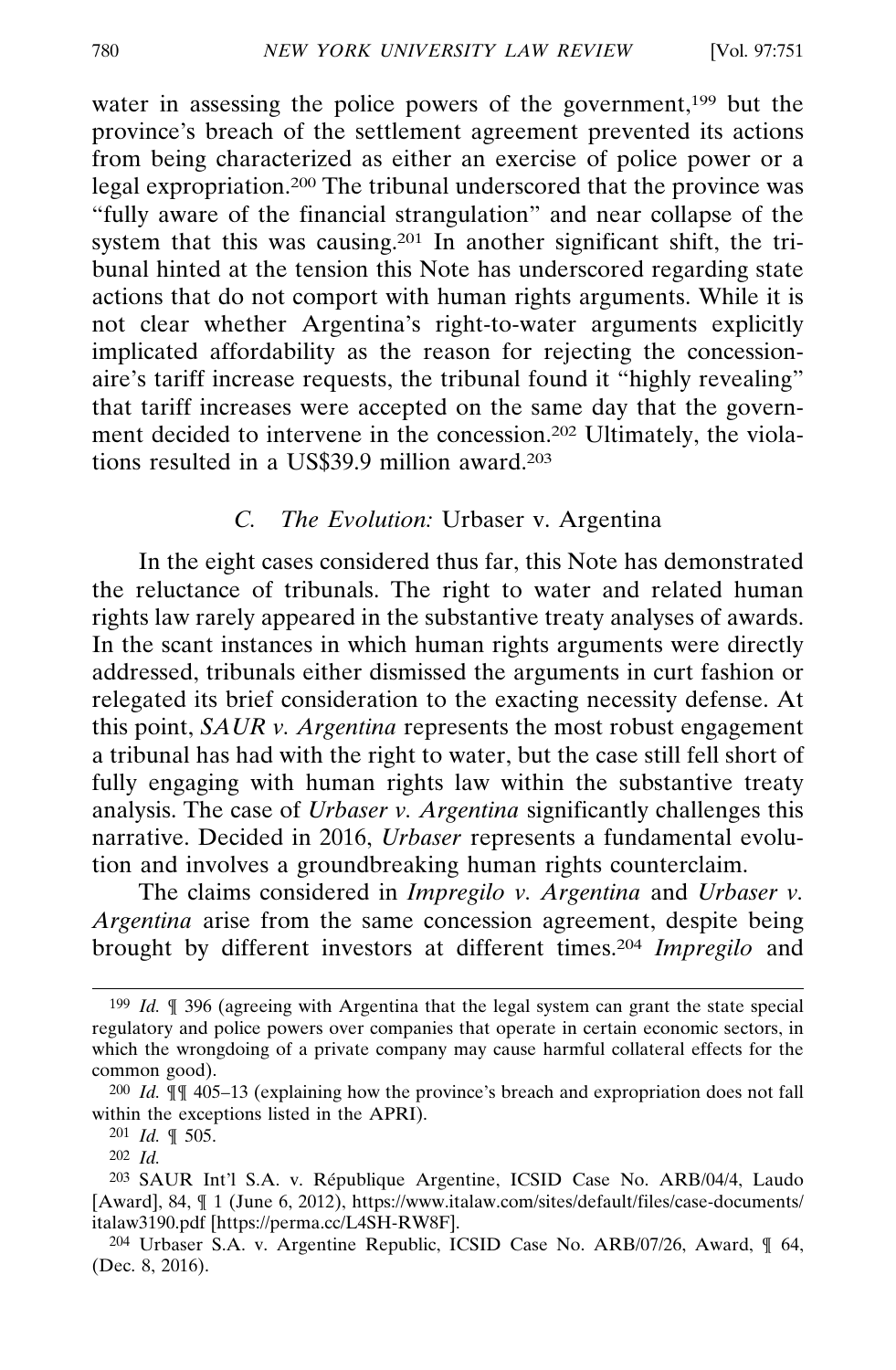*Urbaser* formed part of a consortium that was awarded the Buenos Aires concession discussed previously.205 In both cases, Argentina argued that the actions constituted legitimate exercises of regulatory power aimed at preserving the right to water.206 In *Urbaser*, Argentina underscored that "[t]he worsening of poverty significantly affected the poorest areas" and that "[e]fforts had to be made to guarantee the exercise of the population's most basic human rights," namely the right to water.207 The *Urbaser* tribunal came to the same conclusion as the *Impregilo* tribunal in dismissing expropriation claims without discussing the right to water. While both tribunals found FET violations,208 their engagement with the right to water differed markedly.

The *Urbaser* tribunal recognized Argentina's obligation to "guarantee the continuation of the basic water supply to millions of Argentines" and concluded that "[t]he protection of this universal basic human right constitutes the framework within which Claimants should frame their expectations."209 Importantly, when measures "have as their purpose and effect" the implementation of "fundamental rights protected under the Constitution, they cannot hurt the [FET] standard because their occurrence must have been deemed to be accepted by the investor when entering into the investment."210 The tribunal used a regulatory order as an illustration of when the concessionaire's expectations "had to be adjusted to prevailing concerns of public interests," which the "fair and equitable treatment standard cannot move away."211

The tribunal then quoted, at length, the regulator's correspondence with the concessionaire explaining water and public health obligations as the basis for the order.212 This level of engagement with human rights obligations represents a fundamental evolution from the *Azurix* baseline discussed at the beginning of this Note. To be clear,

<sup>205</sup> *See supra* notes 168–74 and accompanying text; *Urbaser*, ICSID Case No. ARB/07/ 26, Award, ¶¶ 56–57, 99, 477, 537.

<sup>206</sup> *See* Impregilo S.p.A. v. Argentine Republic, ICSID Case No. ARB/07/17, Award, ¶¶ 228–29, 231 (June 21, 2011) (claiming that adoption of these measures was the only viable option in order to prevent Argentina's disappearance as a state); *Urbaser*, ICSID Case No. ARB/07/26, Award, ¶ 993 (explaining that a crisis warranted emergency measures that altered the regulatory framework).

<sup>207</sup> *Urbaser*, ICSID Case No. ARB/07/26, Award, ¶¶ 648–49.

<sup>208</sup> *See Impregilo*, ICSID Case No. ARB/07/17, Award, ¶¶ 326–29 (stating that the new regulatory framework changed the balance in a manner that was clearly disadvantageous to the concessionaire and that there was unwillingness to renegotiate); *Urbaser*, ICSID Case No. ARB/07/26, Award ¶ 845.

<sup>209</sup> *Urbaser*, ICSID Case No. ARB/07/26, Award ¶ 624.

<sup>210</sup> *Id.* ¶ 622.

<sup>211</sup> *Id.* ¶ 625 (discussing an order to not suspend water services for low-income users while the economic emergency persisted).

<sup>212</sup> *Id.*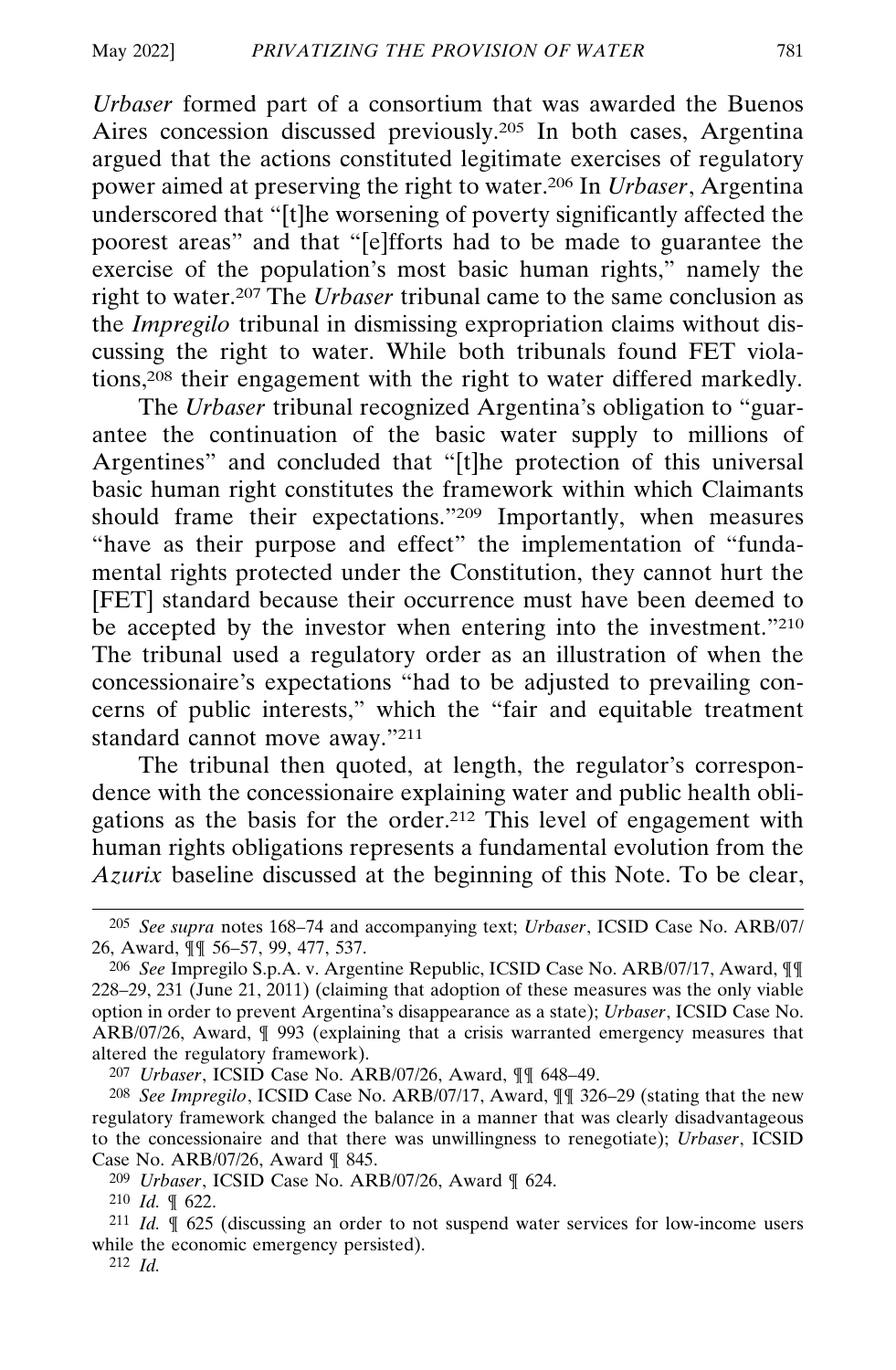incorporating the right to water in the FET analysis did not absolve Argentina of liability for all of their actions. Argentina's "reluctant" renegotiation efforts, governmental decrees that tilted the balance of the concession, and lack of transparency caused FET violations in both cases.213 Nevertheless, *Urbaser*'s approach makes progress in the direction of regime integration between human rights and ISDS. Importantly, the *Urbaser* approach to the FET standard signals to states that codifying fundamental human rights, as the Argentine constitution does with the right to water, puts investors on notice that their investment expectations must consider *all* of the existing legal environment—including human rights.

The *Urbaser* tribunal also differed in its consideration of Argentina's necessity defense. With the benefit of hindsight, Arbitrator Brigitte Stern's dissent in *Impregilo* aptly foreshadowed what was to come. Therein, she suggested that tribunals should tread lightly in assessing sovereign contribution to crises as a "matter of principle."214 Stern remained unconvinced that a substantial contribution was proven by "strong and convincing evidence."215 The *Urbaser* tribunal seemed to agree. For the *Urbaser* tribunal, it was insufficient to point to internal factors that contributed to the crisis; a causal link was needed.<sup>216</sup> The tribunal underscored the logical tension that exists when an investor claims that internal factors caused the crisis and yet were not recognizable when they made their investment.<sup>217</sup> The claimants invoked the same reasoning used in *Impregilo*, and Argentina responded by highlighting the daunting proportion of poverty in the region and invoking the human rights to water, food, housing, and an adequate standard of living.218 The measures prevented those rights

214 *Impregilo*, ICSID Case No. ARB/07/17, Award, ¶ 360.

<sup>213</sup> *See Impregilo*, ICSID Case No. ARB/07/17, Award, ¶¶ 326–29 (elaborating on several reasons for an FET violation); *Urbaser*, ICSID Case No. ARB/07/26, Award, ¶ 845. For the *Impregilo* tribunal an FET breach lay in Argentina's failure to "restore an equilibrium on a new or modified basis." *Impregilo*, ICSID Case No. ARB/07/17, Award, ¶¶ 330–31. For the *Urbaser* tribunal, it was a failure to accord "transparent treatment" in negotiations. *Urbaser*, ICSID Case No. ARB/07/26, Award, ¶ 845. While Argentina attributed the failed negotiations to the concessionaire's excessive tariff-increase requests, the *Urbaser* tribunal was provided little evidence of either (1) why those requests were excessive considering the improving economy, or (2) how the province notified the concessionaire of its position. *See id.* ¶¶ 813–14, 817.

<sup>215</sup> *Id.*

<sup>216</sup> *See Urbaser*, ICSID Case No. ARB/07/26, Award, ¶¶ 711, 714 (describing what must be proved to find Argentina substantially contributed to the state of necessity).

<sup>217</sup> *See id.* ¶ 715 (contextualizing that Argentina's risk factors that resulted in crisis would have to have been recognizable when investors chose to invest).

<sup>218</sup> *See id.* ¶¶ 689, 702 (noting that Argentina responded that its measures protected human rights to water, adequate standard of living, food, and housing, but also failed to show that these measures were the only way to safeguard these human rights).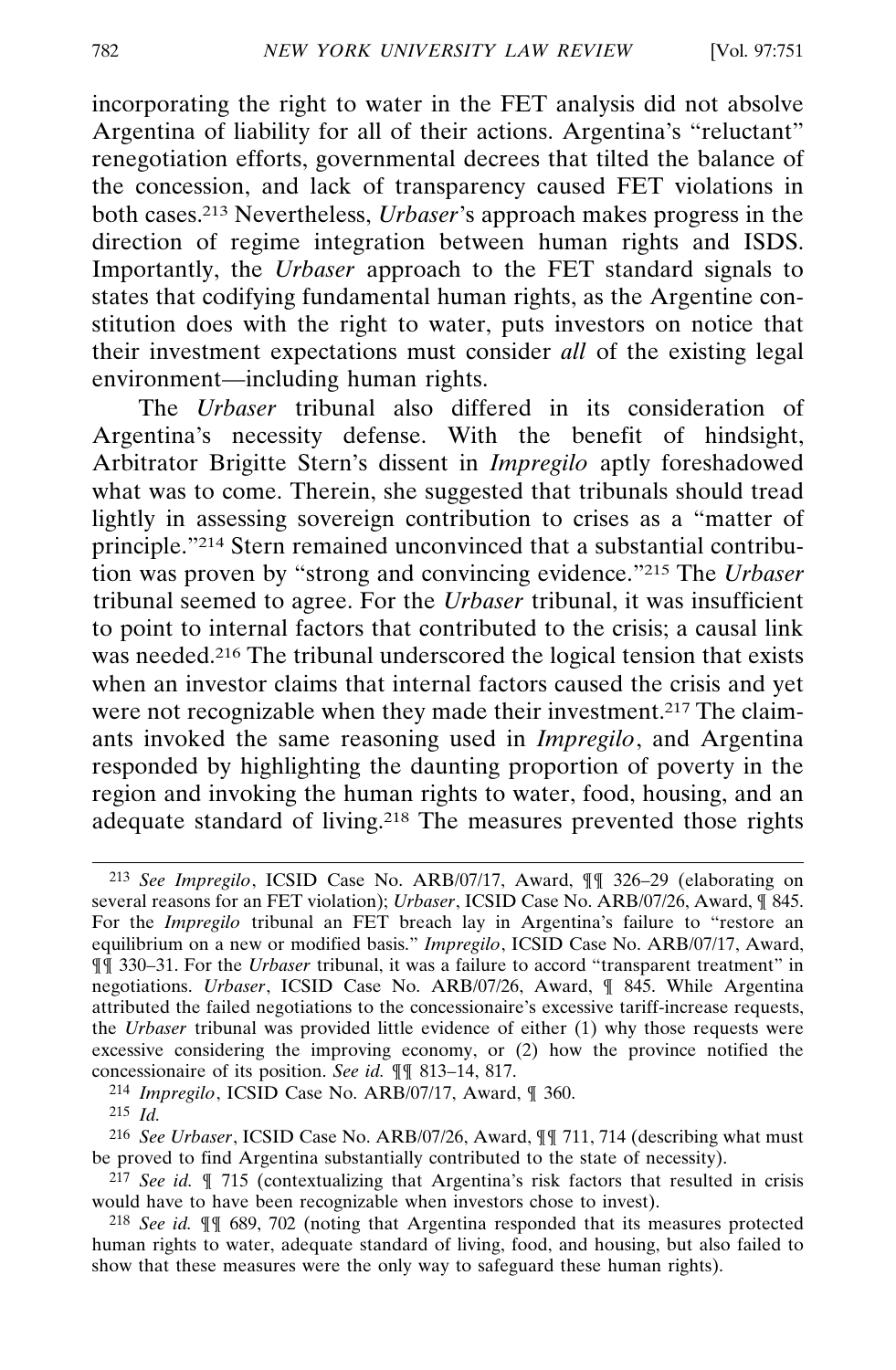from being "adversely affected" and recognized that "[a] water price increase in those conditions would have been impossible to afford."219 Against this backdrop, the tribunal took issue with the claimant's myopic conception of alternative measures, which was confined to the investment and BIT without consideration for the needs of the Argentine people.220

The tribunals aptly questioned how Argentina could have provided subsidies when the state's finances were at the "center of the crisis" such that public debts could not be met.221 How could Argentina obtain legislative "approval of a budget reserving special credit for users of a privatized water and sewage network, while no money would remain available for other needs of the population, which were to be met by other providers, not protected by a BIT?"222 The tribunal found that the claimants failed to resolve the conflict between obligations to the concessionaire and the "vulnerable population" when access to water could not "be ensured otherwise than by failing to comply with" investor obligations.<sup>223</sup> In theory, Argentina could fulfill both obligations, but the tribunal failed to see how this could have been done in practice. This represents an important clarification of an investor's burden: to prove that a measure is not the "only way for the State to safeguard an essential interest against a grave and imminent peril."224 Unlike *Impregilo*, the *Urbaser* tribunal accepted the defense of necessity for the Original Emergency Measures.225

In addition to considering the right to water within the FET analysis, the *Urbaser* tribunal made the unprecedented decision to accept jurisdiction over a human rights counterclaim.226 The counterclaim alleged that the concessionaire's failure to provide the requisite level

226 Edward Guntrip, Urbaser v Argentina*: The Origins of a Host State Human Rights Counterclaim in ICSID Arbitration?*, EJIL:TALK! (Feb. 10, 2017), https://www.ejiltalk.org/ urbaser-v-argentina-the-origins-of-a-host-state-human-rights-counterclaim-in-icsidarbitration [https://perma.cc/KGH7-372K] ("The tribunal in *Urbaser v Argentina* is the first to accept jurisdiction over a human rights counterclaim."). See *id.* for discussion on how the tribunal interpreted the Spain-Argentina BIT and the ICSID Convention in finding jurisdiction for this counterclaim.

<sup>219</sup> *Id.*

<sup>220</sup> *See id.* ¶¶ 716–17 (asserting that alternative measures must take two perspectives, a nation-wide one and a narrower one focusing on investors).

<sup>221</sup> *Id.* ¶ 725.

<sup>222</sup> *Id.*

<sup>223</sup> *Id.* ¶ 720.

<sup>224</sup> G.A. Res. 56/83, *supra* note 178, annex, art. 25.

<sup>225</sup> *Urbaser*, ICSID Case No. ARB/07/26, Award, ¶ 718. The tribunal, however, did not find that the necessity defense applied to actions that occurred after the crisis had abated. *See id.* ¶ 719.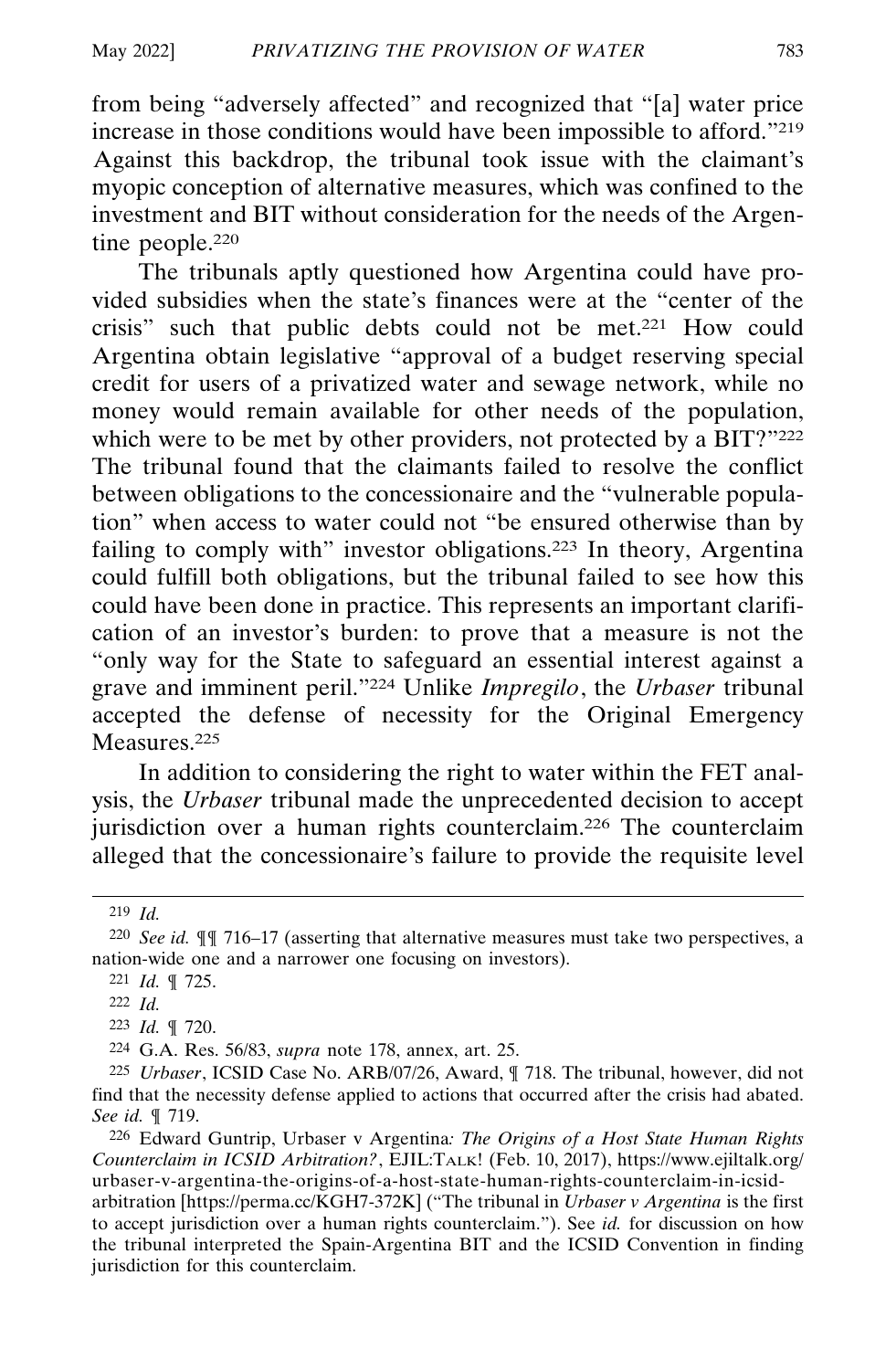of investment led to violations of the right to water.227 The tribunal rejected the notion that "the BIT is to be construed as an isolated set of rules of international law for the sole purpose of protecting investments."228 Rather, the BIT is contextualized by other rules of international law.229 The tribunal was also "reluctant to share" the claimant's view that as a non-state actor, they never have human rights obligations.230 In analyzing, inter alia, human rights treaties, GC 15, and General Assembly resolutions, the tribunal concluded that both public and private parties have an obligation "not to engage in activity aimed at destroying such rights."231

Nevertheless, the tribunal concluded that the concessionaire's failure to achieve system expansions could not result in a violation of international law because it does not have the same affirmative human rights obligations as states.<sup>232</sup> The tribunal clarified that a performance obligation under the concession which has "the effect of supplying the services that are part of the population's human right to access to water" does not therefore create a positive human right obligation for the concessionaire based in international law.233 While the counterclaim was ultimately rejected on the merits, the tribunal engaged with applicable human rights law with detail and nuance and has, at the very least, paved the jurisdictional way for future human rights counterclaims. *Urbaser* demonstrates that tribunals are capable of engaging with human rights arguments on their merits.

Since *Urbaser*, only one dispute has been decided involving water privatization: *Tallinn v. Estonia*. 234 The case did not implicate human

231 *See id.* ¶¶ 1196–99 (stipulating that all parties, both private and public, are obligated not to destroy certain human rights like those to adequate housing and living conditions).

232 *See id.* ¶ 1210 (affirming that the human right to water is an obligation imposed on states, not investors).

233 *See id.* ¶¶ 1206–07 (clarifying that despite the concession's connection to supplying water, the concessionaire has no obligation to actively protect the human right to water).

234 United Utils. (Tallinn) B.V. v. Republic of Est., ICSID Case No. ARB/14/24, Award (June 21, 2019).

<sup>227</sup> *See Urbaser*, ICSID Case No. ARB/07/26, Award, ¶ 1156 (stating that failing to make required investments detrimentally affected basic human rights and the health and living conditions of many impoverished people).

<sup>228</sup> *Id.* ¶ 1189.

<sup>229</sup> *See id.* ¶ 1192 (negating the idea that the BIT is a set of rules defined independently of other international law).

<sup>230</sup> *See id.* ¶ 1193. The tribunal found such a principled position, that corporations "are by nature" not capable of holding human rights obligations, to be at odds with the BIT itself which views such entities as right-holders deriving from international law. *Id.* ¶ 1194. As subjects of international law, corporations could correspondingly bear obligations. *See id.* With reference to recent developments in corporate social responsibility, the tribunal concluded that "a corporation's specific activities as they relate to the human right at issue" must be contextualized "in order to determine whether any international law obligations attach to the non-State individual." *Id.* ¶ 1195.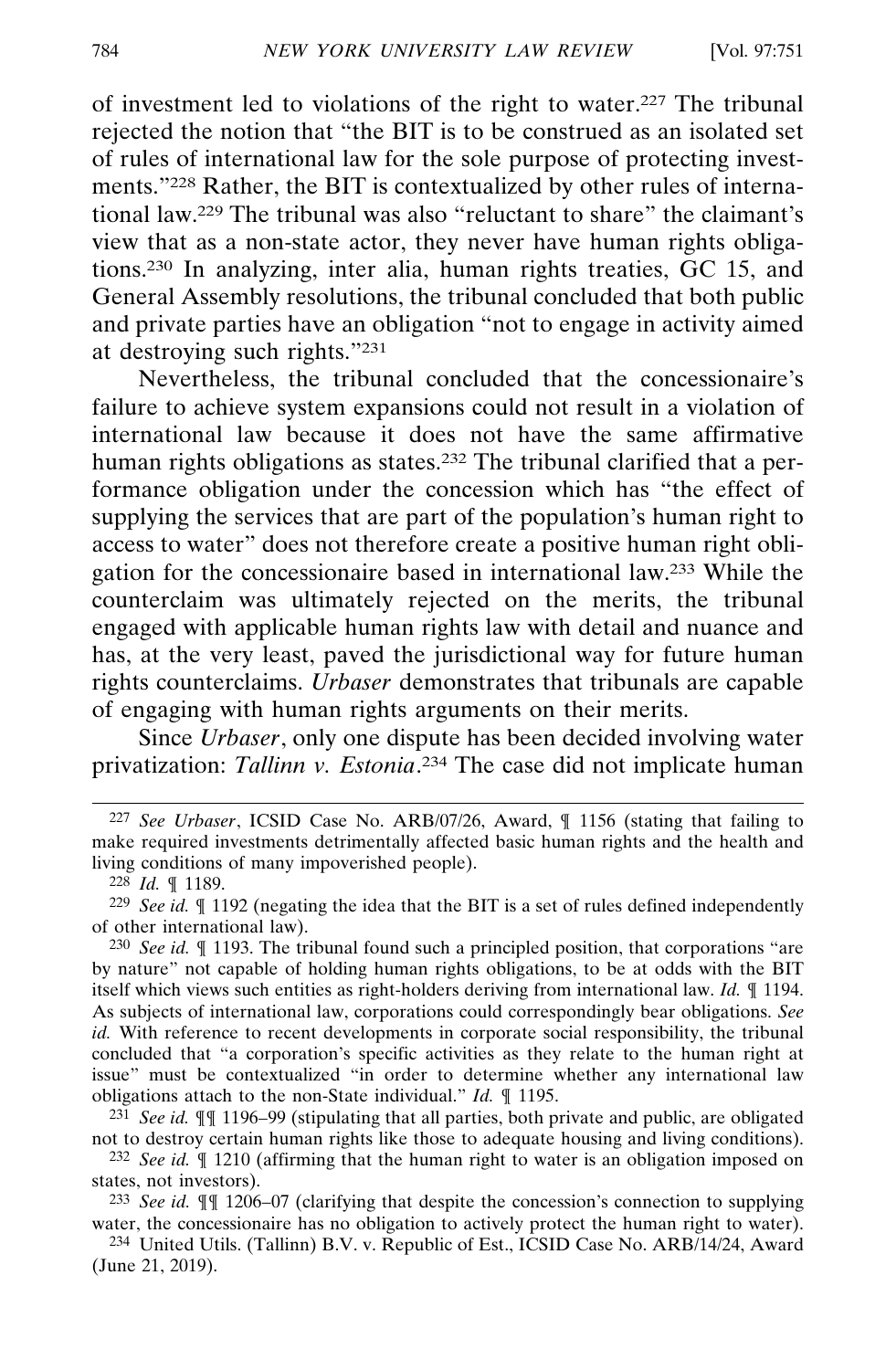rights arguments, but the tribunal's discussion of the right to regulate and how contract provisions can influence investor expectations is worthy of mention. Estonia privatized its water and sewage system in 2000235 and within a few years began questioning tariff rates and the private entity's earned rate of return.236 By the end of 2010, the Estonian Parliament significantly revised the regulatory regime, adopted new tariff methodologies, and ordered lower tariffs.237 Having failed before Estonian courts and the European Commission, the investors filed for international arbitration in 2014, alleging a breach of the FET standard, among others.238

The *Tallinn* tribunal concluded that the claimant failed to demonstrate legitimate expectations based on either the privatization process or post-privatization events.239 Not only did the agreements lack stability clauses on which the investor could rely, but the very text of the agreements "exclude[d] any expectation of legal or regulatory stability."<sup>240</sup> Therefore, the specificity of the tariff regime in the agreements could not bind the government "to a legislative or regulatory freeze."241 The tribunal underscored that investors cannot reasonably expect "a static legislative and regulatory regime," absent an express commitment to that end.242 A sovereign's legislative power includes the "right to enact, modify or cancel a law at its own discretion."243 Tallinn's FET claims were categorically dismissed, making it the first case considered herein where the tribunal found in favor of the state.244 While human rights were not invoked, the preservation of a state's sovereign right to regulate, particularly in the realm of tariffs, is of consequence for the affordability dimension of the right to water. Further, the *Tallinn* tribunal's reliance on the anti-stability clause demonstrates the capacity of contract provisions to preserve regulatory space.

242 *Id.* ¶ 575.

<sup>235</sup> *See generally id.* ¶ 154 (noting 2,000 preparations for privatization).

<sup>236</sup> *See id.* ¶¶ 211, 225–27, 230, 236–40 (noting various proposals to reform tariff regulations and investigations concluding the rate of return was excessive and incompatible with applicable law).

<sup>237</sup> *See id.* ¶¶ 259–63, 270, 291 (detailing amendments and tariff applications entering into force in 2010).

<sup>238</sup> *See generally id.* ¶¶ 6, 292–306, 316 (explaining investors' failings before other courts and ensuing arbitration claims).

<sup>239</sup> *Id.* ¶¶ 711, 761 (stating the tribunal was not persuaded that investors formed legitimate, protected expectations).

<sup>240</sup> *Id.* ¶ 715.

<sup>241</sup> *Id.* ¶ 710.

<sup>243</sup> *Id.* (quoting Parkerings-Compagniet AS v. Republic of Lith., ICSID Case No. ARB/ 05/8, Award, ¶ 332 (Sep. 11, 2007)).

<sup>244</sup> *Id.* ¶ 939 (dismissing all claims presented in the arbitration).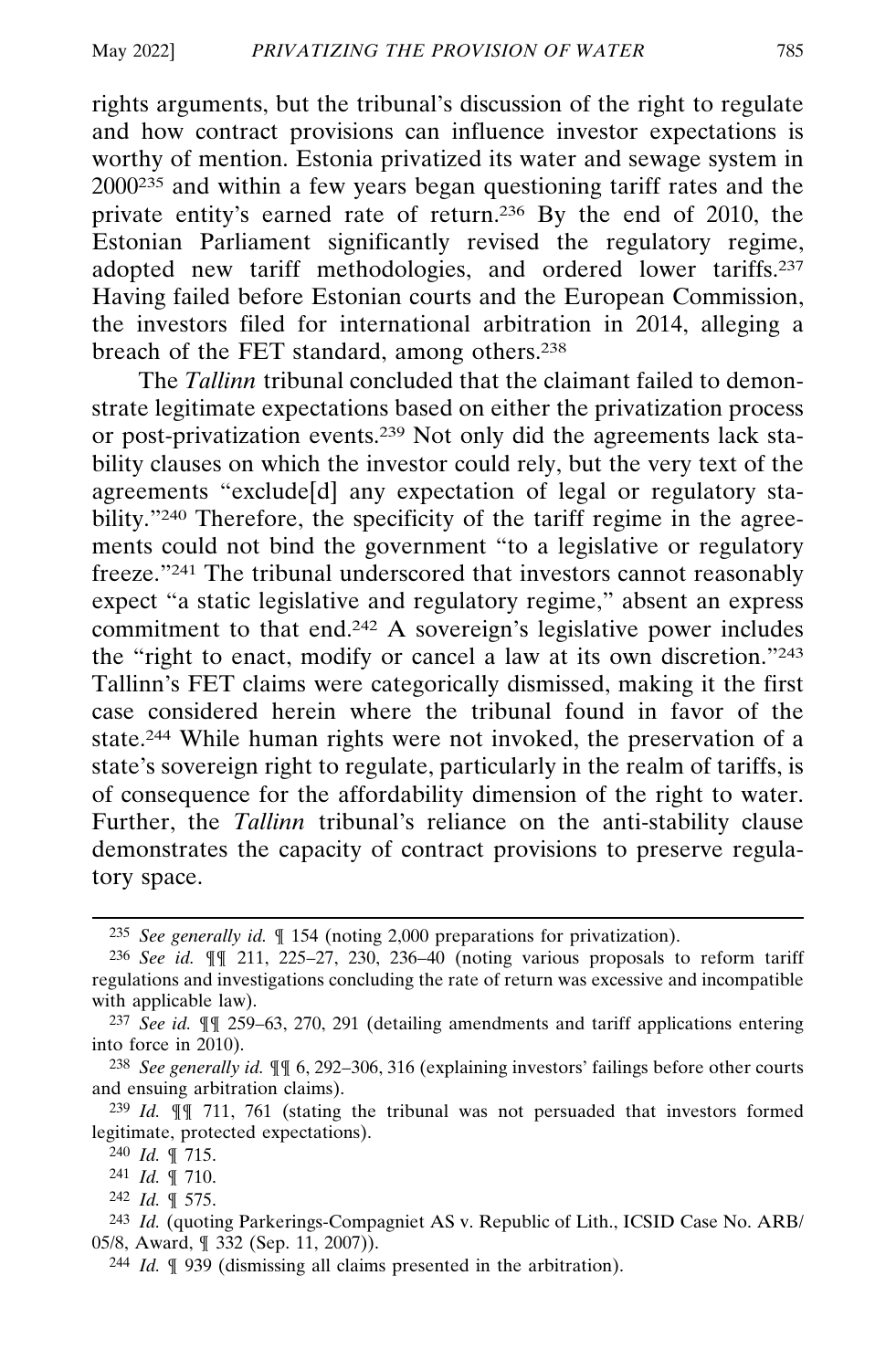### CREATING SPACE FOR THE RIGHT TO WATER IN THE FAIR AND EQUITABLE TREATMENT STANDARD

Solutions aimed at harmonizing the human rights and investment-treaty regimes abound. Scholars have proposed wideranging and often transformative solutions aimed at both states and tribunals.245 This Note explores a more modest form of making change, specifically how existing substantive standards can include the right to water. While incremental, such an expansion has the capacity to bring about immediate changes in tribunals' analyses, as they are not bound by precedent. This Part argues that including human rights law relevant to the right to water as part of the FET standard analysis can create accountability for investors and states alike, albeit in varying forms.

The FET standard is ubiquitous in international investment agreements (IIAs) and often outcome-determinative in disputes. The standard "has emerged as the most relied upon and successful basis for . . . investors."246 With respect to treaty practice, there is no singular definition to the FET standard. IIAs employ a variety of FET definitions that can broadly be categorized into the following formulations: (i) an unqualified obligation to accord FET; (ii) an obligation linked to an external source, such as principles of international law or the customary international law minimum standard of treatment ("MST"); or (iii) an obligation linked to additional substantive content, such as prohibiting the denial of justice or arbitrary measures.<sup>247</sup> Nevertheless, the FET standard remains rather amorphous and subject to tribunal interpretation.<sup>248</sup> The standard's content and what

<sup>245</sup> Others have masterfully surveyed these solutions. *See, e.g.*, Tamar Meshel, *Human Rights in Investor-State Arbitration: The Human Right to Water and Beyond*, 6 J. INT'L DISPUTE SETTLEMENT 277, 300–06 (2015) (elucidating several tools to include human rights in investor-state arbitrations).

<sup>246</sup> U.N. Conference on Trade and Development, *Fair and Equitable Treatment: UNCTAD Series on Issues in International Investment Agreements II*, U.N. Doc. UNCTAD/DIEA/IA/2011/5 (2012) [hereinafter *Fair and Equitable Treatment*].

<sup>247</sup> *Id.* at 17–18 (listing common approaches to the FET standard in treaty practice). Note that what constitutes the customary international law standard has itself given rise to varying interpretations. *See id.* at 57–58 (describing the three arbitral approaches taken by tribunals under NAFTA in identifying the content of the minimum standard of treatment).

<sup>248</sup> *See* Yulia Levashova, *The Right of States to Regulate in International Investment Law: The Search for Balance Between Public Interest and Fair and Equitable Treatment*, 50 INT'L ARB. L. LIB. 1, 3 (2019) ("[T]he FET standard is like a 'black box full of surprises', the scope of its obligation being difficult to predict."). There are, however, new agreements which have deliberately constrained the interpretation and/or use of the FET standard, such as the 2020 United States-Mexico-Canada Agreement ("NAFTA 2.0") and the 2016 Comprehensive Economic and Trade Agreement (CETA). *See* Thomas J. Schoenbaum, *The Art of the Deal and North American Free Trade: Advantage for the United States?*, 14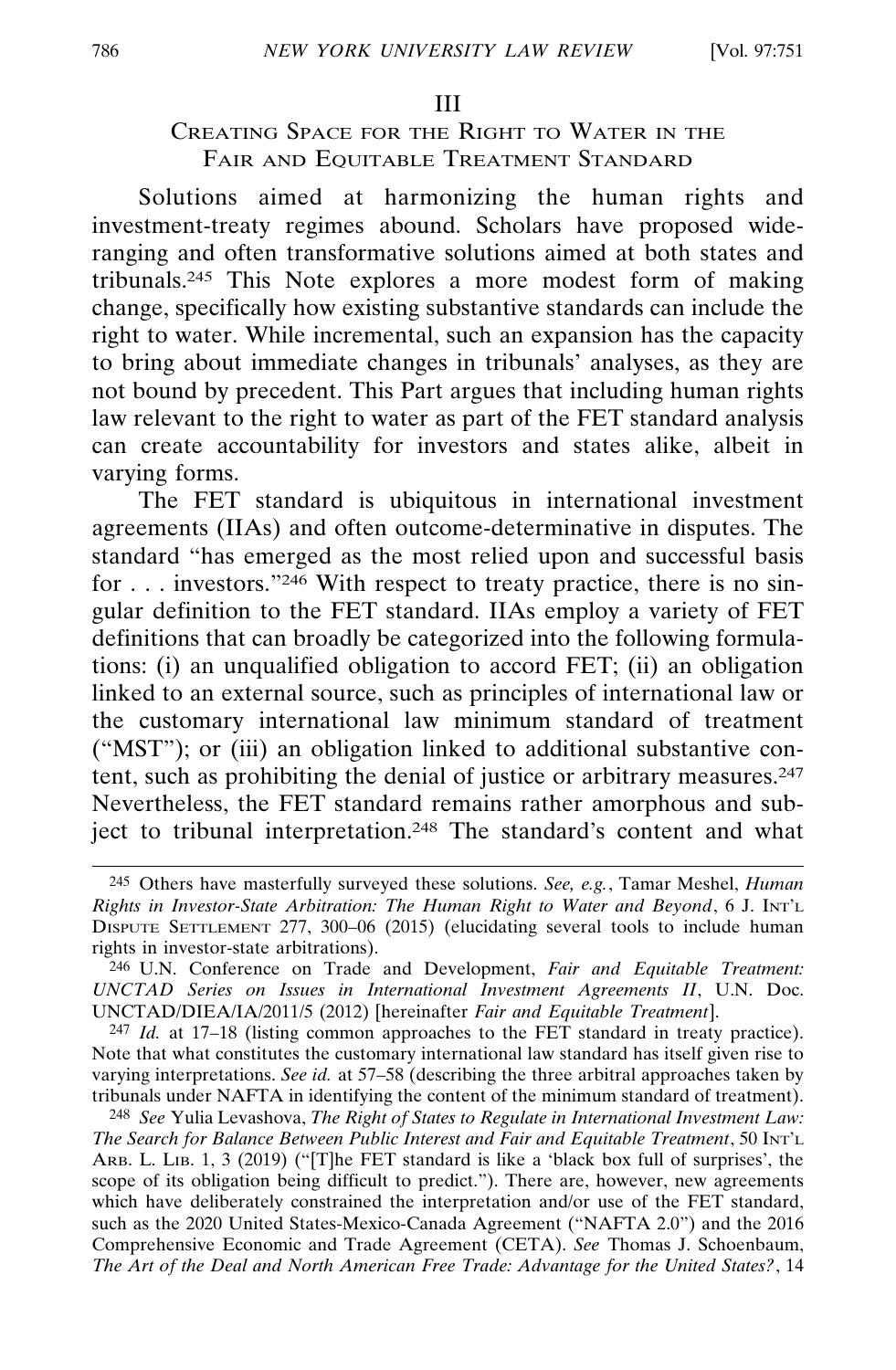conduct gives rise to violations has been developed on a case-by-case basis, which continues to this day.249 Despite the differing positions taken by tribunals on the relationship between FET and the MST,250 there has been some convergence on the content of the standard. According to the United Nations Conference on Trade and Development (UNCTAD), types of state action that would violate FET include: (a) defeating investors' legitimate expectations (in balance with the host state's right to regulate in the public interest); (b) denial of justice and due process; (c) manifest arbitrariness in decisionmaking; (d) discrimination; and (e) outright abusive treatment.<sup>251</sup> Scholars and tribunals have also considered transparency as an element of FET or closely related to protecting legitimate expecta-

OHIO ST. BUS. L.J. 100, 110 (2020) (noting that save for "a special benefit [that] is granted to U.S. companies doing business with the [Mexican] government," FET violations are no longer grounds for arbitration in NAFTA 2.0); Flavien Jadeau & Fabien Gélinas, *CETA's Definition of the Fair and Equitable Treatment Standard: Toward a Guided and Constrained Interpretation*, 13 TRANSNATIONAL DISPUTE MANAGEMENT 1 (2016) (describing the ways in which the FET definition is circumscribed in CETA); U.N. Conference on Trade and Development, *IIA Issues Note: Recent Developments in the International Investment Regime*, 5, U.N. Doc. UNCTAD/DIAE/PCB/INF/2018/1 (May 2018), https://unctad.org/system/files/official-document/diaepcbinf2018d1\_en.pdf [https:// perma.cc/U7EG-6KWL] (noting that new treaties "aim more broadly at preserving regulatory space" by, inter alia, clarifying obligations like FET). While new IIA's and more constrained definitions of FET are important, they represent only a small portion (about ten percent) of the IIAs in force today. *See* U.N. Conference on Trade and Development, *IIA Issues Note: Taking Stock of IIA Reform: Recent Developments*, 4, U.N. Doc. UNCTAD/DIAE/PCB/INF/2019/5 (June 2019), https://unctad.org/en/PublicationsLibrary/ diaepcbinf2019d5\_en.pdf [https://perma.cc/TB9T-PXMN] (noting that old-generation BITs represent ninety percent of those in force today). Further, standard survival clauses extend an IIA's validity past the date of termination, on average between five and twenty years. *See* U.N. CONF. ON TRADE & DEV., WORLD INVESTMENT REPORT 2018, at 88, U.N. Sales No. E.18.II.D.4 (2018), https://unctad.org/en/PublicationsLibrary/wir2018\_en.pdf [https:// perma.cc/UP5Y-9H9Q]. As such, this Note focuses on FET interpretations applicable to old-generation BITs in force today.

249 *See Fair and Equitable Treatment*, *supra* note 246, at 43 (highlighting that a wide range of factual situations have warranted FET violations and that a goal for the future is to understand the FET obligation more fully); Meg Kinnear, *The Continuing Development of the Fair and Equitable Treatment Standard*, *in* INVESTMENT TREATY LAW: CURRENT ISSUES III, REMEDIES IN INTERNATIONAL INVESTMENT LAW THE EMERGING JURISPRUDENCE OF INTERNATIONAL INVESTMENT LAW 209, 223 (Bjorklund, Laird & Ripinsky eds., 2009) (arguing that the meaning of the standard has developed incrementally, case-by-case).

250 *Compare Vivendi I*, ICSID Case No. ARB/97/3, Award, ¶ 7.4.7 (Nov. 21, 2000) ("[T]he [FET standard's] reference to principles of international law supports a broader reading that invites consideration of a wider range of international law principles than the minimum standard alone."), *with* Azurix Corp. v. Argentine Republic, ICSID Case No. ARB/01/12, Award, ¶ 361 (July 14, 2006) ("[T]he minimum requirement to satisfy this standard has evolved [and] its content is substantially similar whether the terms are interpreted in their ordinary meaning . . . or in accordance with customary international  $law.'$ ).

251 *See Fair and Equitable Treatment*, *supra* note 246, at 62.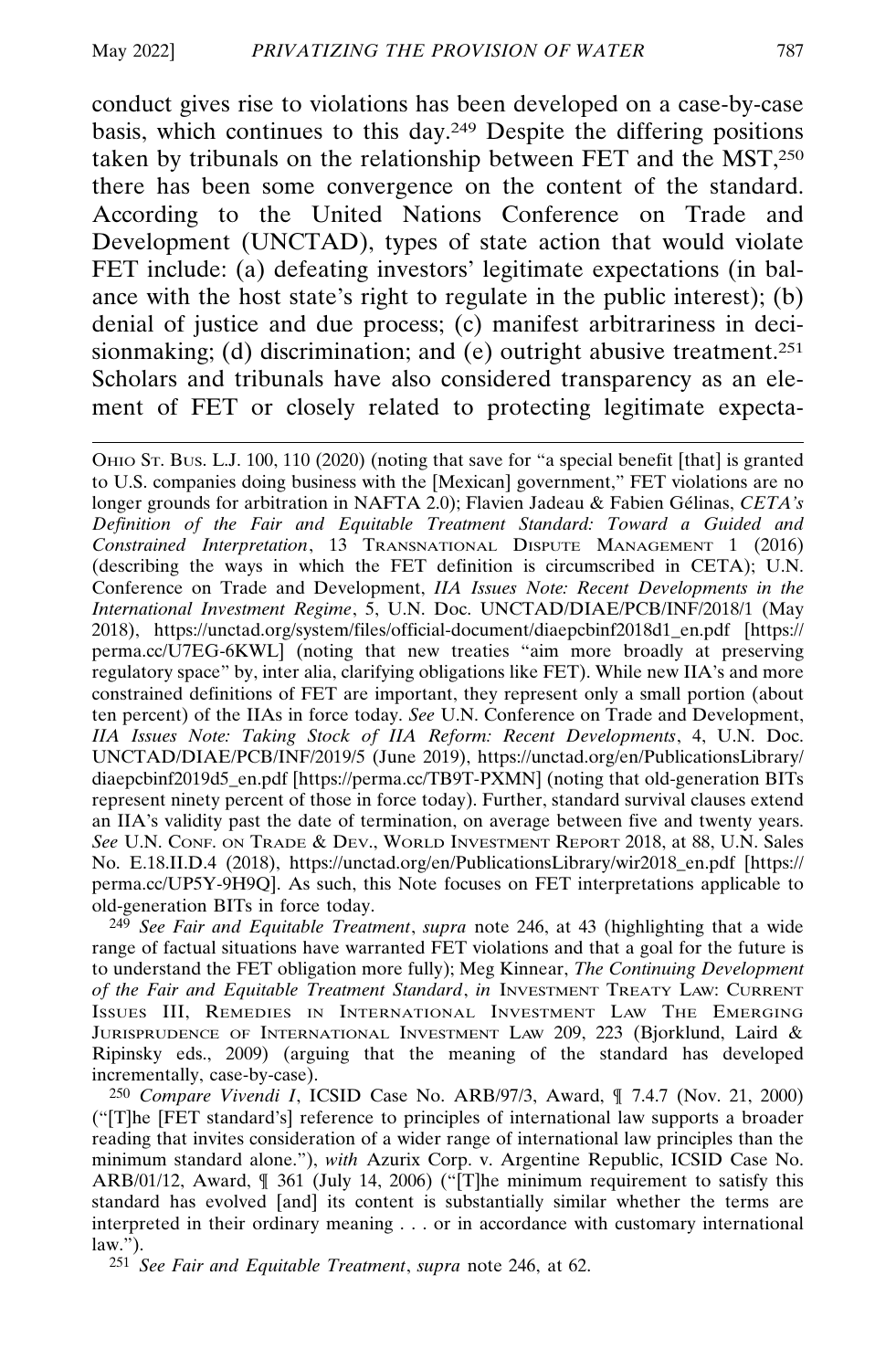tions,252 but according to UNCTAD, the concern and criticism that position has engendered suggest it does not have sufficient support.253 Nevertheless, resolving the constitutive elements of FET is beyond the scope of this Note, as the "legitimate expectations" element is the central focus.

#### *A. Investors' Legitimate Expectations*

The concept of legitimate expectations has become "the dominant element" of the FET standard.254 It has been used in arbitral awards spanning every textual type of FET clause255 and is an element tribunals are still working to define.256 Nevertheless, tribunals have also converged on certain aspects of this element. Arbitral practice indicates that the legitimacy of investor expectations can be assessed by (i) the representations made by the state (either specifically to the investor or generally to induce foreign investment), and (ii) the legal, social, and economic conditions existing at the time of investment.<sup>257</sup>

254 Saluka Invs. B.V. (Neth.) v. Czech Republic, UNCITRAL (1976), ¶ 302; King & Moloo, *supra* note 18, at 887 ("[I]nvestors and states can now say with some confidence that [FET] requires investors' legitimate . . . expectations to be respected."); AUGUST REINISCH & CHRISTOPH SCHREUER, INTERNATIONAL PROTECTION OF INVESTMENTS: THE SUBSTANTIVE STANDARDS 481 (2020) (discussing the "widespread acceptance in investment jurisprudence" that FET includes the protection of investor's reasonable and legitimate expectations and that many tribunals see it as central to FET). *But see id.* (claiming that "the protection of legitimate expectations remains one of the most contested aspects of FET," despite its widespread acceptance). New IIAs, however, like the 2018 Dutch Model BIT, suggest there may be some movement away from legitimate expectations. *See* Netherlands Model Investment Agreement art. 2, ¶ 2, Mar. 22, 2019, https://investmentpolicy.unctad.org/international-investment-agreements/treaty-files/5832/ download [https://perma.cc/44Z4-P9L2] (limiting investor expectation only to specific representations made by the state to the investor and specifically excluding regulations that interfere with expectations as breaching the BIT). Nevertheless, new IIAs remain only a small proportion of agreements in force today. *See supra* note 248 and accompanying text. 255 *Fair and Equitable Treatment*, *supra* note 246, at 64.

256 Kinnear, *supra* note 249, at 209 ("Arbitral awards since 1999 have made significant

progress in clarifying the meaning of FET, and its elaboration continues at a rapid pace ... [Despite this trend,] the FET standard continues to defy precise definition.").

257 Kinnear, *supra* note 249, at 228; DOLZER & SCHREUER, *supra* note 252, at 149; *Fair and Equitable Treatment*, *supra* note 246, at 69. Tribunals do diverge with respect to how targeted legislation, rules, regulations, and state representations must be to give rise to legitimate expectations, but most require that investors must have relied upon those expectations in deciding to invest. Kinnear, *supra* note 249, at 228–29; *Fair and Equitable Treatment*, *supra* note 246, at 68–71.

<sup>252</sup> *See* RUDOLF DOLZER & CHRISTOPH SCHREUER, PRINCIPLES OF INTERNATIONAL INVESTMENT LAW 150 (2d ed. 2012) (asserting that states must provide transparent frameworks to investors such that they may rely on those representations); Kinnear, *supra* note 249, at 225 (stating that tribunals consistently find an obligation of transparency in FET clauses).

<sup>253</sup> *See Fair and Equitable Treatment*, *supra* note 246, at 63 (acknowledging that while transparency has been raised as an element of FET, this view lacks sufficient support).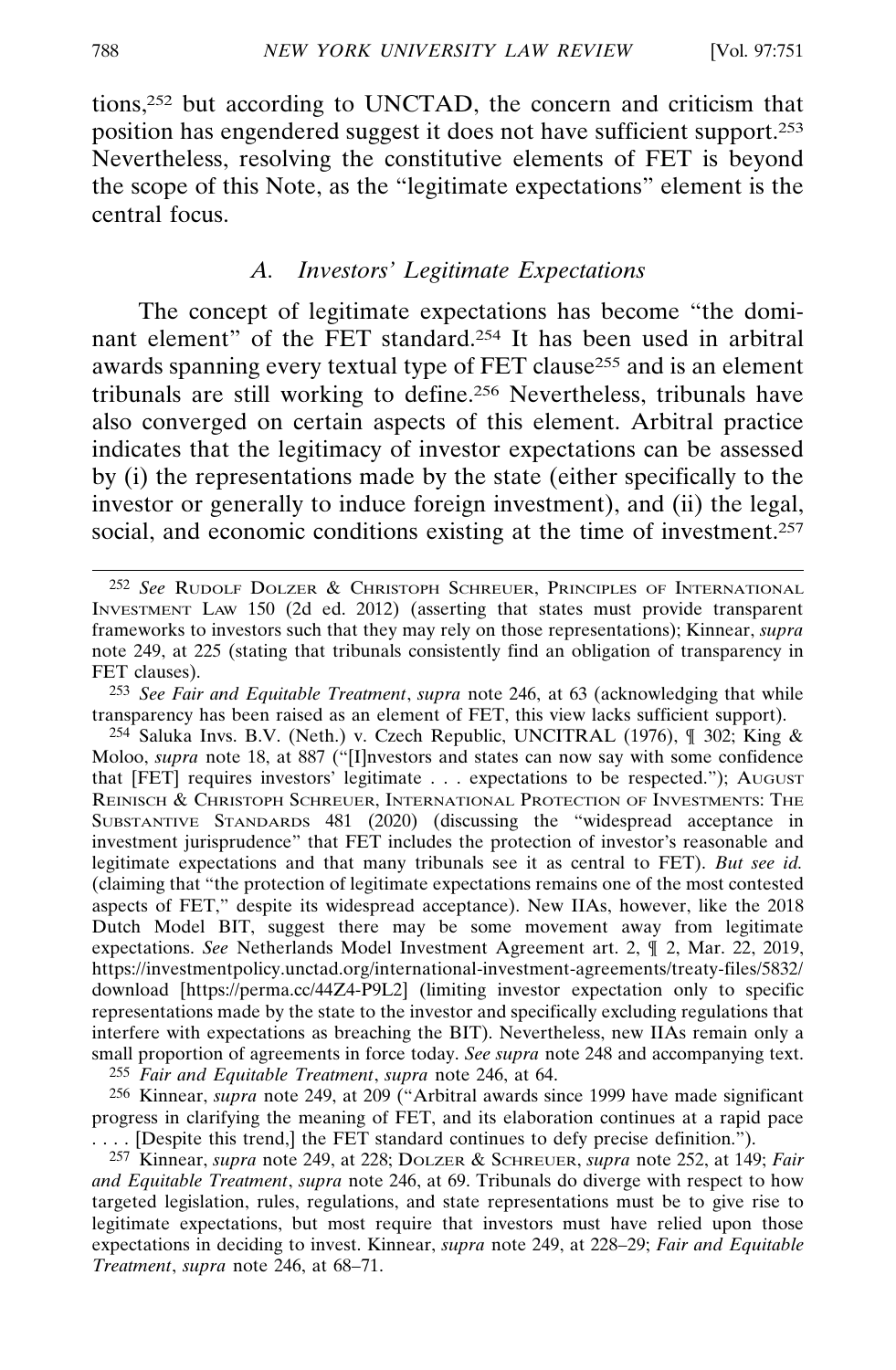The latter dimension presents an opportunity to involve the right to water and human rights law more broadly. A related but separate concept is often discussed when assessing investors' legitimate expectations: the sovereign right to regulate. Tribunals can balance this sovereign right with a state's obligation to provide a stable business environment.258 At first blush it may seem that the right to regulate duly covers human rights, but, as will be discussed, the varied approaches taken by tribunals make sole reliance on this balancing unsound.

#### *1. Legitimate Expectations Based on Pre-Investment Conditions*

The legal regime existing at the time of investment sets the backdrop against which investors base their expectations. This is often viewed as an investor's due diligence obligation; investors are expected to understand the political and economic risk of a host country and its regulatory environment before investing.259 The widely cited *Methanex v. United States* tribunal aptly explained such a "presumption of awareness"260 and how it relates to investor expectations and FET:

Methanex entered a political economy in which it was widely known, if not notorious, that governmental environmental and health protection institutions at the federal and state level, operating under the vigilant eyes of the media, interested corporations, nongovernmental organizations and a politically active electorate, continuously monitored the use and impact of chemical compounds and commonly prohibited or restricted the use of some of those compounds for environmental and/or health reasons.261

Such pre-investment conditions could not legitimately give rise to expectations of restraint on future regulatory actions.262 While tribunals are comfortable assessing the economic and political instabilities of a host state to determine pre-investment conditions, the cases discussed in Part II show little appetite for including the respondent

<sup>258</sup> *See Fair and Equitable Treatment*, *supra* note 246, at 72–73.

<sup>259</sup> Kinnear, *supra* note 249, at 232 ("The investor . . . has an obligation to assess realistically the riskiness of the market it is entering . . . [including evaluating] political and economic stability . . . ."); *Fair and Equitable Treatment*, *supra* note 246, at 71; REINISCH & SCHREUER, *supra* note 254, at 493 ("Numerous tribunals have emphasized the importance of . . . investor due diligence for the emergence of legitimate expectations.").

<sup>260</sup> *Fair and Equitable Treatment*, *supra* note 246, at 71.

<sup>261</sup> Methanex Corp. v. United States, ICSID, Final Award of the Tribunal on Jurisdiction and Merits, pt. IV, ch. D, ¶ 9 (Aug. 3, 2005), https://www.italaw.com/sites/default/files/casedocuments/ita0529.pdf [https://perma.cc/RA7F-7X49].

<sup>262</sup> *See id.* pt. IV, ch. D, ¶ 10 (noting that Methanex entered the United States market aware of the regulatory environment).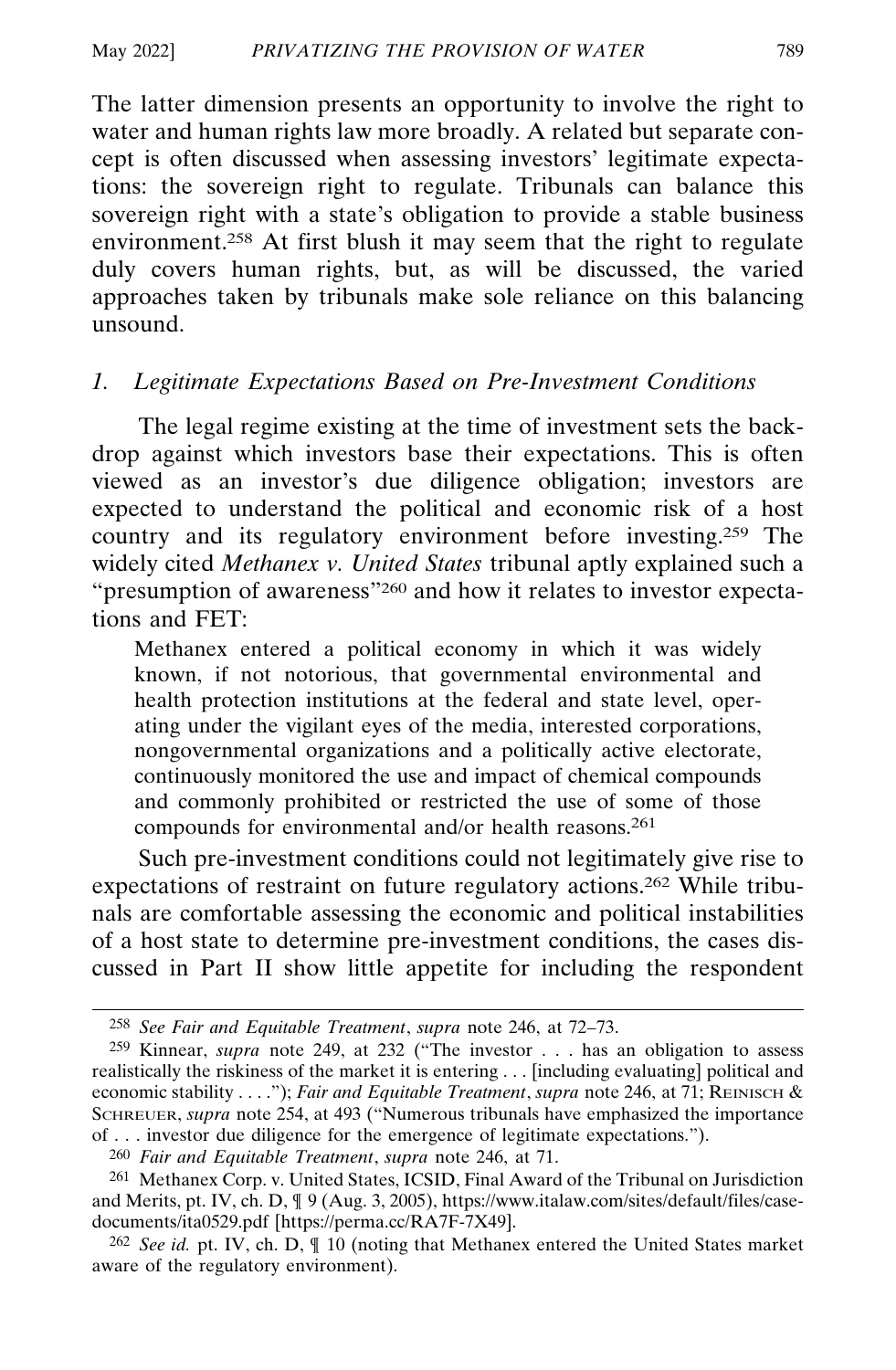state's human rights legal framework in that assessment.263 Using Argentina as an example reveals a rich tapestry of human rights laws that existed at the time of those investments. Argentina is party to all nine core international human rights treaties,264 many of which are given explicit constitutional equivalency in Article 75(22) of the Argentine Constitution.265

Recall GC 15 discussed in Part I, which clarifies the nature of Argentina's obligations as a party to the ICESCR: "States parties must prevent [third parties] from compromising equal, affordable, and physical access to sufficient, safe and acceptable water."266 A failure to do so violates the obligation to protect the right to water.267 Further, "unaffordable increases in the price of water" and a "failure to adopt mechanisms for emergency relief" violate the obligation to respect and fulfill the right to water.268 When one considers these human rights obligations as part of the legal regime existing at the time of investment,269 it becomes difficult to characterize an investor's expectation of increasing tariffs in the midst of an economic crisis as legitimate.

By considering human rights law as part of the pre-investment conditions that inform investor expectations, the right to water becomes part of substantive treaty analyses. This approach avoids relegating human rights arguments to the novel (and still unsuccessful) human rights counterclaim. It also avoids cabining human rights arguments to the exacting necessity defense,<sup>270</sup> which subjects states to the

265 ARGENTINA'S CONSTITUTION OF 1853, REINSTATED IN 1983, WITH AMENDMENTS THROUGH 1994, art. 75(22), https://www.constituteproject.org/constitution/Argentina\_ 1994.pdf?lang=EN [https://perma.cc/356E-5QES]. All other human rights treaties signed thereafter receive the same standing after a two-thirds vote of Congress. *Id.*

266 GC 15, *supra* note 28, ¶ 23–24.

268 *Id.* ¶¶ 44(a), (c).

270 *See supra* note 161.

<sup>263</sup> *See supra* Part II.

<sup>264</sup> *UN Treaty Body Database*, OFF. U.N. HIGH COMM'R FOR HUM. RTS., https:// tbinternet.ohchr.org/\_layouts/15/TreatyBodyExternal/

Treaty.aspx?CountryID=7&Lang=EN [https://perma.cc/PU5U-HDUS]. Argentina is also party to relevant regional agreements, such as the Additional Protocol to the American Convention on Human Rights in the Area of Economic, Social and Cultural Rights. *Signatories and Ratifications*, DEP'T OF INT'L L. OF SECRETARIAT FOR LEGAL AFFS. OF OAS, https://www.oas.org/juridico/english/sigs/a-52.html [https://perma.cc/C5WZ-T6ND].

<sup>267</sup> *Id.* ¶ 44(b).

<sup>269</sup> While some of the investments in these cases predate GC 15, it is important to note that GC 15 does not create new obligations. Rather, it gives "definition to certain of the ICESCR's explicit provisions" and "elaborates upon rights and obligations acceded to by States Parties, rights that the States Parties have already undertaken to realize." WORLD BANK, *supra* note 28, at 78. Further, investors themselves have made use of GC 15 in their arguments even when their investments predate the comment. *See infra* note 282 and accompanying text.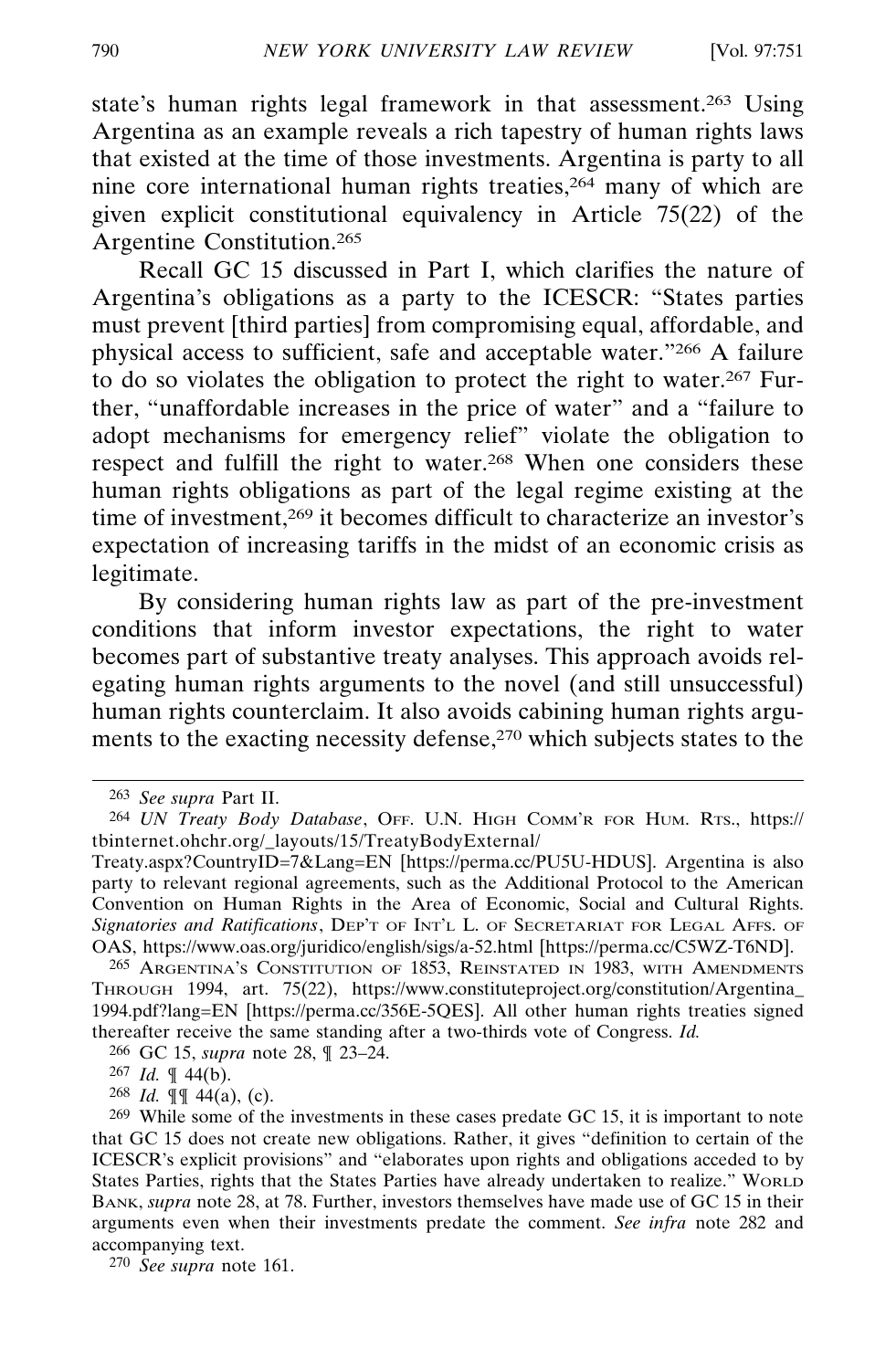problematic assessment of their prior policies (i.e., whether they contributed to the state of necessity) and overlooks the reality that a state must do more than simply prevent a catastrophe in order to meet its human rights obligations.<sup>271</sup> Including relevant human rights law in the FET analysis might also avoid the thorny issue of whether human rights trump investment obligations. While states and advocates argue human rights must prevail,<sup>272</sup> the tribunals mentioned in Part II were hesitant to recognize that a conflict existed, let alone adopt a hierarchy of legal regimes.273 While many of the tribunals agreed in principle that the legal, social, and economic environment of a host state must inform the legitimate expectations of an investor, only the *Urbaser* tribunal went as far as to explicitly include human rights law in its assessment.274 The approach taken in *Urbaser* remains far from the norm in arbitration involving water privatization.

The sophistication of the investor is also related to the concept of legitimate expectations and presents yet another place to create investor accountability for the right to water within the FET assessment. Tribunals have relied on the experience of investors as a proxy for what can be expected in terms of due diligence.275 When investors fail to properly assess the markets they invest in, tribunals hold them to account by reminding investors that "[BITs] are not insurance policies against bad business judgments."276 Human rights due diligence should similarly be expected of investors that specialize in investments intrinsically related to human rights, such as water privatization.

<sup>271</sup> *See* Suez, Sociedad General de Aguas de Barcelona, S.A. v. Argentine Republic (*Suez Buenos Aires*), ICSID Case No. ARB/03/19, Separate Opinion of Arbitrator Pedro Nikken, ¶ 37 (July 30, 2010) ("[I]t is not for the Tribunal to determine the alternative measures that could have been adopted, because it cannot ex post facto substitute itself for the Argentine Government when it had to address the serious crisis that hit the country."); *see, e.g.*, GC 15, *supra* note 28.

<sup>272</sup> *See supra* notes 91, 153, 192 and accompanying text; *see also UN Expert: UN Charter and Human Rights Treaties Prevail over Free Trade and Investment Agreements*, OFF. U.N. HIGH COMM'R FOR HUM. RTS. (Sept. 17, 2015), https://www.ohchr.org/en/NewsEvents/ Pages/DisplayNews.aspx?NewsID=16439&LangID=EN [https://perma.cc/9BEB-T7CH] ("States that ratify human rights treaties also enter into agreements that prevent them from fulfilling their human rights obligations. Revision of the investment treaties must ensure that in case of conflict, human rights prevail.").

<sup>273</sup> *See supra* notes 91–92, 153–54 and accompanying text.

<sup>274</sup> *See supra* notes 209–13 and accompanying text.

<sup>&</sup>lt;sup>275</sup> See Olguín v. Republic of Para., ICSID Case No. ARB/98/5, Award,  $\oint$  65(b) (July 26, 2001), 18 ICSID Rev.—Foreign Inv. L.J. 160 (2003) (noting that "an accomplished businessman, with a track record . . . going back many years [with] experience . . . in various countries" could hardly claim to be "unaware of the situation in Paraguay").

<sup>276</sup> Biwater Gauff (Tanz.) Ltd. v. United Republic of Tanz., ICSID Case No. ARB/05/22, Award, ¶ 372 (July 24, 2008) (citing Maffezini v. Spain, ICSID Case No. ARB/97/7, Award, ¶ 64 (Nov. 13, 2000)).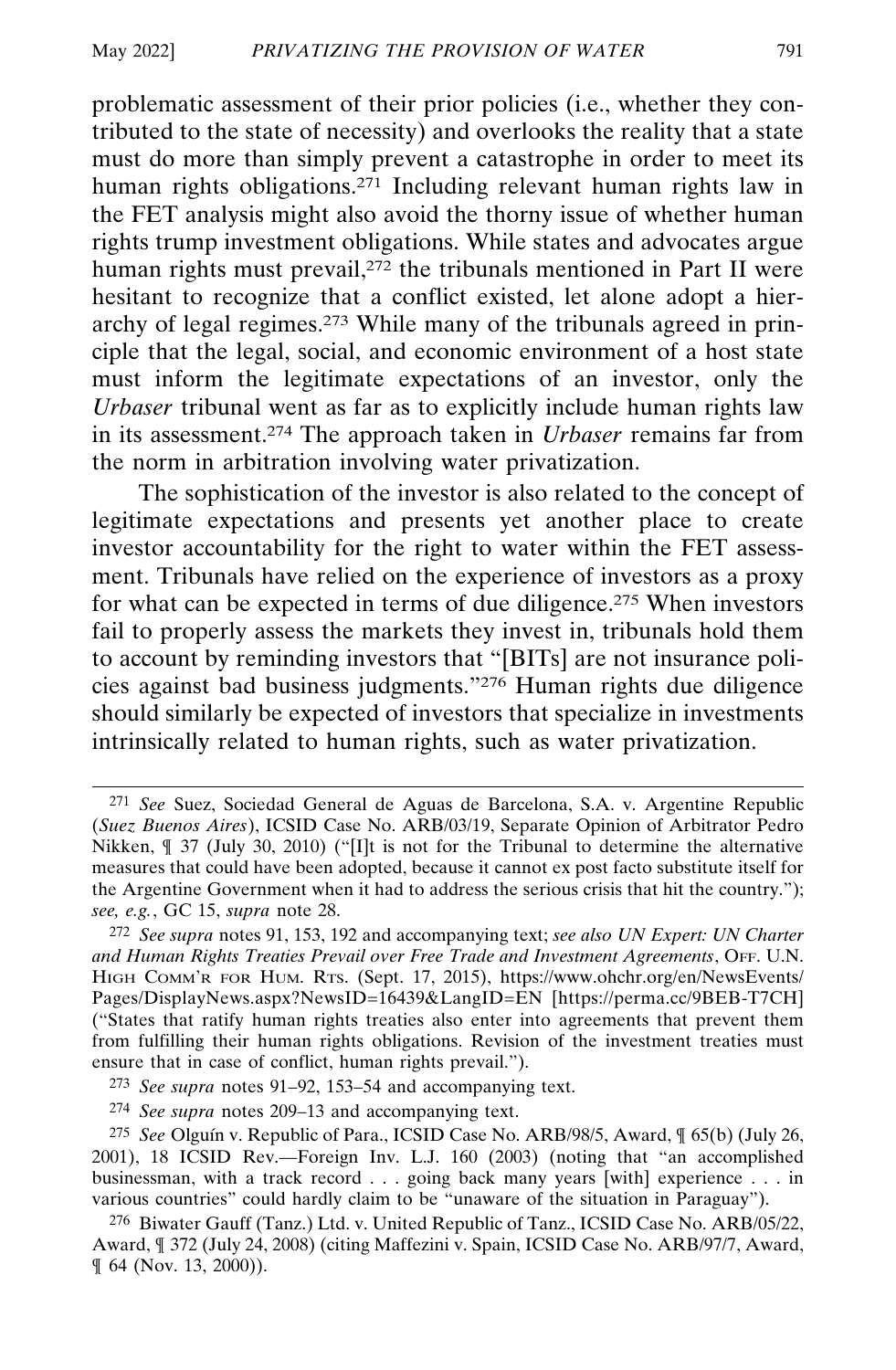While there has been an expansion of South-South cooperation<sup>277</sup> and domestic investment in water services, the market was long dominated by a few European operators. "[B]y 2001 just six operators accounted for 85% of the population served under [private-public partnership] contracts in developing countries."278 It would be reasonable for a tribunal to expect that an investor like Suez, the largest global private water provider, $279$  would engage in due diligence to understand the host country's right to water obligations. The Suez company, in fact, has already demonstrated its capacity to engage with human rights law and bodies relevant to the right to water. Suez participated in discussions preceding the drafting of GC 15 and contributed to consultations of the United Nations High Commissioner for Human Rights on water issues.<sup>280</sup> Suez and other water investors have recognized the right to water281 and have not hesitated to point to the human rights obligations of states when arguing that such duties do not fall to private companies.282 Private sector participation in human rights forums is the new normal,283 and their involvement should cut

279 *The World's Top 50 Private Water Operators*, GLOB. WATER INTEL. MAG., Aug. 2019, at 10, 11 (Aug. 2019), https://www.spml.co.in/download/media/2019-2020/globalwater-intelligence-august-2019-03132.pdf [https://perma.cc/4EH5-SBAR].

280 Heller, *supra* note 54, ¶ 20; SUEZ ENVIRONMENT, HUMAN RIGHTS AND ACCESS TO DRINKING WATER AND SANITATION: CONTRIBUTION TO OHCHR CONSULTATION (2007), https://www2.ohchr.org/english/issues/water/contributions/PrivateSector/Suez.pdf [https:// perma.cc/Q6ND-YME3] (responding to the High Commissioner's consultation request).

281 Biwater Gauff (Tanz.) Ltd. v. United Republic of Tanz., ICSID Case No. ARB/05/22, Award, ¶ 379 (July 24, 2008) ("BGT itself has acknowledged the existence and importance of this right, stating that '*every man, woman and child has the right to a reliable system of clean water and good sanitation.*'"); Suez, Sociedad General de Aguas de Barcelona, S.A. v. Argentine Republic (*Suez Buenos Aires*), ICSID Case No. ARB/03/19, Decision on Liability, ¶ 255 (July 30, 2010) ("Claimants respond that they have never questioned the right of the population to water. They point out that Argentina's decision to privatize the Buenos Aires water service . . . was precisely to make that right more effective for larger numbers of Argentine inhabitants . . . . "); Urbaser S.A. v. Argentine Republic, ICSID Case No. ARB/07/26, Award, ¶ 1161, (Dec. 8, 2016) ("[The right to water] is a fundamental right that the leading companies of the world have adopted in the Global Compact as being part of their corporate social responsibility.").

282 *See, e.g.*, *Urbaser*, ICSID Case No. ARB/07/26, Award, ¶ 693 (making use of GC 15 and General Assembly Resolution 64/292 to argue that undertaking the costs of fulfilling the human right to water "is a duty of the State, not of private companies").

283 Heller, *supra* note 54, ¶ 20 ("'The UN has allowed corporations to have a huge say in discussions and decisions.' Particularly in the water and sanitation sector, . . . corporate

<sup>277</sup> This term is used by policymakers and academics to describe investment by developing country firms in other developing countries, also known as countries of the Global South. *See, e.g.*, *About South-South and Triangular Cooperation*, OFF. U.N. FOR S.-S. COOP., https://www.unsouthsouth.org/about/about-sstc [https://perma.cc/C2N2-GM7J] ("South-South cooperation is a broad framework of collaboration among countries of the South in the political, economic, social, cultural, environmental and technical domains.").

<sup>278</sup> *Urban Water Sanitation*, PPP KNOWLEDGE LAB, https://pppknowledgelab.org/ sectors/urban-water-sanitation [https://perma.cc/JN6C-5V6B].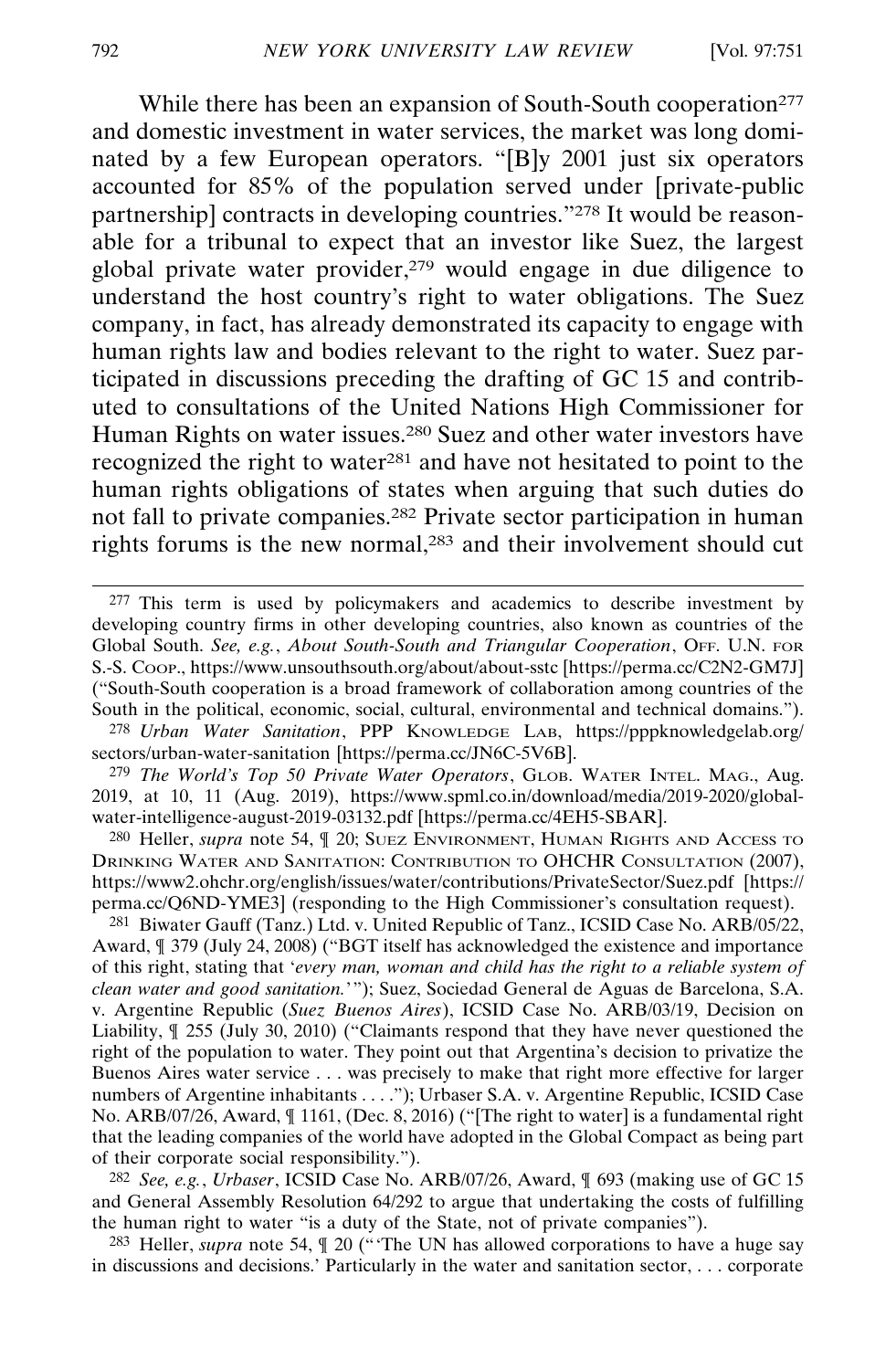both ways; if investors can represent their interests before human rights bodies and dig into human rights law to disclaim obligations, they should be expected to understand the regulatory risk they face when investing in water. Expecting this kind of due diligence is a form of accountability.284 Investors should not be able to use states' human rights obligations to disclaim responsibility while also claiming that those obligations do not inform their expectations.

There is, of course, another side to this coin. One can imagine that over the long term, there would be effects on required rates of return and investment decisions if a state were free to breach contract terms by merely invoking human rights obligations. These are matters states must balance ex ante with appropriate legal frameworks that safeguard both human rights and the economic discretion of government in deciding which financial ventures to pursue in fulfilling those rights. States, as the ultimate duty-bearers, have an obligation to "ensure that the private business sector . . . [is] aware of, and consider[s] the importance of, the right to water in pursuing their activities."285 Importantly, states' human rights obligations cannot inform investor expectations if they do not exist to begin with. States must be willing to commit to international and domestic obligations and create supportive regulatory regimes that respect, protect, and fulfill the right to water. States cannot rely solely on tribunals to decide what informs investors' expectations. Further, sole reliance on broad obligations, like those in the ICESCR and the Argentine Constitution, may not be enough to convince conservative tribunals. As the *Urbaser* tribunal noted, "the investor's obligation to ensure the population's access to water is not based on international law . . . [and] is framed by the legal and regulatory environment under which the investor is admitted to operate on the basis of the BIT and the host State's laws."286

As states become more sophisticated in their invocation of human rights laws, the same can be expected of investors. Should tribunals consider human rights law in the FET analysis, states should be prepared to respond to investors that take issue with the lack of specificity and with the normative content of states' human rights obli-

representatives in international bodies . . . show more capacity to defend their interests and views than other civil society representatives.").

<sup>284</sup> This may also further the use of the human rights due diligence framework put forth by the UN Guiding Principles, which expects companies to "identify, prevent, mitigate and account for how they address their impacts on human rights." Guiding Principles, *supra* note 68, ¶ 15(b).

<sup>285</sup> GC 15, *supra* note 28, ¶ 49.

<sup>286</sup> *Urbaser*, ICSID Case No. ARB/07/26, Award, ¶ 1209.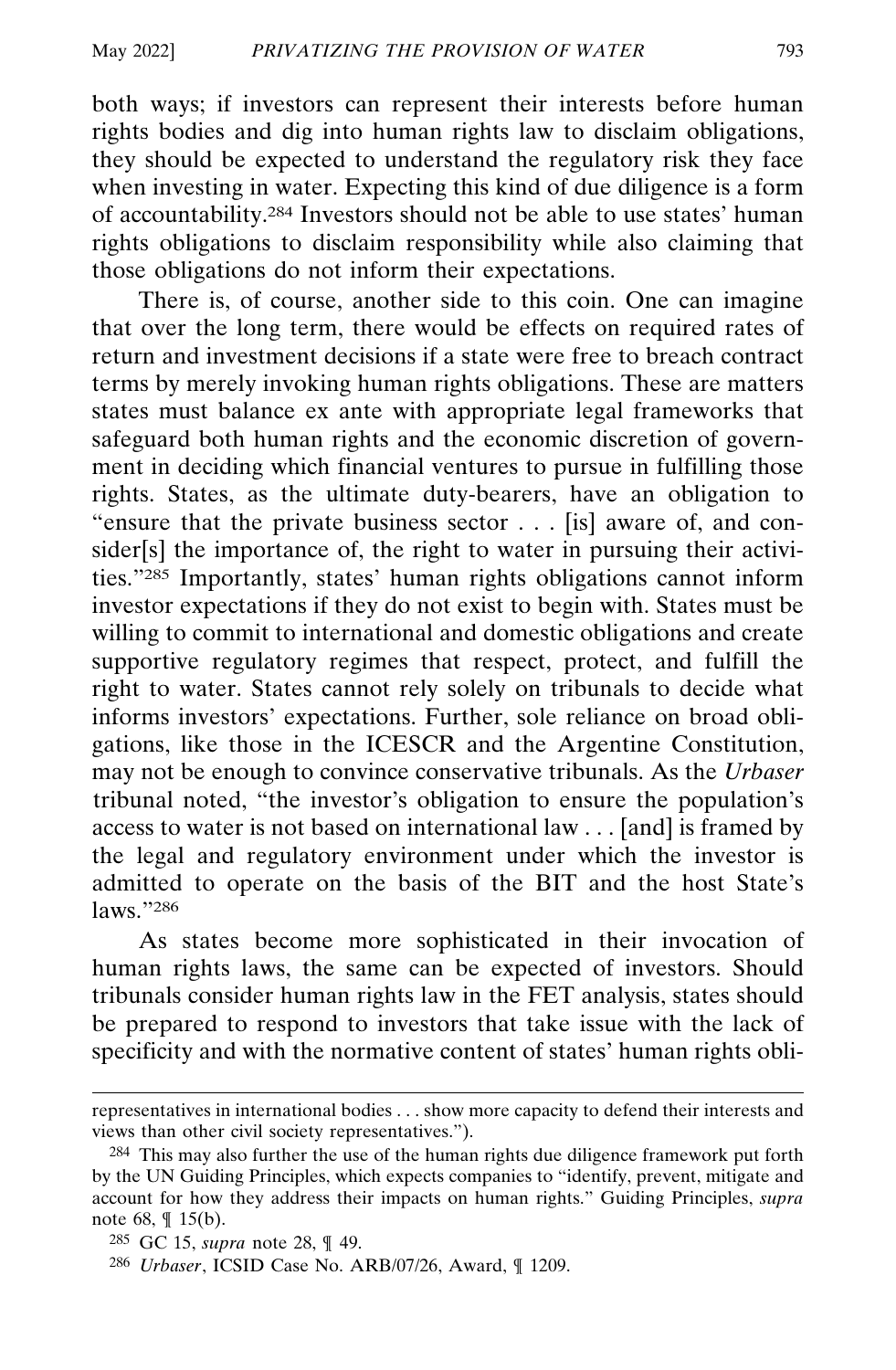gations. States should similarly expect investors and tribunals to take issue with actions that cannot be justified as furthering human rights. Deporting management, as Tanzania did in *Biwater*, is hardly an act corresponding to the right to water.287 Failing to maintain water systems and execute required repairs, as Argentina did in *Azurix*, arguably goes a step further in that such failures directly undermine water quality.<sup>288</sup> Human rights arguments will hardly prove persuasive in the face of state actions that directly (e.g., not addressing algae issues in reservoirs) or indirectly (e.g., negotiating contracts that significantly increase tariffs) undermine the right to water. In this way, including the right to water in the FET analysis can create accountability for states and investors alike.

## *2. Balancing a Stable Business Environment with the Right to Regulate*

Tribunals have begun to converge on an important qualification to the legitimate expectations of investors: the sovereign right to regulate.289 In effect, tribunals balance a state's obligation to maintain a stable legal and business environment for investors with a state's right to regulate.290 One might assume that the right to regulate adequately encompasses the right to water, and that tribunals therefore already consider human rights in their substantive analyses. A closer look at this balancing, however, reveals the instability of relying on this presumption alone. As there is no binding precedent in ISDS, tribunals maintain discretion in whether and how they engage in such bal-

<sup>287</sup> *See* Biwater Gauff (Tanz.) Ltd. v. United Republic of Tanz., ICSID Case No. ARB/ 05/22, Award, ¶ 679(f) (July 24, 2008) (calling Tanzania's act of deporting City Water's senior management "one of the clearest examples of the abuse of sovereign power in this case").

<sup>288</sup> *See* Azurix Corp. v. Argentine Republic, ICSID Case No. ARB/01/12, Award, ¶ 144 (July 14, 2006).

<sup>289</sup> *See Fair and Equitable Treatment*, *supra* note 246, at 72–73 (noting the *Saluka* tribunal's recognition of the host state's legitimate right to regulate and the requirement to weigh claimant's legitimate expectations with the state's regulatory interests); Suez, Sociedad General de Aguas de Barcelona, S.A. v. Argentine Republic (*Suez Buenos Aires*), ICSID Case No. ARB/03/19, Decision on Liability, ¶ 236 (July 30, 2010) (noting that legitimate and reasonable expectations must be balanced with "Argentina's right to regulate the provision of a vital public service"); Suez, Sociedad General de Aguas de Barcelona S.A. v. Argentine Republic (*Suez Santa Fe*), ICSID Case No. ARB/03/17, ¶ 216 (July 30, 2010) (noting the tribunal must balance claimants' legitimate and reasonable expectations with Argentina's right to regulate).

<sup>290</sup> *See* DOLZER & SCHREUER, *supra* note 252, at 145–48 (recognizing a state's right to determine its own legal and economic order while at the same time acknowledging the need for a stable legal and business environment when looking at fair and equitable treatment); Kinnear, *supra* note 249, at 233–36 (noting a failure to maintain a stable business environment potentially results in a breach of FET on the one hand while acknowledging states' regulatory powers on the other).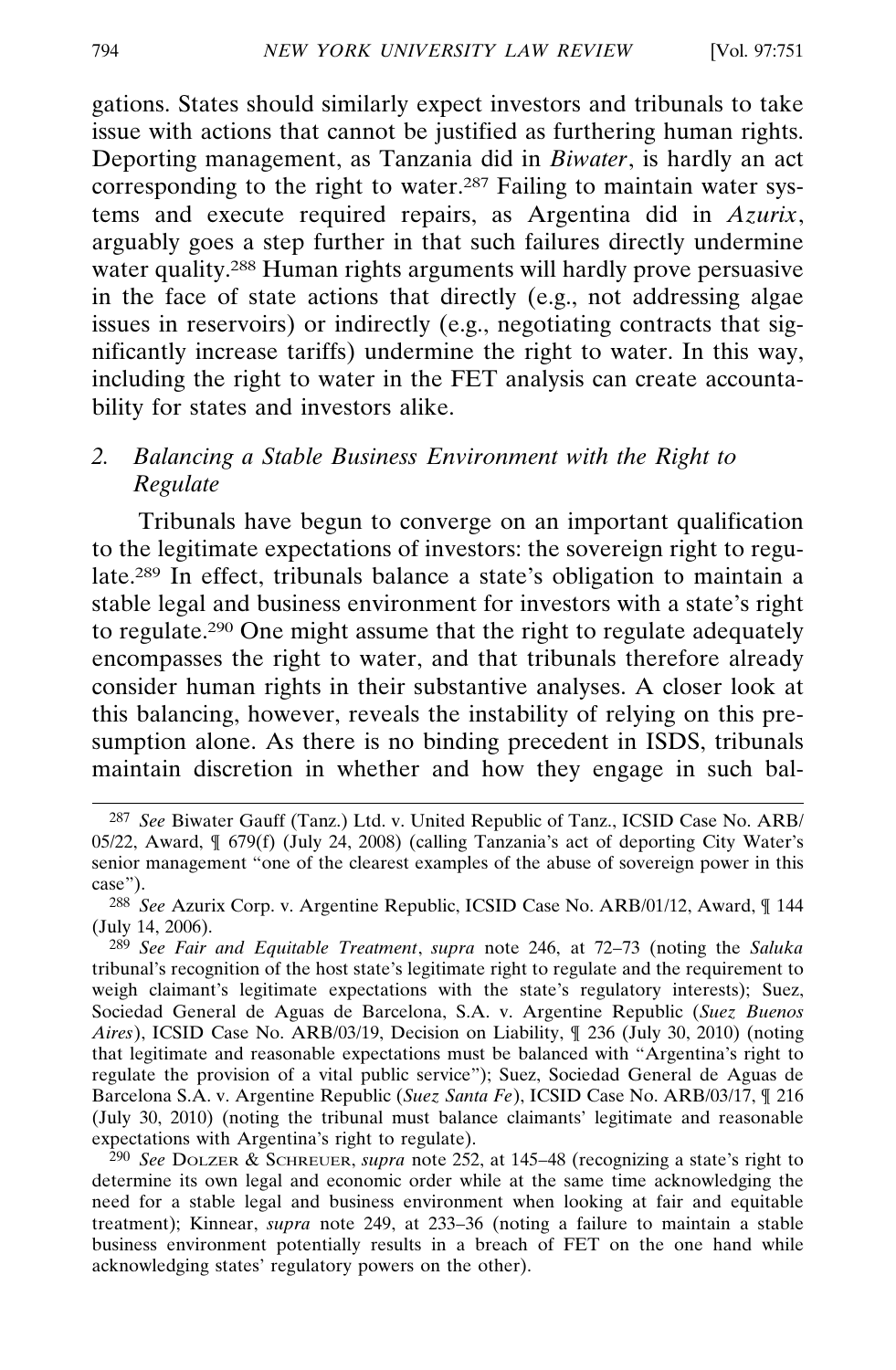ancing. The water cases herein demonstrate just a few of the various approaches taken. With respect to the stable business environment obligation, the *Azurix* tribunal expected "pro-active [State] behaviour . . . to encourage and protect [foreign investment]."291 In comparison, the *Vivendi* tribunal employed a "do no harm" approach that requires governments "not to disparage and undercut a concession" that has been properly granted.292 With respect to the right to regulate, the *Tallinn* tribunal underscored that investors cannot reasonably expect "a static legislative and regulatory regime" absent an express commitment to that end,293 as a sovereign's legislative power includes the "right to enact, modify or cancel a law at its own discretion."294 For the *Urbaser* tribunal, the right to regulate domestic matters must be given a "high measure of deference" as generally accorded by international law.295 As can be seen, tribunal approaches differ. One can find numerous cases that adopt different or opposing approaches in giving content to and balancing these two factors.296 Further, the sovereign right to regulate includes much more than just human rights considerations and does not require tribunals to deliberately consider the human rights legal framework in their analysis. Relying on tribunals to consider human rights law within the right to regulate leaves, in essence, the discussion of the right to water to chance.

294 *Id. But see infra* note 296.

295 Urbaser S.A. v. Argentine Republic, ICSID Case No. ARB/07/26, Award, ¶ 594 (Dec. 8, 2016), https://www.italaw.com/sites/default/files/case-documents/italaw8136\_1.pdf [https://perma.cc/YF48-ENNH]. *But see* Cube Infrastructure Fund SICAV v. Kingdom of Spain, ICSID Case No. ARB/15/20, Decision on Jurisdiction, Liability and Partial Decision on Quantum, ¶ 397 (Feb. 19, 2019), https://www.italaw.com/sites/default/files/casedocuments/italaw10692.pdf [https://perma.cc/R7EW-8YNJ] (explaining that the commitments on which legitimate expectations are based are also exercises of sovereign power and the right to regulate).

296 For example, some tribunals have taken an opposing position to that taken in *Tallinn*, finding that where there is a legal regime intended to attract investment, express commitments or intent are not necessary. *See, e.g.*, Novenergia II – Energy & Env't (SCA) (Grand Duchy of Lux.), SICAR v. Kingdom of Spain, SCC Case No. 2015/063, Final Arbitral Award, ¶ 548 (Feb. 15, 2018), https://www.italaw.com/sites/default/files/casedocuments/italaw9715.pdf [https://perma.cc/BUQ3-A358] (looking beyond Spain's intended conduct towards the investor and considering "prospective laws as well as laws which aim at attracting foreign investors" as a basis for legitimate expectations); Micula v. Rom., ICSID Case No. ARB/05/20, Award, ¶ 669 (Dec. 11, 2013), https://www.italaw.com/ sites/default/files/case-documents/italaw3036.pdf [https://perma.cc/4ZNR-GWSR] ("It is irrelevant whether the state in fact wished to commit itself; it is sufficient that it acted in a manner that would reasonably be understood to create such an appearance.").

<sup>291</sup> *Azurix*, ICSID Case No. ARB/01/12, Award, ¶ 372.

<sup>292</sup> *Vivendi II*, ICSID Case No. ARB/97/3, Award, ¶ 7.4.39 (Aug. 20, 2007).

<sup>293</sup> United Utils. (Tallinn) BV v. Republic of Est., ICSID Case No. ARB/14/24, Award, ¶ 575 (June 21, 2019).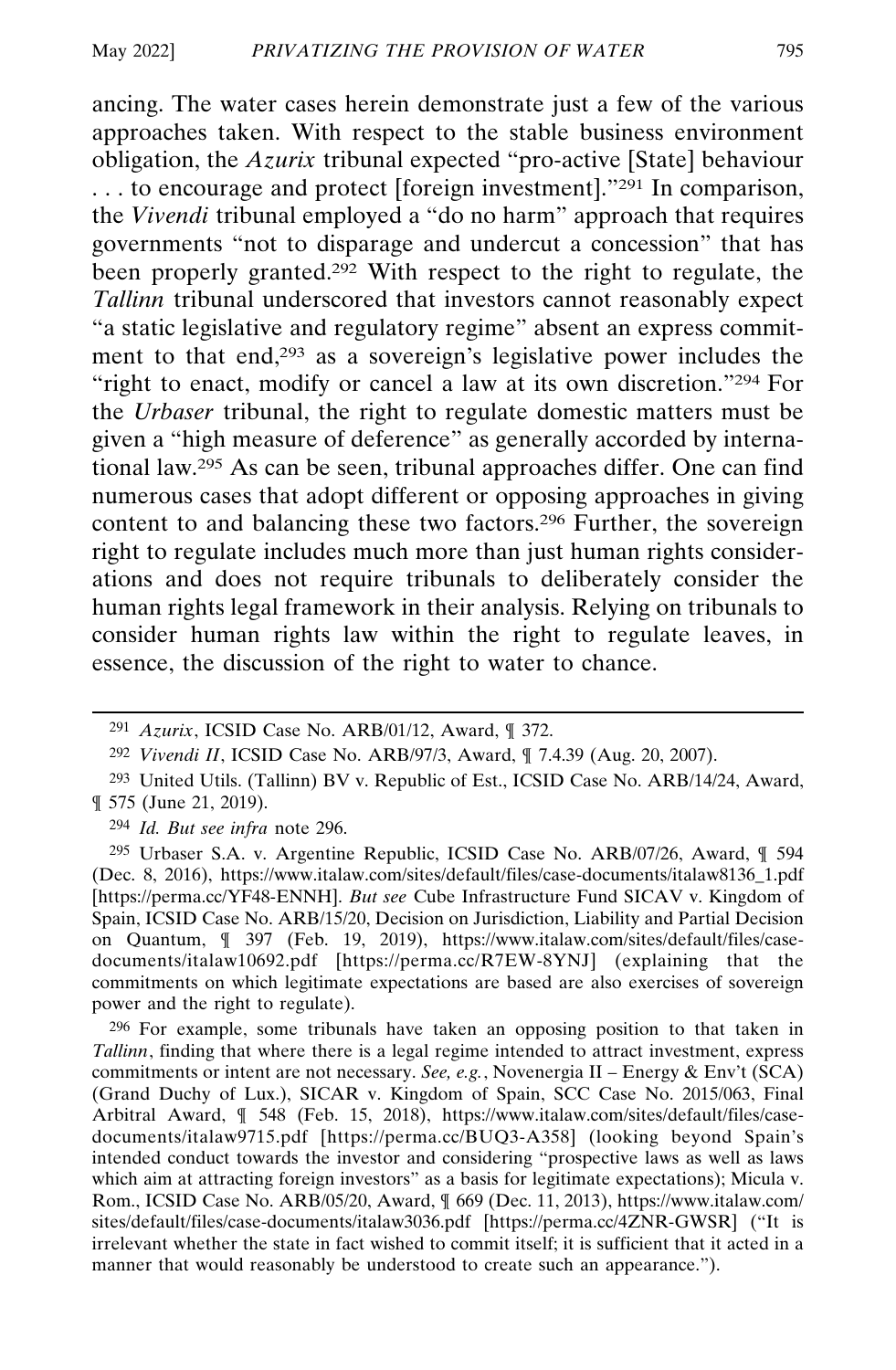#### **CONCLUSION**

Would such an expansion of legitimate expectations, and therefore the FET standard, be outcome-determinative for the water cases discussed? Many of the state actions considered make it difficult to answer that question affirmatively. Deporting management after interceding in operations or scaring the public into falsely believing that murky water is unsafe are hardly the kinds of actions investors would expect a state to take in furthering the right to water. Some tribunals might also adopt the minority view that investors' legitimate expectations are not the core inquiry of the FET analysis.297 This Note's proposal will have little effect for tribunals that do not look to investors' legitimate expectations in analyzing FET. Further, some cases may not require an assessment of legitimate expectations; this may happen when, for example, the facts indicate a state engaged in treatment that clearly violates the FET standard (denial of justice and due process, manifest arbitrariness in decisionmaking, outright abusive treatment, etc.).298 The application of the FET standard continues to be a fact-specific inquiry. The very nature of the standard is that of a gap-filler, providing investors the level of protection intended by treaties for state conduct which might otherwise be left out by more specific standards.299

Nevertheless, it is imperative that tribunals genuinely engage in cross-regime consistency to balance investment and noninvestment concerns. Such an integration creates opportunities for accountability on both sides of the ledger. In addition to realistically expecting investors to engage in human rights legal due diligence, expanding FET can also hold states accountable when they invoke human rights in perfunctory fashion. Such window-dressing on the part of states can have damaging consequences for the normative authority of human rights arguments in investment-treaty forums and does little to advance systemic integration between these two regimes. Ultimately, if we cannot convince arbitral tribunals to discuss human rights law when the investment itself is fundamentally connected to a human right like water, then what hope is there that the ISDS regime will evolve to

<sup>297</sup> *See* REINISCH & SCHREUER, *supra* note 254, at 484 ("One should not overlook, though, that the inclusion of 'legitimate expectations' as an element of the FET standard has not remained unchallenged."); *id.* at 486 ("The majority of commentators point out that legitimate expectations have become an accepted element of FET.").

<sup>&</sup>lt;sup>298</sup> See, e.g., SAUR Int'l S.A. v. République Argentine, ICSID Case No. ARB/04/4, Decision on Jurisdiction and Liability, ¶ 498 (June 6, 2012), https://www.italaw.com/sites/ default/files/case-documents/ita1015.pdf [https://perma.cc/36WS-J8MA] (concluding that determining whether FET is tied to legitimate expectations is irrelevant to the case as only the events following the signing of the SLU could give rise to a breach).

<sup>299</sup> DOLZER & SCHREUER, *supra* note 252, at 132.